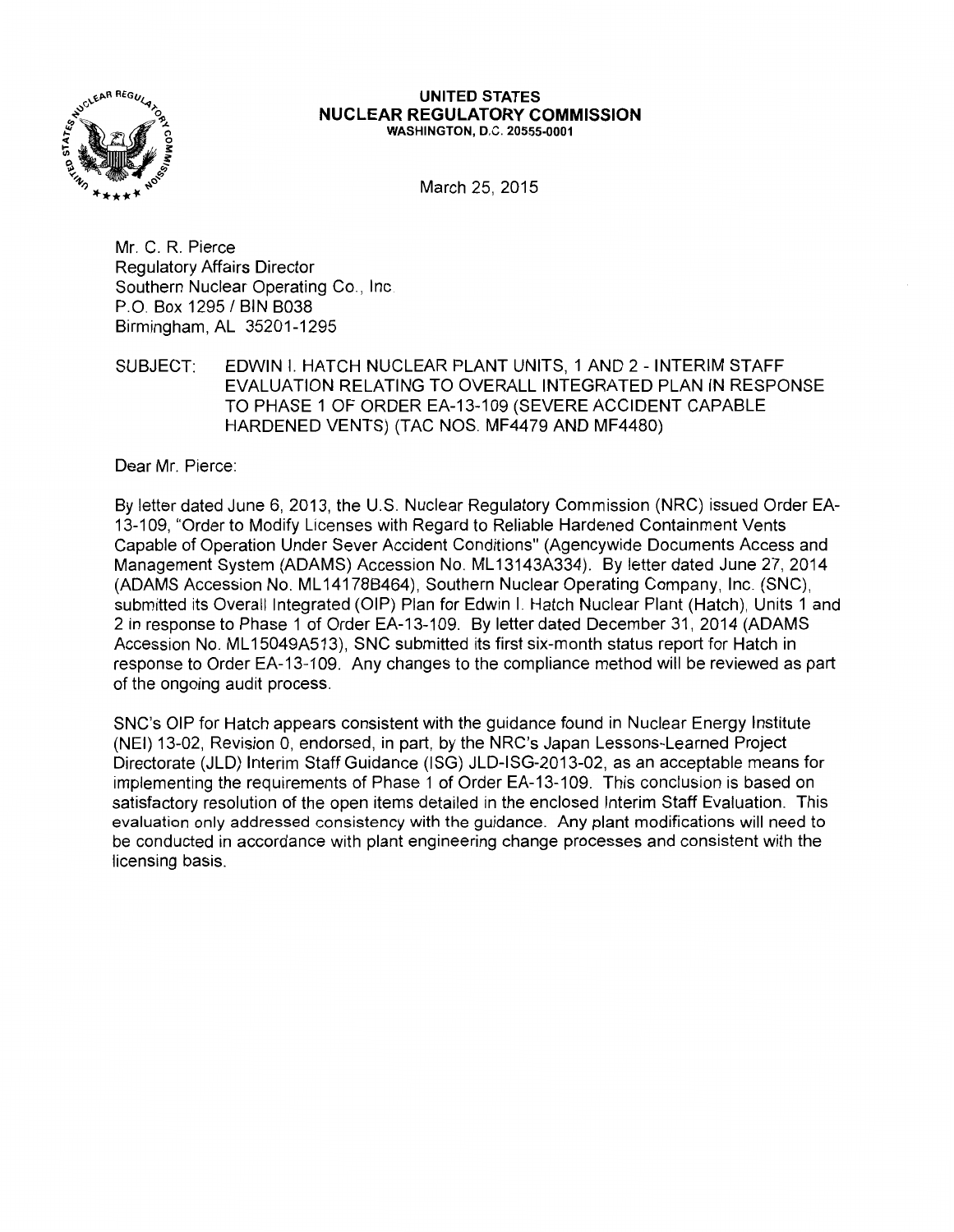C. Pierce - 2 -

If you have any questions, please contact Charles Norton, Project Manager, at 301-415-7818 or at Charles.Norton@nrc.gov.

Sincerely,

Mandy Kollatter

Mandy K. Halter, Acting Chief Orders Management Branch Japan Lessons-Learned Division Office of Nuclear Reactor Regulation

Docket Nos. 50-321 and 50-366

Enclosure: Interim Staff Evaluation

cc w/encl: Distribution via Listserv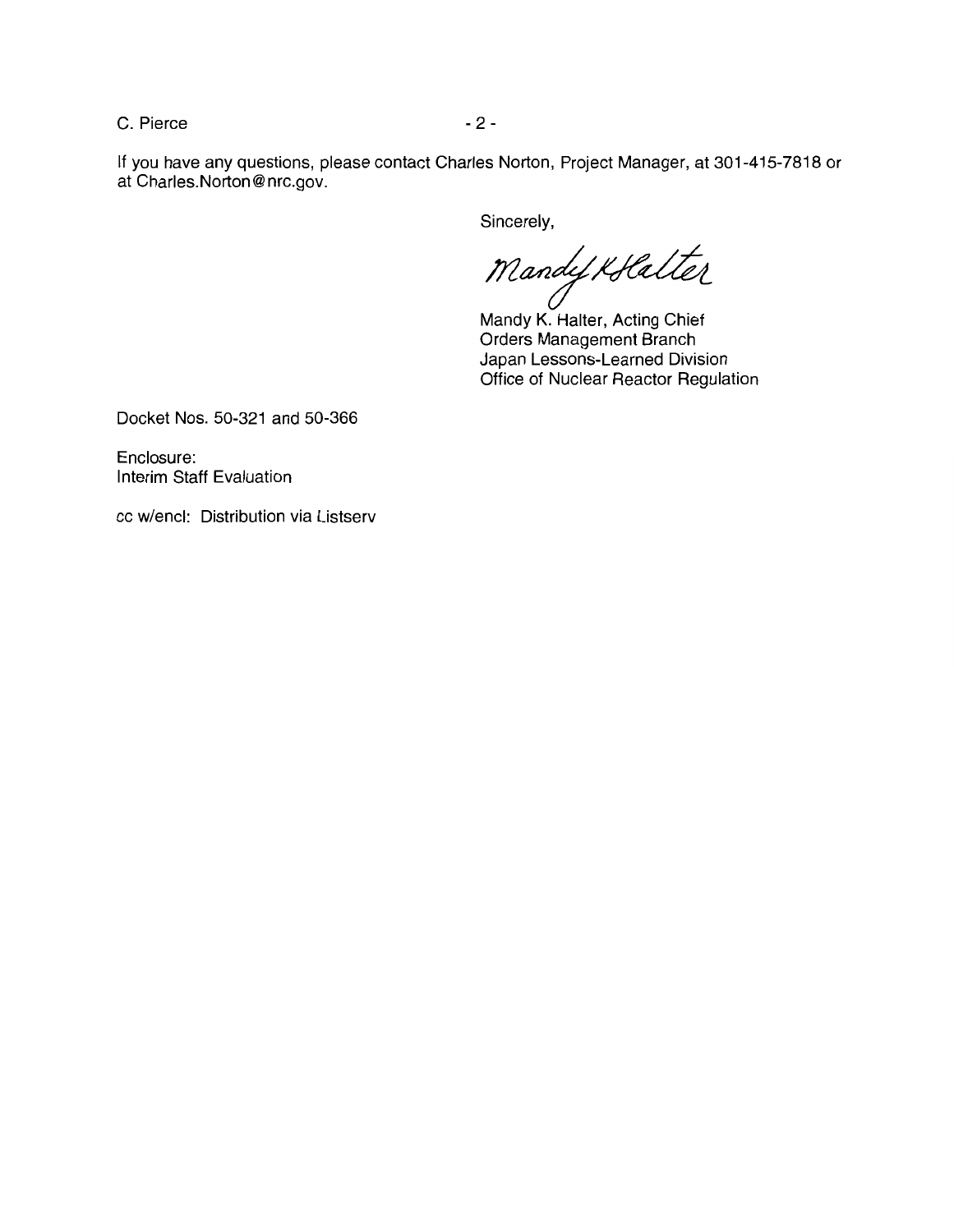

**UNITED STATES NUCLEAR REGULATORY COMMISSION**  WASHINGTON, D.C. 20555-0001

# INTERIM STAFF EVALUATION

## BY THE OFFICE OF NUCLEAR REACTOR REGULATION

## RELATED TO ORDER EA-13-109 PHASE 1, MODIFYING LICENSES

## WITH REGARD TO RELIABLE HARDENED

## CONTAINMENT VENTS CAPABLE OF OPERATION UNDER

## SEVERE ACCIDENT CONDITIONS

## SOUTHERN NUCLEAR OPERATING COMPANY. INC.

## EDWIN I. HATCH NUCLEAR PLANT UNITS 1 AND 2

DOCKET NOS. 50-321 AND 50-366

## 1.0 INTRODUCTION

By letter dated June 6, 2013, the U.S. Nuclear Regulatory Commission (NRC or Commission) issued Order EA-13-109, "Order Modifying Licenses with Regard to Reliable Hardened Containment Vents Capable of Operation under Severe Accident Conditions" [Reference 1] The order requires licensees to implement its requirements in two phases. In Phase 1, licensees of boiling-water reactors (BWRs) with Mark I and Mark II containments shall design and install a venting system that provides venting capability from the wetwell (WW) during severe accident (SA) conditions. In Phase 2, licensees of BWRs with Mark I and Mark Ii containments shall design and install a venting system that provides venting capability from the drywell under severe accident conditions, or, alternatively, those licensees shall develop and implement a reliable containment venting strategy that makes it unlikely that a licensee would need to vent from the containment drywell during severe accident conditions.<sup>1</sup>

The purpose of the staff's review, as documented in this interim staff evaluation (ISE) is to provide an interim evaluation of the Overall Integrated Plan (OIP) for Phase 1 of Order EA-13- 109. Phase 1 of Order EA-13-109 requires that BWRs with Mark I and Mark II containments shall design and install a severe accident capable hardened containment vent system (HCVS)

 $\sim$ 

 $<sup>1</sup>$  This ISE only addresses the licensee's plans for implementing Phase 1 of Order EA-13-109. While the</sup> licensee's OIP makes reference to Phase 2 issues, those issues are not being considered in this evaluation. Issues related to Phase 2 of Order EA-13-109 will be considered in a separate ISE at a later date.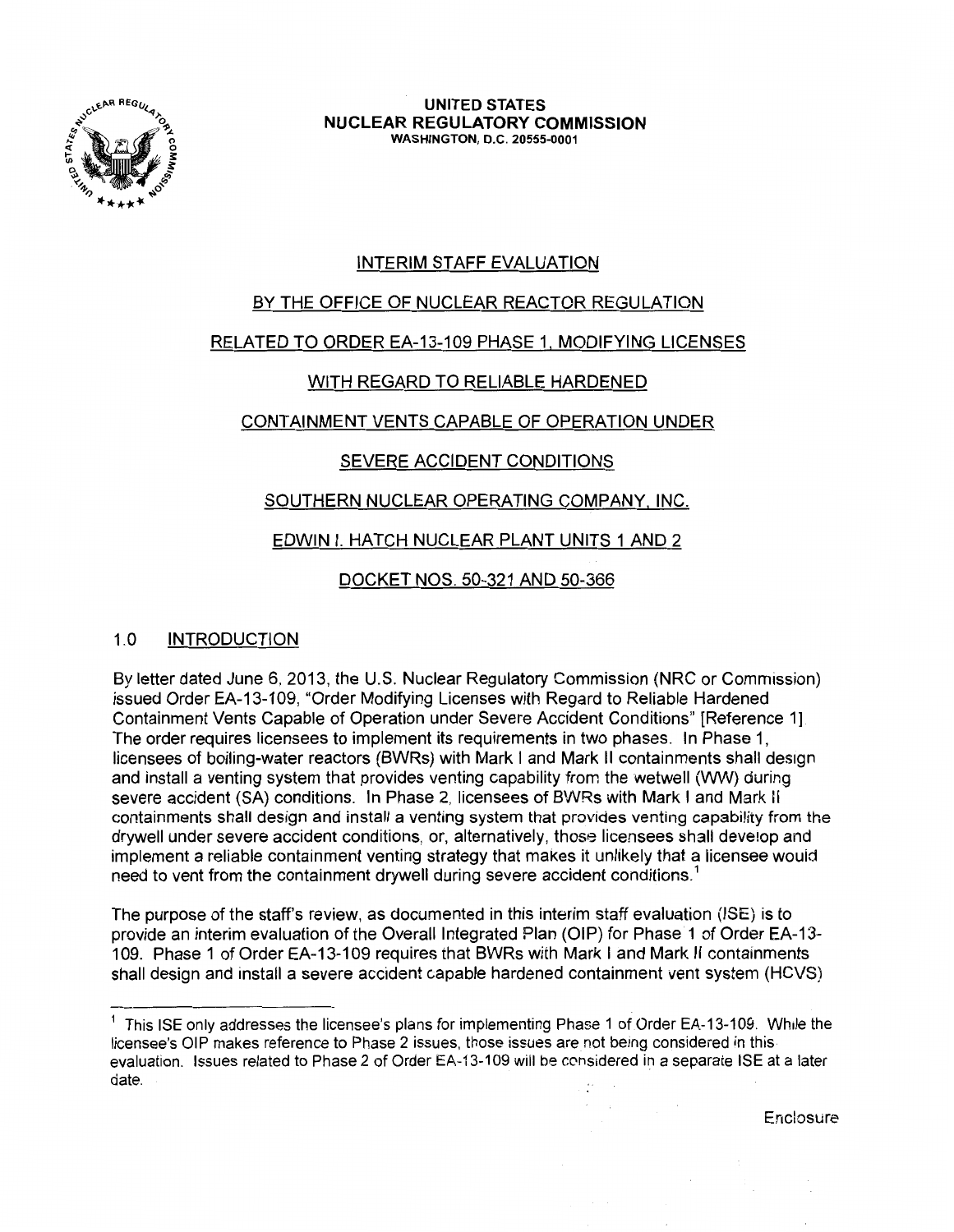that provides venting capability from the wetwell during severe accident conditions, using a vent path from the containment wetwell to remove decay heat, vent the containment atmosphere (including steam, hydrogen, carbon monoxide, non-condensable gases, aerosols, and fission products), and control containment pressure within acceptable limits. The HCVS shall be designed for those accident conditions (before and after core damage) for which containment venting is relied upon to reduce the probability of containment failure, including accident sequences that result in the loss of active containment heat removal capability or extended loss of alternating current (ac) power (ELAP).

By letter dated June 27, 2014 [Reference 2], Southern Nuclear Operating Company, Inc. (SNC, the licensee) provided the OIP for Edwin I. Hatch Nuclear Plant, Units 1 and 2 (Hatch) for compliance with Phase 1 of Order EA-13-109. The OIP describes the licensee's currently proposed modifications to systems, structures, and components, new and revised guidance, and strategies that it intends to implement in order to comply with the requirements of Phase 1 of Order EA-13-109.

## 2.0 REGULATORY EVALUATION

Following the events at the Fukushima Dai-ichi nuclear power plant on March 11, 2011, the NRG established a senior-level agency task force referred to as the Near-Term Task Force (NTTF}. The NTTF was tasked with conducting a systematic and methodical review of the NRG regulations and processes and determining if the agency should make improvements to these programs in light of the events at Fukushima Dai-ichi. As a result of this review, the NTTF developed a set of recommendations, documented in SECY-11-0093, "Near-Term Report and Recommendations for Agency Actions Following the Events in Japan," dated July 12, 2011 [Reference 3]. These recommendations were enhanced by the NRG staff following interactions with stakeholders. Documentation of the NRG staff's efforts is contained in the Commission's Staff Requirements Memorandum (SAM) for SECY-11-0124, "Recommended Actions to be Taken without Delay from the Near-Term Task Force Report," dated September 9, 2011 [Reference 4], and SECY-11-0137, "Prioritization of Recommended Actions to be Taken in Response to Fukushima Lessons Learned," dated October 3, 2011 [Reference 5].

As directed by the Commission's SRM for SECY-11-0093 [Reference 6], the NRG staff reviewed the NTTF recommendations within the context of the NRC's existing regulatory framework and considered the various regulatory vehicles available to the NRG to implement the recommendations. SECY-11-0124 and SECY-11-0137 established the NRG staff's prioritization of the recommendations based upon the potential safety enhancements.

On February 17, 2012, the NRG staff provided SECY-12-0025, "Proposed Orders and Requests for Information in Response to Lessons Learned from Japan's March 11, 2011, Great Tohoku Earthquake and Tsunami" [Reference 7], to the Commission, including the proposed order to implement the installation of a reliable HCVS for Mark I and Mark II containments. As directed by SRM-SECY-12-0025 [Reference 8], the NRG staff issued Order EA-12-050, "Order Modifying Licenses with Regard to Reliable Hardened Containment Vents" [Reference 9], which required licensees to install a reliable HCVS for Mark I and Mark II containments.

While developing the requirements for Order EA-12-050, the NRG acknowledged that questions remained about maintaining containment integrity and limiting the release of radioactive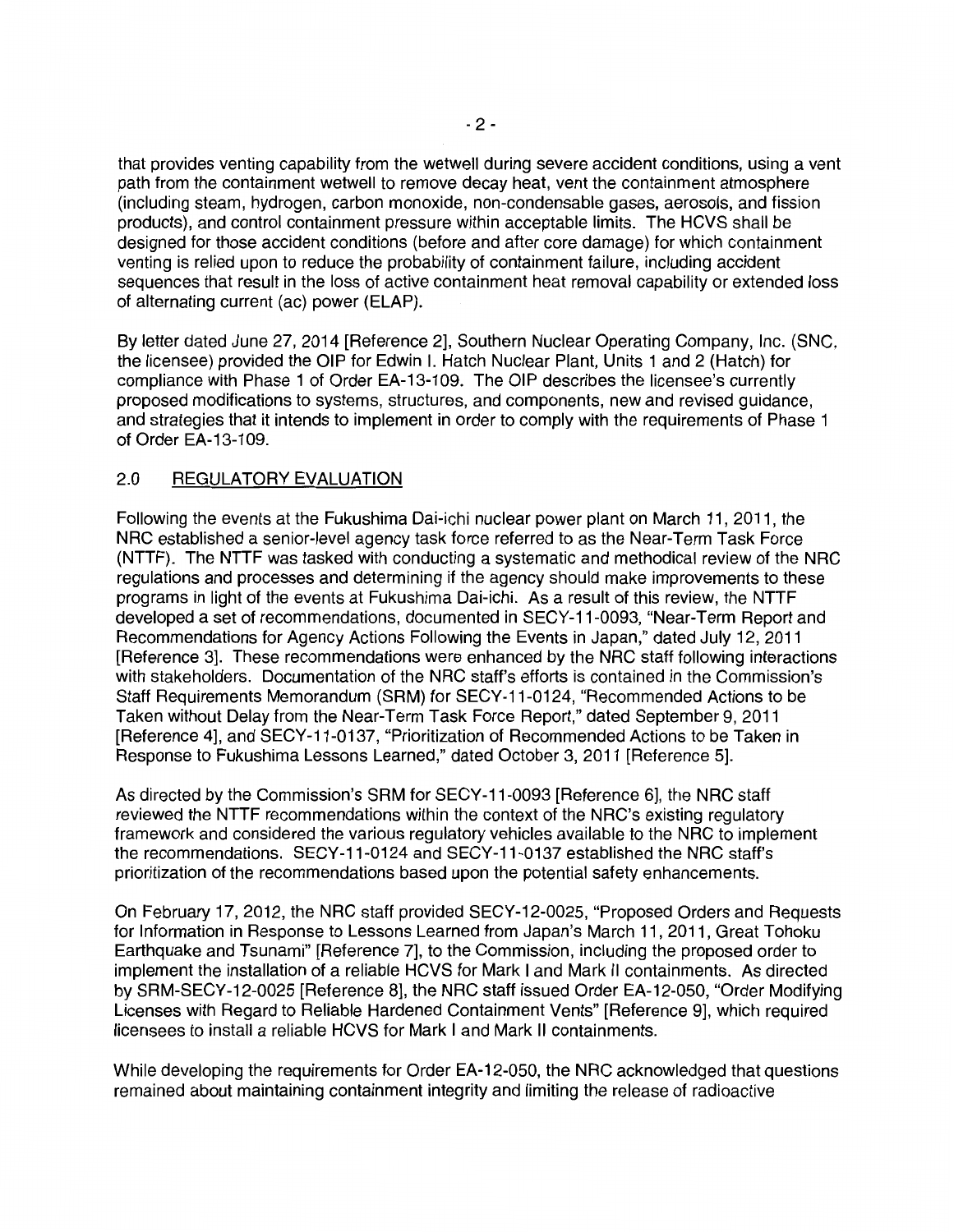materials if the venting systems were used during severe accident conditions. The NRC staff presented options to address these issues for Commission consideration in SECY-12-0157, "Consideration of Additional Requirements for Containment Venting Systems for Boiling Water Reactors with Mark I and Mark II Containments" [Reference 10]. In the SRM for SECY-12-0157 [Reference 11], the Commission directed the staff to issue a modification to Order EA-12-050, requiring licensees with Mark I and Mark II containments to "upgrade or replace the reliable hardened vents required by Order EA-12-050 with a containment venting system designed and installed to remain functional during severe accident conditions." The NRC staff held a series of public meetings following issuance of SRM SECY-12-0157 to engage stakeholders on revising the order. Accordingly, by letter dated June 6, 2013, the NRC issued Order EA-13-109, "Order Modifying Licenses with Regard to Reliable Hardened Containment Vents Capable of Performing under Severe Accident Conditions."

Order EA-13-109, Attachment 2, requires that BWRs with Mark I and Mark II containments have a reliable, severe-accident capable HCVS. This requirement shall be implemented in two phases. In Phase 1, licensees of BWRs with Mark I and Mark II containments shall design and install a venting system that provides venting capability from the wetwell during severe accident conditions. Severe accident conditions include the elevated temperatures, pressures, radiation levels, and combustible gas concentrations, such as hydrogen and carbon monoxide, associated with accidents involving extensive core damage, including accidents involving a breach of the reactor vessel by molten core debris. In Phase 2, licensees of BWRs with Mark I and Mark II containments shall design and install a venting system that provides venting capability from the drywell under severe accident conditions, or, alternatively, those licensees shall develop and implement a reliable containment venting strategy that makes it unlikely that a licensee would need to vent from the containment drywell during severe accident conditions.

On November 12, 2013, the Nuclear Energy Institute (NEI) issued NEI 13-02, "Industry Guidance for Compliance with Order EA-13-109," Revision 0 [Reference 12] to provide guidance to assist nuclear power reactor licensees with the identification of measures needed to comply with the requirements of Phase 1 of the HCVS order. On November 14, 2013, the NRC staff issued Japan Lessons-Learned Project Directorate (JLD) interim staff guidance {ISG) JLD-ISG-2013-02, "Compliance with Order EA-13-109, 'Order Modifying Licenses with Regard to Reliable Hardened Containment Vents Capable of Performing under Severe Accident Conditions"' [Reference 13], endorsing, in part, NEI 13-02, Revision 0, as an acceptable means of meeting the requirements of Phase 1 of Order EA-13-109, and published a notice of its availability in the Federal Register (FR) [78 FR 70356]. Licensees are free to propose alternate methods for complying with the requirements of Phase 1 of Order EA-13-109.

By letter dated May, 27, 2014 [Reference 14], the NRC notified all BWR Mark I and Mark II Licensees that the staff will be conducting audits of the implementation of Order EA-13-109. This letter described the audit process to be used by the staff in its review of the information contained in licensee's submittals in response to Phase 1 of Order EA-13-109.

## 3.0 TECHNICAL EVALUATION

Hatch is a dual unit General Electric BWR, each unit having an independent reactor building and a Mark I primary containment system. Hatch is upgrading the existing torus hardened vent {THV) on each unit to a HCVS to meet the requirements of Phase 1 of Order EA-13-109. Each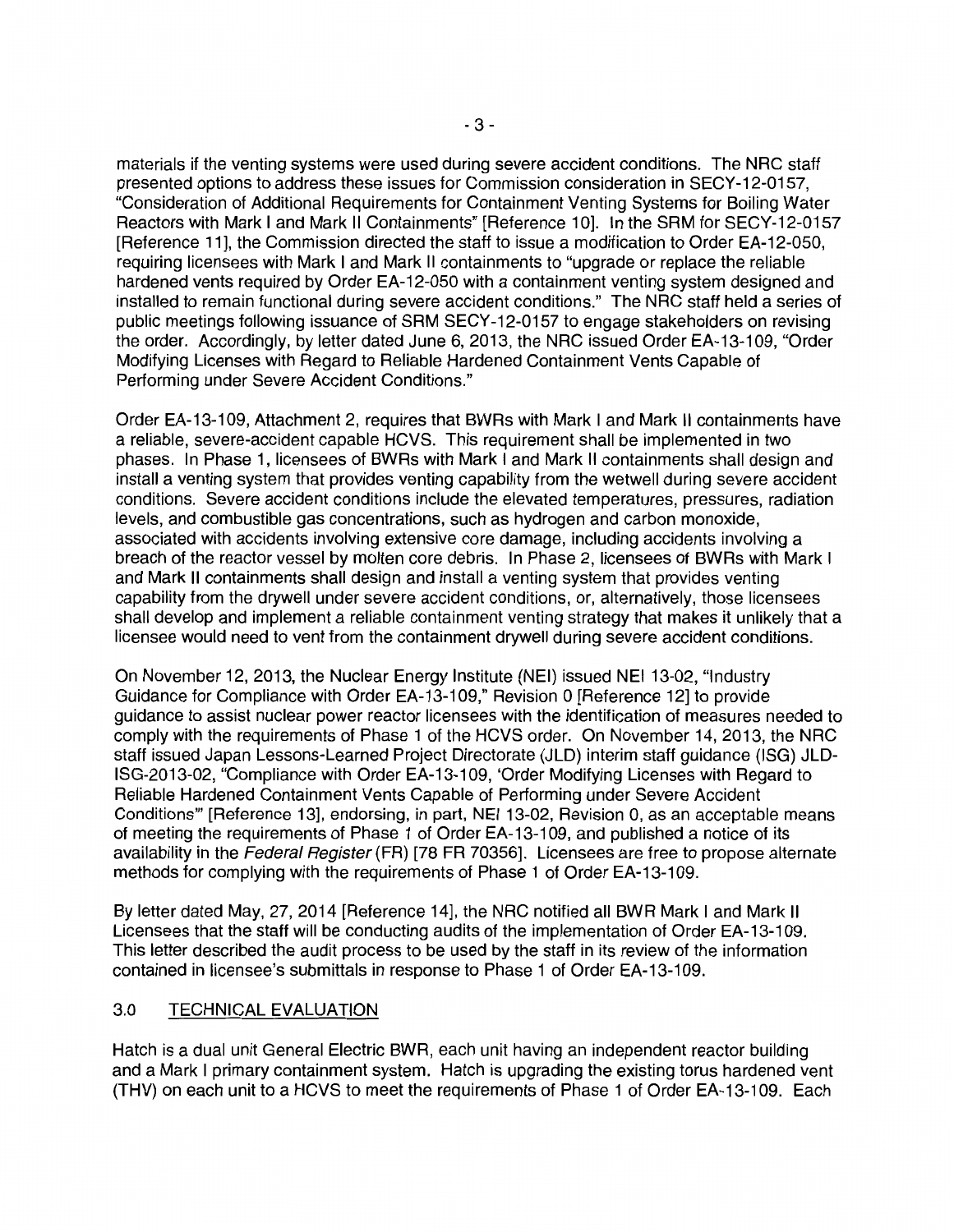unit's existing THV consists of a drywell and wetwell vent that combine in a common header. The THV on each unit is routed to the main plant stack. The OIP describes THV upgrades to meet the requirements of Order EA-13-109 that include: the addition of remote operating stations (ROS), electrical power supply upgrades, pneumatic valve motive force upgrades, and instrumentation upgrades. The OIP also describes evaluations of temperature and radiological conditions to ensure that operating personnel can safely access and operate controls and support equipment. In addition, the OIP describes programmatic changes that include procedures, training, drills and maintenance.

## 3.1 GENERAL INTEGRATED PLAN ELEMENTS AND ASSUMPTIONS

### 3.1.1 Evaluation of Extreme External Hazards

Extreme external hazards for Hatch were evaluated in the Hatch OIP in response to Order EA-12-049 (Mitigation Strategies) [Reference 15]. In the Hatch ISE relating to Mitigation Strategies [Reference 16], NRC staff documented an analysis of SNC's extreme external hazards evaluation. The following extreme external hazards screened in: Seismic, Extreme Cold- Ice Only, High Wind, and Extreme High Temperature. The following extreme external hazards screened out: External Flooding and Extreme Cold except for Ice. Based on Hatch not excluding any external hazard from consideration, the NRC Staff determined that SNC appears to have identified the appropriate external hazards for consideration in the design of HVCS.

### 3.1.2 Assumptions

On page 4 of the Hatch OIP, SNC adopted a set of generic assumptions associated with Order EA-13-109 Phase 1 actions. The staff determined that the set of generic assumptions appear to establish a baseline for HCVS evaluation consistent with the guidance found in NEI 13-02, endorsed, in part, by JLD-ISG-2013-02 as an acceptable method to implement the requirements of Order EA-13-109.

The staff reviewed the Hatch plant-specific HCVS related assumptions:

- HNP-1. The main stack at Plant Hatch can handle the HCVS flow from both units simultaneously. Once outside the reactor building, effluent lines slope downward toward main stack such that effluent is unlikely to accumulate and create a hot spot.
- HNP-2. All load stripping is accomplished within one hour and fifteen minutes of event initiation and will occur below the core area at locations not impacted by a radiological event.
- HNP-3. The rupture disc will be manually breached within 7.3 hours of event initiation if required for anticipatory venting during an ELAP.
- HNP-4. All load stripping activities performed are located in the control building either at lower elevations (EL 130) or in the MCR.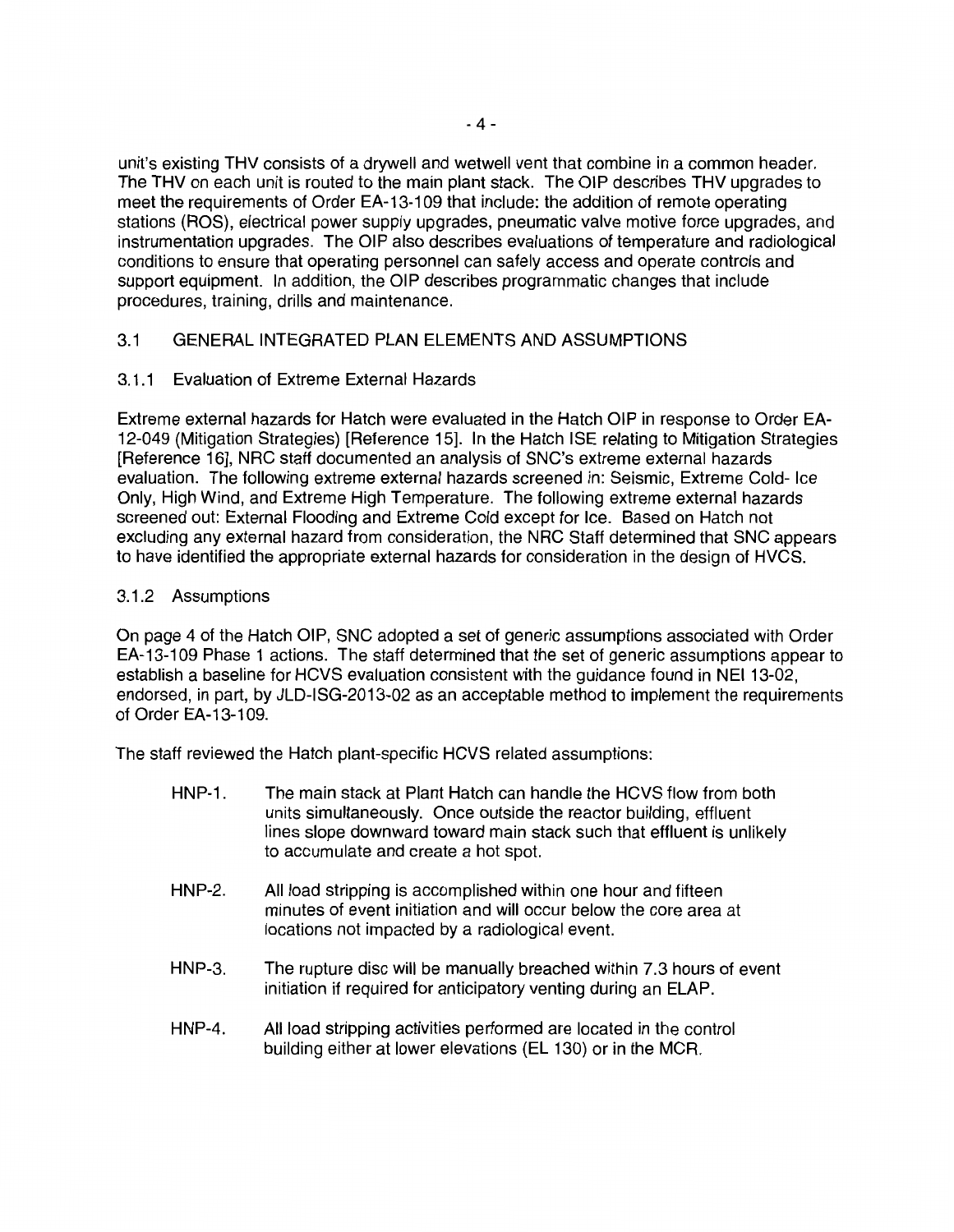HNP-5. The Plant layout of buildings and structures are depicted in the following figures 1-1, 1-2 and 1-3 [of the OIP]. Note the Main Control Room is located on the turbine deck elevation. The Control Building has substantial structural walls and features independent of the Reactor Building. The vent routing is indicated on figure 1-1 [of the OIP].

The staff determined that the plant specific assumptions for Hatch do not appear to create deviations from the guidance found in NEI 13-02, endorsed, in part, by JLD-ISG-2013-02 as an acceptable method to implement the requirements of Order EA-13-109.

### 3.1.3 Compliance Timeline and Deviations

Page 4 of the OIP states the following:

Compliance will be attained for E.1. Hatch Units 1 &2 (Plant Hatch) with no known deviations to the guidelines in JLD-ISG-2013-02 and NEI 13-02 for each phase as follows:

- Phase I (wetwell): by the startup from the second refueling outage that begins after June 30, 2014, or June 30, 2018, whichever comes first. Currently scheduled for 1st Quarter 2017 (Unit 2), 1st Quarter 2018 (Unit 1)
- Phase 2: Later

If deviations are identified at a later date, then the deviations will be communicated in a future 6 month update following identification.

Hatch's implementation schedule complies with the requirements of the order and at this time, neither SNC nor the staff has identified any deviations. Therefore, the staff concludes that it appears Hatch will attain compliance with Phase 1 of Order EA-13-109 with no known deviations to the guidance found in NEI 13-02, endorsed, in part, by JLD-ISG-2013-02 as an acceptable method to implement the requirements of Order EA-13-109.

#### Summary, Section 3.1:

The licensee's described approach to General Integrated Plan Elements and Assumptions, if implemented as described in Section 3.1, and assuming acceptable resolution of any open items identified here or as a result of licensee alterations to their proposed plans, appears to be consistent with the guidance found in NEI 13-02, endorsed, in part, by JLD-ISG-2013-02 as an acceptable means for implementing applicable requirements of Order EA-13-109.

### 3.2 BOUNDARY CONDITIONS FOR WETWELL VENT

3.2.1 Sequence of Events (SOE)

Order EA-13-109, Sections 1.1.1, 1.1.2, and 1.1.3 state that: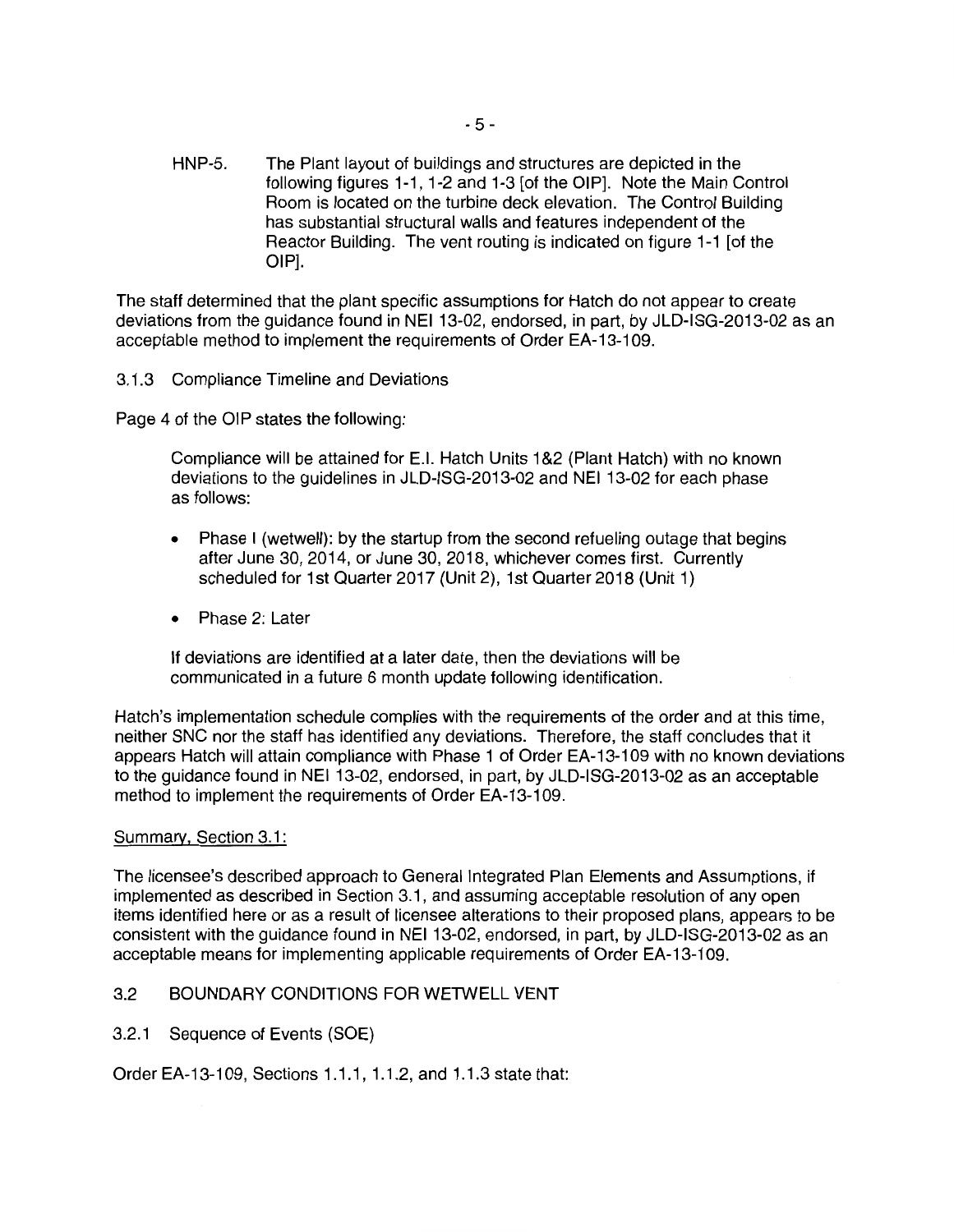- 1.1.1 The HCVS shall be designed to minimize the reliance on operator actions.
- 1.1.2 The HCVS shall be designed to minimize plant operators' exposure to occupational hazards, such as extreme heat stress, while operating the HCVS system.
- 1.1.3 The HCVS shall also be designed to account for radiological conditions that would impede personnel actions needed for event response.

Page 9 of the OIP states the following:

The operation of the HCVS will be designed to minimize the reliance on operator actions in response to hazards listed in Part 1 [of the OIP]. Immediate operator actions will be completed by plant personnel and will include the capability for remote-manual initiation from the HCVS control station. A list of the remote manual actions performed by plant personnel to open the HCVS vent path can be found in the following table (2-1 [of the OIP]). The reliable operation of HCVS will be met because HCVS meets the seismic requirements identified in NEI 13- 02 and will be powered by DC buses with motive force supplied to HCVS valves from installed accumulators and portable nitrogen storage bottles. A HCVS Extended Loss of AC Power (ELAP) Failure Evaluation table, which shows alternate actions that can be performed, is included in Attachment 4 [of the OIP].

The NRG staff reviewed the Remote Manual Actions (Table 2-1 of the OIP) and concluded that these actions appear to consider minimizing the reliance on operator actions. The actions appear consistent with the types of actions described in the guidance found in NEI 13-02, endorsed, in part, by JLD-ISG-2013-02 as an acceptable means for implementing applicable requirements of Order EA-13-109. NRG Staff reviewed the Wetwell HCVS Failure Evaluation Table (Attachment 4 of the OIP) and determined the actions described appear to adequately address all the failure modes listed in the guidance provided by NEI 13-02, which include: loss of normal ac power, long term loss of batteries, loss of normal pneumatic supply, loss of alternate pneumatic supply, and solenoid operated valve (SOV) failure.

The staff reviewed the three cases contained in the SOE timeline [Attachment 2 of the OIP] and determined that the three cases appropriately bound the conditions for which the HCVS is required. These cases include: successful FLEX implementation with no failure of reactor core isolation cooling (RCIC); late failure of RCIC leading to core damage; and failure of RCIC to inject at the start of the event. The timelines accurately reflect the progression of events as described in the Hatch Mitigation Strategies OIP [Reference 17], SECY-12-0157 [Reference 10], and State-of-the-Art Reactor Consequence Analyses (SOARCA) [Reference 18].

The NRG staff reviewed the licensee discussion of time constraints on page 10 of the OIP and confirmed that the time constraints identified appear to be appropriately derived from the time lines developed in Attachment 2 of the OIP, consistent with the guidance found in NEI 13-02, endorsed, in part, by JLD-ISG-2013-02. The time constraints establish when the HCVS must be initiated and when supplemental compressed gas for motive power and supplemental electrical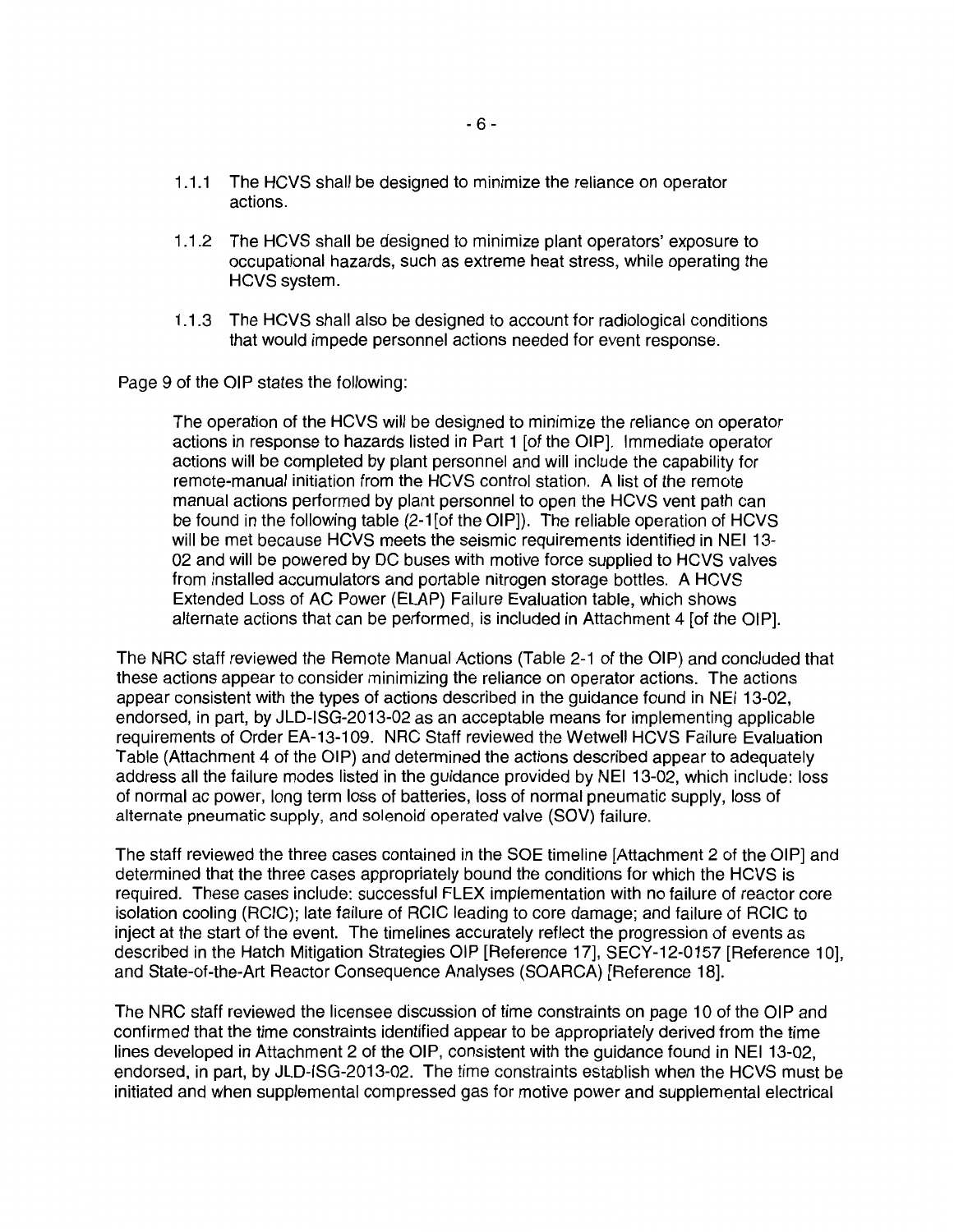power (FLEX) must be supplied. Specific details not available at this time for NRC staff review include: the location of the ROSs (licensee identified), the location of the dedicated HCVS battery transfer switch, the location of the back-up nitrogen bottles (licensee identified), and the deployment location of the portable diesel generators (DGs) (licensee identified); therefore, the NRC staff has not completed its review.

The NRC staff reviewed the discussion of radiological and temperature constraints on page 12 of the OIP. The licensee identified that accessibility evaluations are required for specific HCVS locations outside the main control room. Until these locations are finalized, the licensee cannot complete evaluations of temperature and radiological conditions to ensure that operating personnel can safely access and operate controls and support equipment; therefore, the NRC staff has not completed its review.

- Open Item: Make available for NRC staff audit the location of the ROSs.
- Open Item: Make available for NRC staff audit the location of the dedicated HCVS battery transfer switch.
- Open Item: Make available for NRC staff audit documentation of the HCVS nitrogen pneumatic system design including sizing and location.
- Open Item: Make available for NRC staff audit the deployment location of the portable diesel generators.
- Open Item: Make available for NRC staff audit an evaluation of temperature and radiological conditions to ensure that operating personnel can safely access and operate controls and support equipment.
- 3.2.2 Vent Characteristics
- 3.2.2.1 Vent Size and Basis

Order EA-13-109, Section 1.2.1 states that:

1.2.1 The HCVS shall have the capacity to vent the steam/energy equivalent of one (1) percent of licensed/rated thermal power (unless a lower value is justified by analyses), and be able to restore and then maintain containment pressure below the primary containment design pressure and the primary containment pressure limit.

Page 15 of the OIP states the following:

The HCVS wetwell path is designed for venting steam/energy at a nominal capacity of 1 % of 2804 MWt thermal power at pressure of 56 psig. This pressure is the lower of the containment design pressure (56 psig) and the PCPL value (62 psig). The size of the wetwell portion of the HCVS is greater than or equal to 18 inches in diameter which provides adequate capacity to meet or exceed the Order criteria.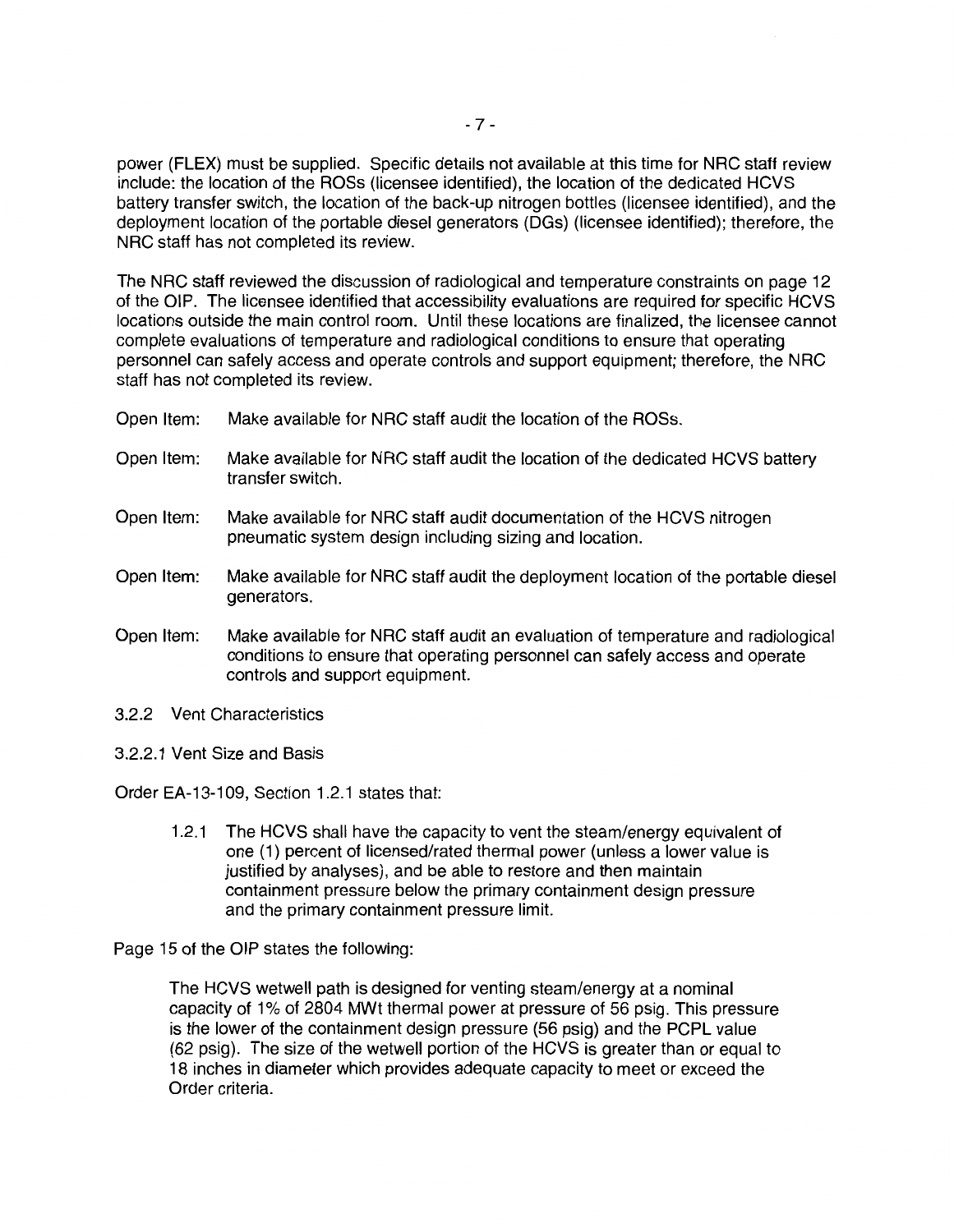The Hatch OIP describes a vent sized to meet or exceed 1 percent or greater current licensed thermal power. An analysis that demonstrates that the suppression pool and the HCVS together are able to absorb and reject decay heat, such that following a reactor shutdown from full power, containment pressure is restored and then maintained below the primary containment design pressure and the primary containment pressure limit is not available at this time; therefore, the staff has not completed its review.

Open Item: Make available for NRC staff audit analyses demonstrating that HCVS has the capacity to vent the steam/energy equivalent of one percent of licensed/rated thermal power (unless a lower value is justified), and that the suppression pool and the HCVS together are able to absorb and reject decay heat, such that following a reactor shutdown from full power containment pressure is restored and then maintained below the primary containment design pressure and the primary containment pressure limit.

#### 3.2.2.2 Vent Capacity

Order EA-13-109, Section 1.2.1 states that:

1.2.1 The HCVS shall have the capacity to vent the steam/energy equivalent of one (1) percent of licensed/rated thermal power (unless a lower value is justified by analyses), and be able to restore and then maintain containment pressure below the primary containment design pressure and the primary containment pressure limit.

Page15 of the OIP states the following:

The greater than 1% decay heat removal capacity at Plant Hatch assumes that the suppression pool pressure suppression capacity is sufficient to absorb the decay heat generated during the first 3 hours. The vent would then be able to prevent containment pressure from increasing above the containment design pressure. As part of the detailed design, the duration of suppression pool decay heat absorption capability will be confirmed.

The Hatch OIP assumes that until decay heat is less than the one percent, the suppression pool must absorb the decay heat generated until the HCVS is able to restore and maintain primary containment pressure below the primary containment design pressure and the PCPL. Analyses confirming that HCVS has the capacity to vent the steam/energy equivalent of one percent of licensed/rated thermal power (unless a lower value is justified), and that the suppression pool and the HCVS together are able to absorb and reject decay heat, such that following a reactor shutdown from full power containment pressure is restored and then maintained below the primary containment design pressure and the primary containment pressure limit; therefore, the staff has not completed its review.

Open Item: Make available for NRC staff audit analyses demonstrating that HCVS has the capacity to vent the steam/energy equivalent of one percent of licensed/rated thermal power (unless a lower value is justified), and that the suppression pool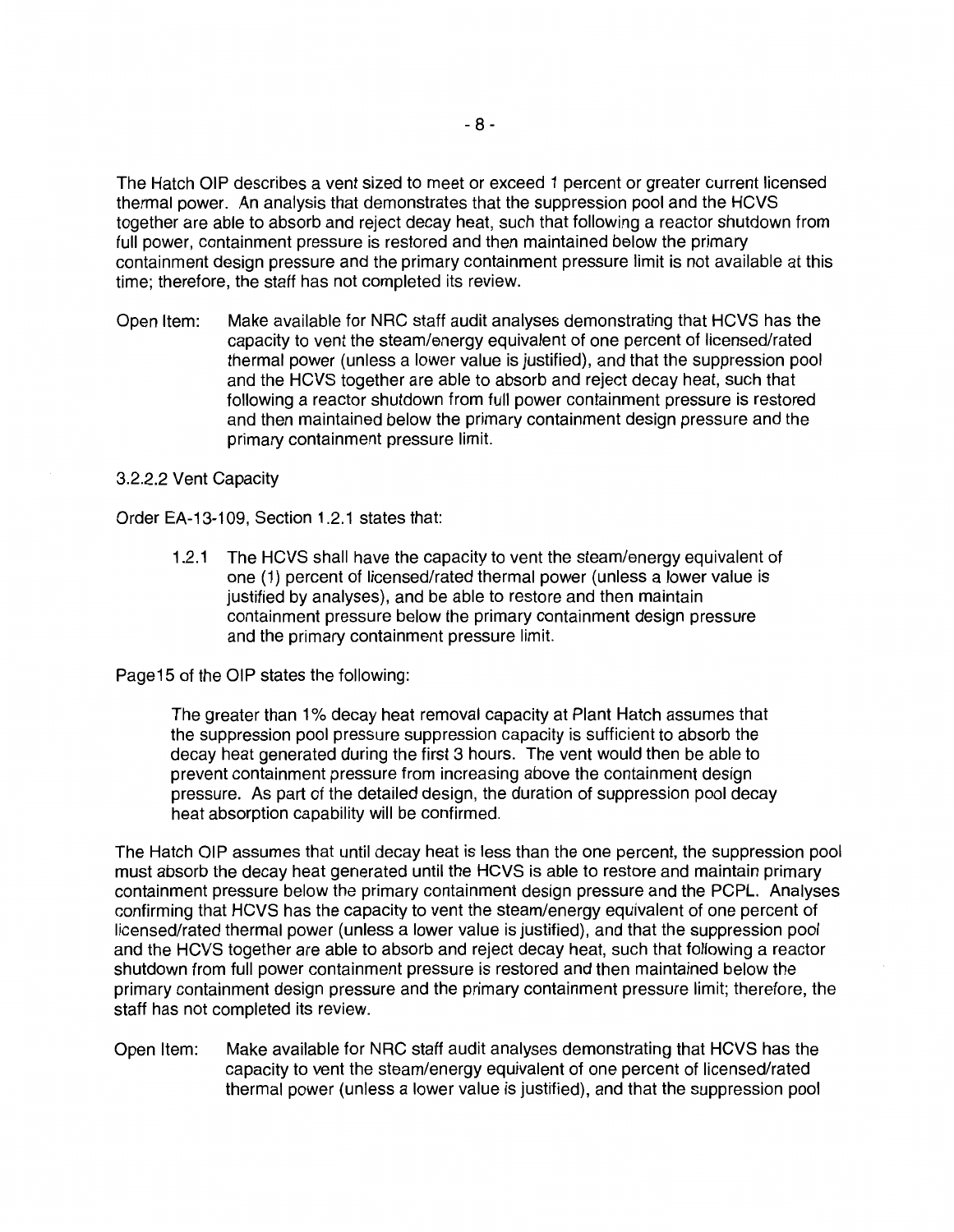and the HCVS together are able to absorb and reject decay heat, such that following a reactor shutdown from full power containment pressure is restored and then maintained below the primary containment design pressure and the primary containment pressure limit.

3.2.2.3 Vent Path and Discharge

Order EA-13-109, Sections 1.1.4 and 1.2.2 state that:

- 1.1.4 The HCVS controls and indications shall be accessible and functional under a range of plant conditions, including severe accident conditions, extended loss of AC power, and inadequate containment cooling.
- 1.2.2 The HCVS shall discharge the effluent to a release point above main plant structures.

Page 15 of the OIP states the following:

The existing HCVS vent path at Hatch consists of a wetwell and drywell vent on each unit. The drywell vent exits the Primary Containment into the Reactor Building and proceeds down to the torus bay. Wetwell and drywell vent piping merges into a common header in the torus bay. Vent path for both wetwell and drywell exits the reactor building through an underground pipe. This pipe travels approximately 500 feet from both units and combines in a mixing chamber at the base of the main stack. All effluents exit out the main stack.

The HCVS discharge path uses the main stack.

The Hatch OIP describes the routing and discharge point of the HCVS that, pending resolution of open items, appear consistent with the guidance found in NEI 13-02, endorsed, in part, by JLD-ISG-2013-02 as an acceptable means for implementing applicable requirements of Order EA-13-109. Descriptions of local conditions (temperature, radiation and humidity) anticipated during ELAP and severe accident for the components (valves, instrumentation, sensors, transmitters, indicators, electronics, control devices, etc.) required for HCVS venting including confirmation that the components are capable of performing their functions during ELAP and severe accident conditions are not available at this time; therefore, the staff has not completed its review.

Open Item: Make available for NRC staff audit the descriptions of local conditions (temperature, radiation and humidity) anticipated during ELAP and severe accident for the components (valves, instrumentation, sensors, transmitters, indicators, electronics, control devices, etc.) required for HCVS venting including confirmation that the components are capable of performing their functions during ELAP and severe accident conditions.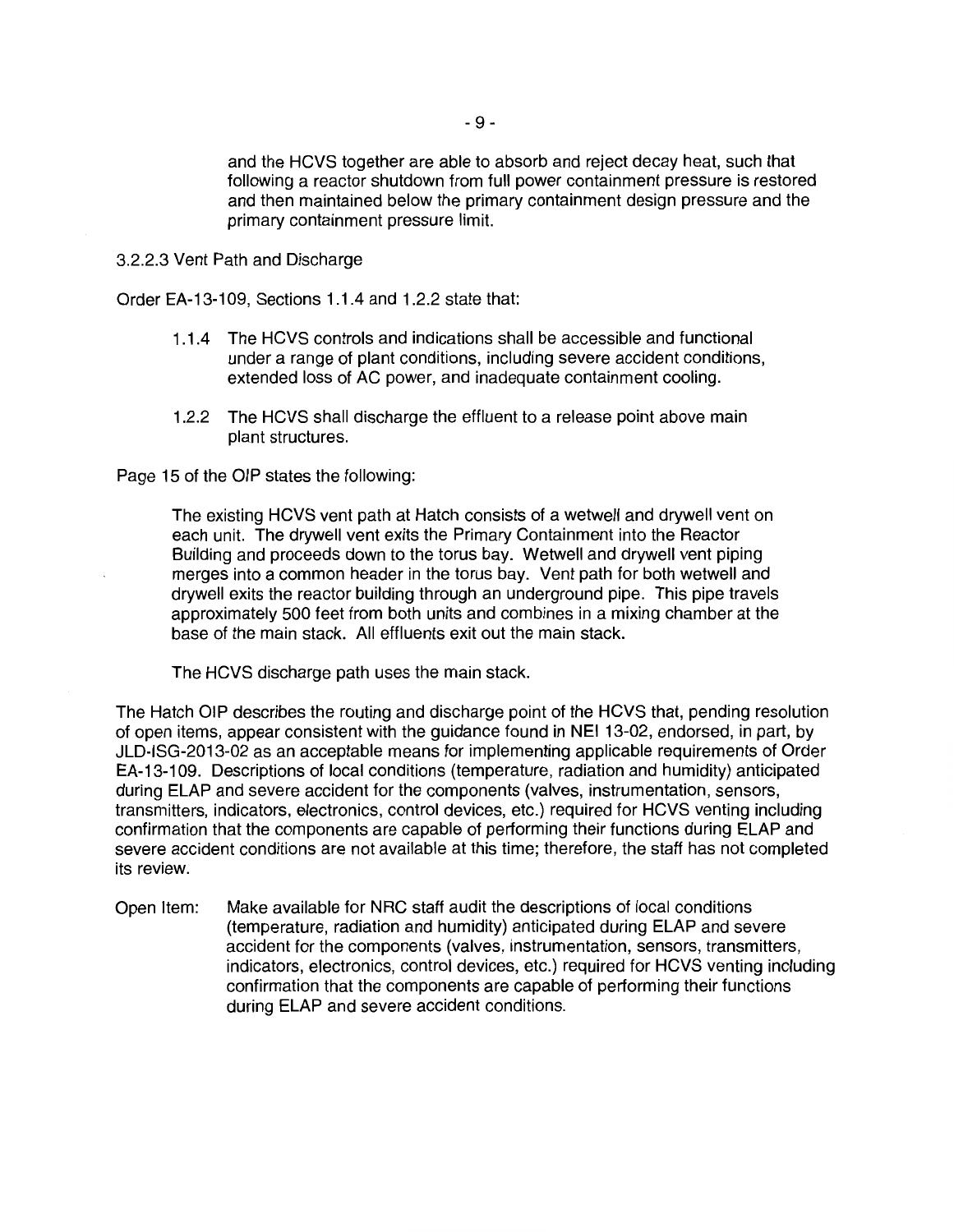3.2.2.4 Power and Pneumatic Supply Sources

Order EA-13-109, Sections 1.2.5 and 1.2.6 state that:

- 1.2.5 The HCVS shall, in addition to meeting the requirements of 1.2.4, be capable of manual operation (e.g., reach-rod with hand wheel or manual operation of pneumatic supply valves from a shielded location), which is accessible to plant operators during sustained operations.
- 1.2.6 The HCVS shall be capable of operating with dedicated and permanently installed equipment for at least 24 hours following the loss of normal power or loss of normal pneumatic supplies to air operated components during an extended loss of AC power.

Page 15 of the OIP States the following:

All electrical power required for operation of HCVS components will be routed through two Inverters, one for each electrical division. These inverters will be sized at 7.5 kW each and will convert DC power from installed batteries into AC power for the end users (instruments, solenoid valves, etc.). Battery power will be provided by the existing station service batteries for the first 12 hours following the ELAP event. At about 12 hours, power can be transferred to the HCVS dedicated batteries that will supply power for an additional time of > 12 hours. At 24 hours, power will transfer back to the normal configuration, at which time it is expected that FLEX generators will be in service to power the DC bus.

Pneumatic power for the HCVS air-operated valves (AOVs) is normally provided by the non-interruptible air system. Following an ELAP event, the noninterruptible air system is lost, and normal backup from installed nitrogen supply tanks is isolated. Therefore, for the first 24 hours, pneumatic force will be supplied from newly installed air accumulator tanks. These tanks will supply the required motive force to those HCVS valves needed to maintain flow through the HCVS effluent piping. After the first 24 hours, backup nitrogen provided by nitrogen supply bottles will be manually valved-in and replenished as needed.

- 1. The HCVS flow path valves are air-operated valves (AOV) with air-to-open and spring-to-shut (i.e., the wetwell containment isolation valves and the HCVS inlet isolation valve). Opening the valves requires energizing an AC powered solenoid operated valve (SOV) and providing motive air/gas. The detailed design will provide a permanently installed power source and motive air/gas supply adequate for the first 24 hours. Beyond the first 24 hours, FLEX generators will be used to maintain battery power to the HCVS components. The initial stored motive air/gas will allow for a minimum of twelve valve operating cycles for the HCVS valve for the first 24 hours.
- 2. Following the initial 24 hour period, additional motive force will be supplied from nitrogen bottles that will be staged at a gas cylinder rack located (near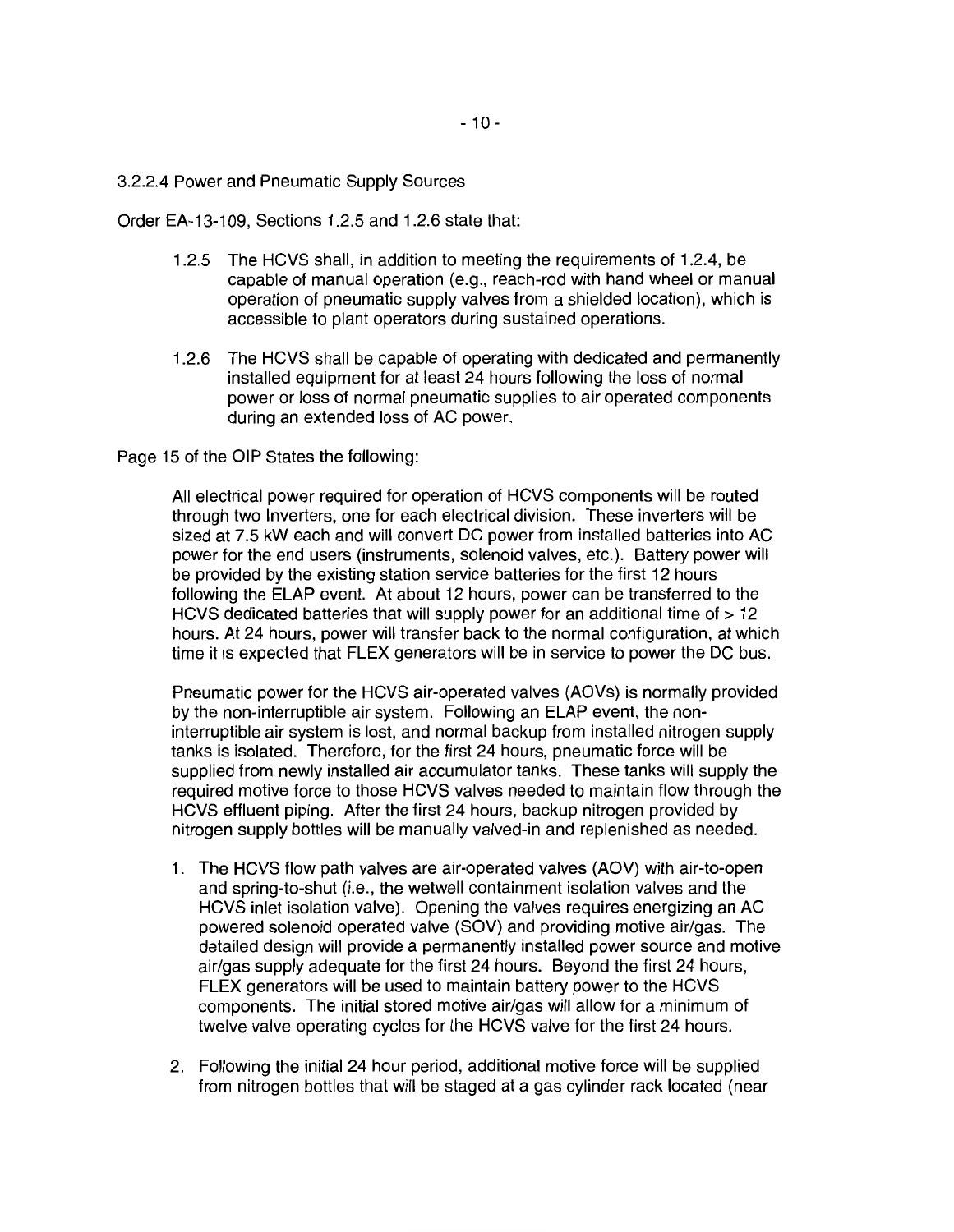the ROS in the control building or outside) such that radiological impacts are not an issue. Additional bottles can be brought in as needed.

- 3. An assessment of temperature and radiological conditions will be performed to ensure that operating personnel can safely access and operate controls at the ROS based on time constraints listed in Attachment 2 of the OIP...
- 4. All permanently installed HCVS equipment, including any connections required to supplement the HCVS operation during an ELAP (i.e., electric power, N2/air) will be located in areas reasonably protected from defined hazards listed in Part 1 of this report.
- 5. All valves required to open the flow path or valves that require manual operation to be closed to prevent diversion or cross-flow into other systems/units will be designed for remote manual operation following an ELAP, such that the primary means of valve manipulation does not rely on use of a hand wheel, reach-rod or similar means that requires close proximity to the valve (reference HCVS-FAQ-03). Any supplemental connections will be pre-engineered to minimize man-power resources and address environmental concerns. Required portable equipment will be reasonably protected from screened in hazards listed in Part 1 of this OIP.
- 6. Access to the locations described above will not require temporary ladders or scaffolding.

The Hatch OIP describes system features such as a dedicated battery and pneumatic supply that, pending resolution of open items, appear to make the system reliable. Specific design details not available at this time include: the location of the ROSs (licensee identified), the final sizing evaluations for HCVS pneumatic supply (licensee identified), the final sizing for HCVS battery/battery charger including documentation of incorporating HCVS into the FLEX DG loading calculations, and documentation of an evaluation of temperature and radiological conditions to ensure that operating personnel can safely access and operate controls and support equipment (licensee identified); therefore, the staff has not completed its review.

- Open Item: Make available for NRG staff audit the location of the ROSs.
- Open Item: Make available for NRG staff audit documentation of the HCVS nitrogen pneumatic system design including sizing and location.
- Open Item: Make available for NRG staff audit the final sizing evaluation for HCVS batteries/battery charger including incorporation into FLEX DG loading calculation.
- Open Item: Make available for NRG staff audit an evaluation of temperature and radiological conditions to ensure that operating personnel can safely access and operate controls and support equipment.

3.2.2.5 Location of Control Panels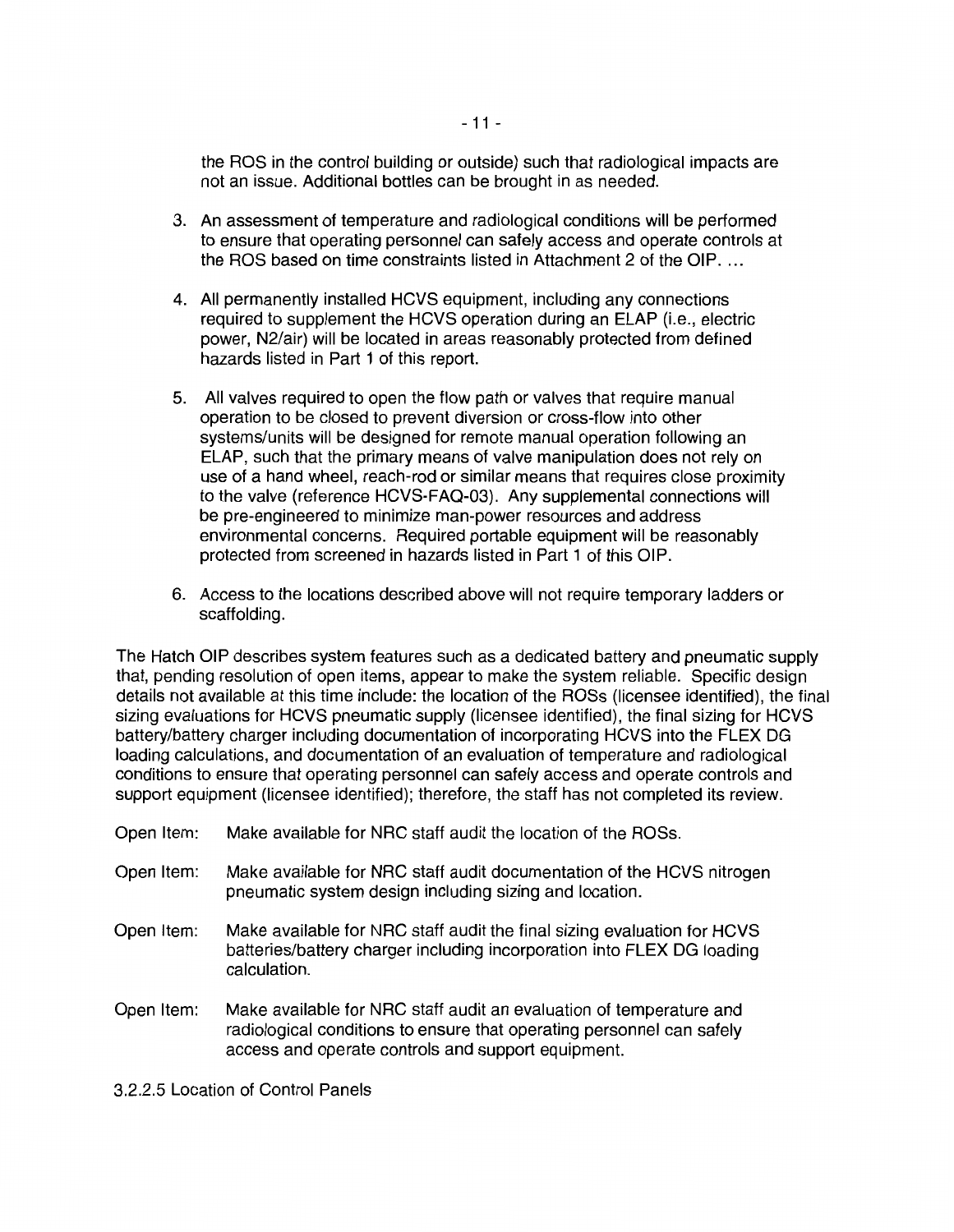Order EA-13-109, Sections 1.1.1, 1.1.2, 1.1.3, 1.1.4, 1.2.4 and 1.2.5 state that:

- 1.1.1 The HCVS shall be designed to minimize the reliance on operator actions.
- 1.1.2 The HCVS shall be designed to minimize plant operators' exposure to occupational hazards, such as extreme heat stress, while operating the HCVS system.
- 1 .1 .3 The HCVS shall also be designed to account for radiological conditions that would impede personnel actions needed for event response.
- 1.1.4 The HCVS controls and indications shall be accessible and functional under a range of plant conditions, including severe accident conditions, extended loss of AC power, and inadequate containment cooling.
- 1.2.4 The HCVS shall be designed to be manually operated during sustained operations from a control panel located in the main control room or a remote but readily accessible location.
- 1.2.5 The HCVS shall, in addition to meeting the requirements of 1.2.4, be capable of manual operation (e.g., reach-rod with hand wheel or manual operation of pneumatic supply valves from a shielded location), which is accessible to plant operators during sustained operations.

Page 16 of the OIP stated the following:

The HCVS design allows initiating and then operating and monitoring the HCVS from the Main Control Room (MGR) or the Remote Operating Station (ROS). The MGR location is protected from adverse natural phenomena and is the normal control point for HCVS operation and Plant Emergency Response actions.

The final location of the ROS is still under evaluation at this time.

The Hatch OIP describes 2 HCVS control locations for each unit, the ROS and the main control room. SNC states that the control room is protected from normal adverse phenomena. However, some design details are not available at this time, including: the location of the ROSs (licensee identified), an assessment of communication between remote operation locations and HCVS operational decision makers, an evaluation of temperature and radiological conditions to ensure that operating personnel can safely access and operate controls and support equipment (licensee identified), and descriptions of local conditions (temperature, radiation and humidity) anticipated during ELAP and severe accident for the components (valves, instrumentation, sensors, transmitters, indicators, electronics, control devices, etc.) required for HCVS venting including confirmation that the components are capable of performing their functions during ELAP and severe accident conditions. Therefore, the NRG staff has not completed its review.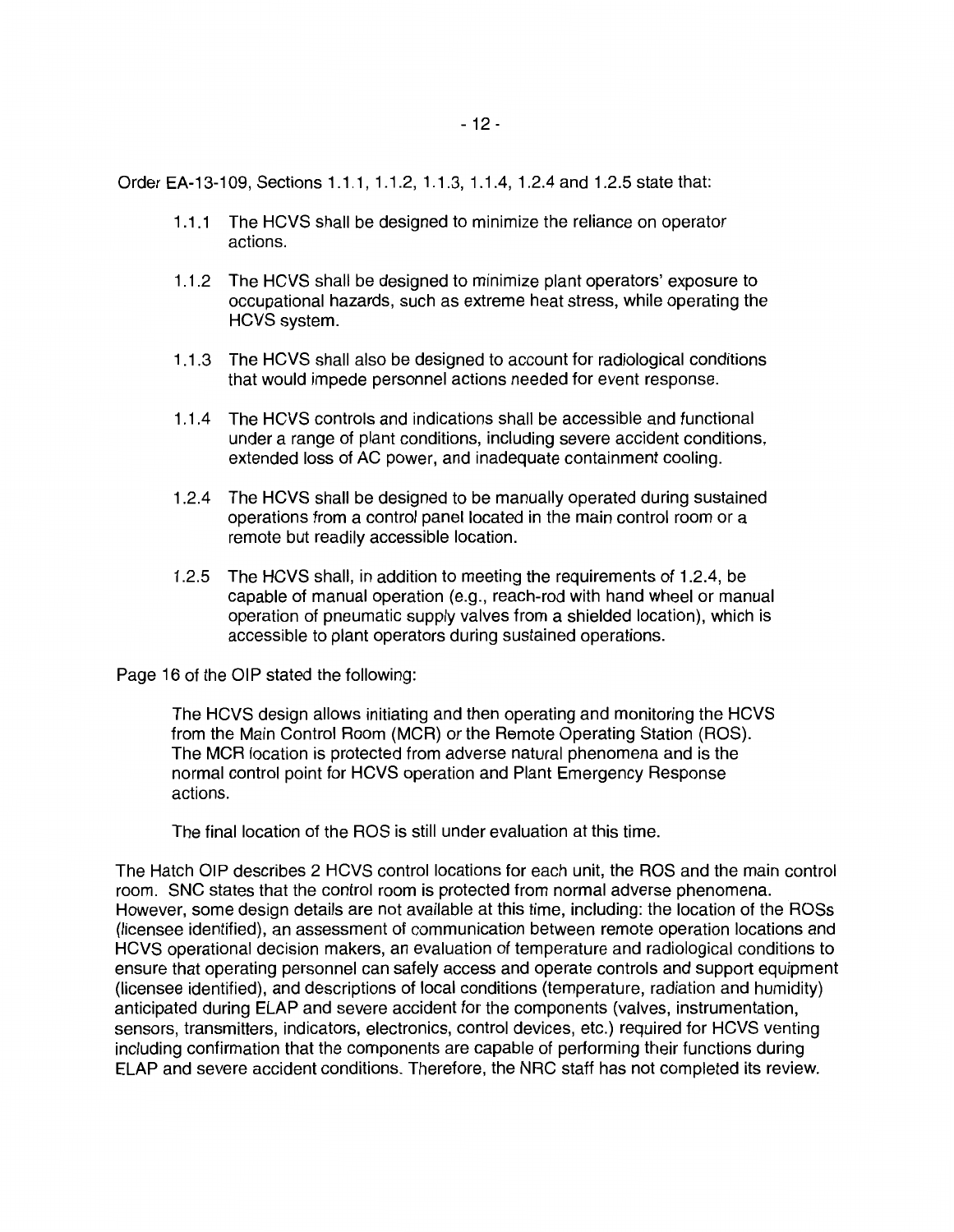- 13 -

- Open Item: Make available for NRC staff audit the location of the ROSs.
- Open Item: Make available for NRC staff audit documentation that demonstrates adequate communication between the remote HCVS operation locations and HCVS decision makers during ELAP and severe accident conditions.
- Open Item: Make available for NRC staff audit an evaluation of temperature and radiological conditions to ensure that operating personnel can safely access and operate controls and support equipment.
- Open Item: Make available for NRC staff audit the descriptions of local conditions (temperature, radiation and humidity) anticipated during ELAP and severe accident tor the components (valves, instrumentation, sensors, transmitters, indicators, electronics, control devices, etc.) required for HCVS venting including confirmation that the components are capable of performing their functions during ELAP and severe accident conditions.

#### 3.2.2.6 Hydrogen

Order EA-13-109, Sections 1.2.10, 1.2.11, and 1.2.12 state that:

- 1.2.1 O The HCVS shall be designed to withstand and remain functional during severe accident conditions, including containment pressure, temperature, and radiation while venting steam, hydrogen, and other non-condensable gases and aerosols. The design is not required to exceed the current capability of the limiting containment components.
- 1.2.11 The HCVS shall be designed and operated to ensure the flammability limits of gases passing through the system are reached; otherwise, the system shall be designed to withstand dynamic loading resulting from hydrogen deflagration and detonation.
- 1.2.12 The HCVS shall be designed to minimize the potential for hydrogen gas migration and ingress into the reactor building or other buildings.

Page 17 of the OIP States the following:

As is required by EA-13-109, Section 1.2.11, the HCVS must be designed such that it is able to either provide assurance that oxygen cannot enter and mix with flammable gas in the HCVS (so as to form a combustible gas mixture), or it must be able to accommodate the dynamic loading resulting from a combustible gas detonation. Several configurations are available which will support the former (e.g., purge, mechanical isolation from outside air, etc.) or the latter (design of potentially affected portions of the system to withstand a detonation relative to pipe stress and support structures).

A description of the final design for hydrogen control is not available at this time, including a description of the final design of the HCVS to address hydrogen detonation and deflagration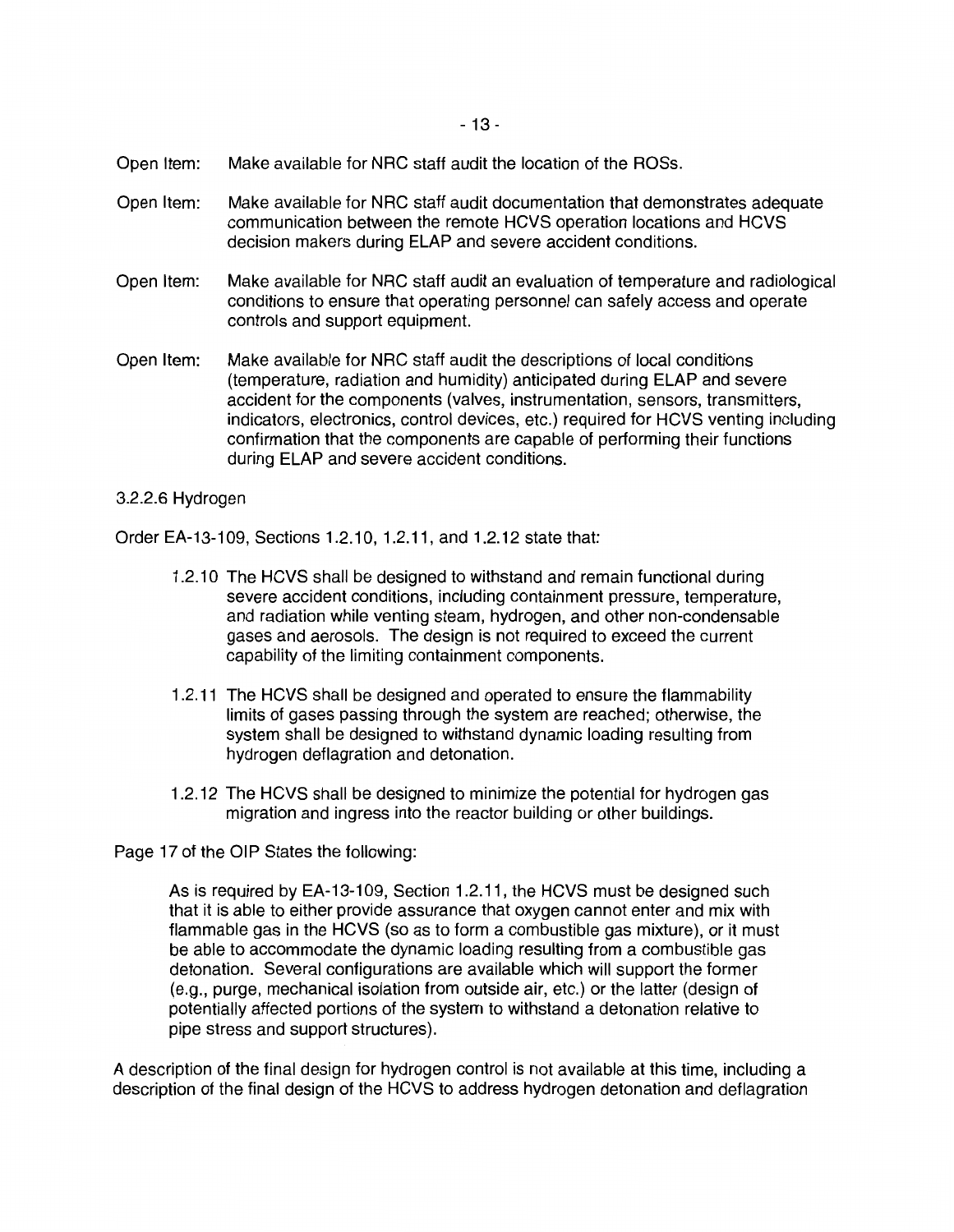(licensee identified) and a description of the strategies for hydrogen control that minimizes the potential for hydrogen gas migration and ingress into the reactor building or other buildings; therefore, the staff has not completed its review.

- Open Item: Provide a description of the final design of the HCVS to address hydrogen detonation and deflagration.
- Open Item: Provide a description of the strategies for hydrogen control that minimizes the potential for hydrogen gas migration and ingress into the reactor building or other buildings.

3.2.2. 7 Unintended Cross Flow of Vented Fluids

Order EA-13-109, Sections 1.2.3 and 1.2.12 state that:

- 1.2.3 The HCVS shall include design features to minimize unintended cross flow of vented fluids within a unit and between units on the site.
- 1.2.12 The HCVS shall be designed to minimize the potential for hydrogen gas migration and ingress into the reactor building or other buildings.

Page 17 of the OIP states the following:

The HCVS uses the Primary Containment Isolation System (PCIS) containment isolation valves for containment isolation. These containment isolation valves are AOVs that are air-to-open and spring-to-shut. An SOV must be energized to allow the motive air to open the valve. Specifically:

- The PCIS control circuit will be used during all "design basis" operating modes including all design basis transients and accidents.
- Cross flow potential exists between the HCVS and the Standby Gas Treatment System (SGTS). Resolution involves evaluation of SGTS isolation valve leakage for both inlet and outlet valves (referred to as boundary valves), as both interface with the HCVS. This evaluation will follow the testing criteria presented in NEI HCVS-FAQ-05. If necessary, these valves will be replaced with leak-tight valves. Testing and maintenance will be performed to ensure that the valves remain leak-tight. ...
- An additional cross-flow avenue exists between the HCVS of the two units and other connected systems at the mixing chamber in the shared Main Stack. With the Main Stack being open to the atmosphere, there is no motive force to push effluent from the mixing chamber back to the plant, thus it is assumed this avenue of cross flow is not a reasonable assumption, since the buoyancy of the vent process fluid will not have sufficient motive force to create backflow in the mixing chamber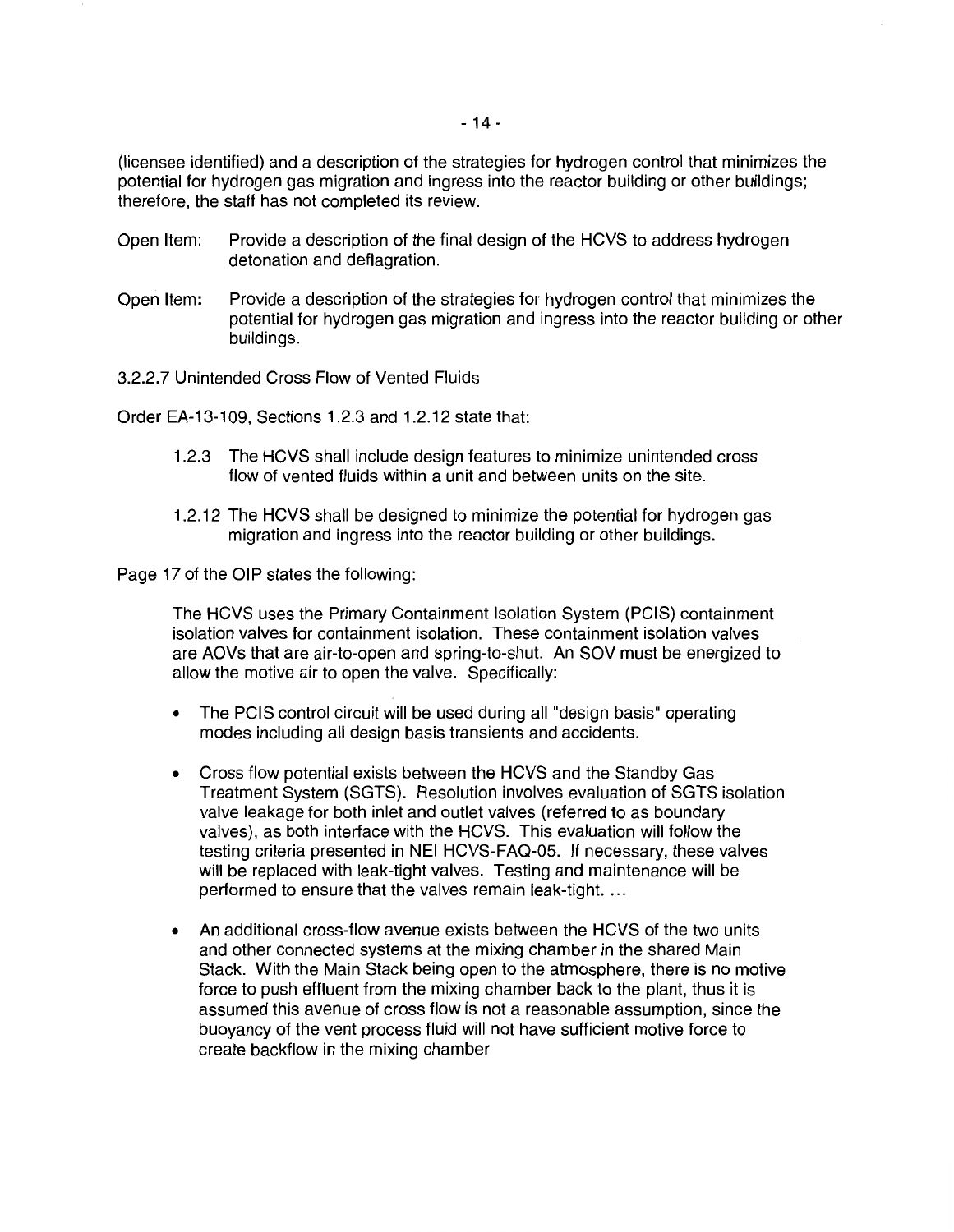The Hatch OIP describes methods to minimize unintended cross flow within a unit and between units on the site that include: AOVs that are air-to-open spring-to-close. Design details not available at this time include: the final method to isolate HCVS from SGTS, all interfacing discharges to the plant stack, and control of all penetrations to the HCVS envelope; therefore, the staff has not completed its review.

- Open Item: Make available descriptions of design details that minimize unintended cross flow of vented fluids within a unit and between units.
- 3.2.2.8 Prevention of Inadvertent Actuation

Order EA-13-109, Section 1.2.7 states that:

1.2.7 The HCVS shall include means to prevent inadvertent actuation.

Page 17 of the OIP states the following:

EOP/ERG [emergency operating procedure/emergency response guideline] operating procedures provide clear guidance that the HCVS is not to be used to defeat containment integrity during any design basis transients and accident. In addition, the HCVS will be designed to provide features to prevent inadvertent actuation due to a design error, equipment malfunction, or operator error such that any credited containment accident pressure (CAP) that would provide net positive suction head to the emergency core cooling system (ECCS) pumps will be available (inclusive of a design basis loss-of-coolant accident (DBLOCA)). However the ECCS pumps will not have normal power available because of the starting boundary conditions of an ELAP.

• The features that prevent inadvertent actuation are two PCIV's in series powered from different divisions, a rupture disk, or key lock switches. Procedures also provide clear guidance to not circumvent containment integrity by simultaneously opening torus and drywell vent valves during any design basis transient or accident. In addition, the HCVS will be designed to provide features to prevent inadvertent actuation due to a design error, equipment malfunction, or operator error.

The Hatch OIP provides a description of methods to prevent inadvertent initiation that include: procedure controls, two PCIVs in series powered from different divisions, a rupture disk, and keylock switches. This appears to be in accordance with the guidance found in NEI 13-02, endorsed, in part, by JLD-ISG-2013-02 as an acceptable means for implementing applicable requirements of Order EA-13-109.

3.2.2.9 Component Qualifications

Order EA-13-109, Section 2.1 states that:

2.1 The HCVS vent path up to and including the second containment isolation barrier shall be designed consistent with the design basis of the plant.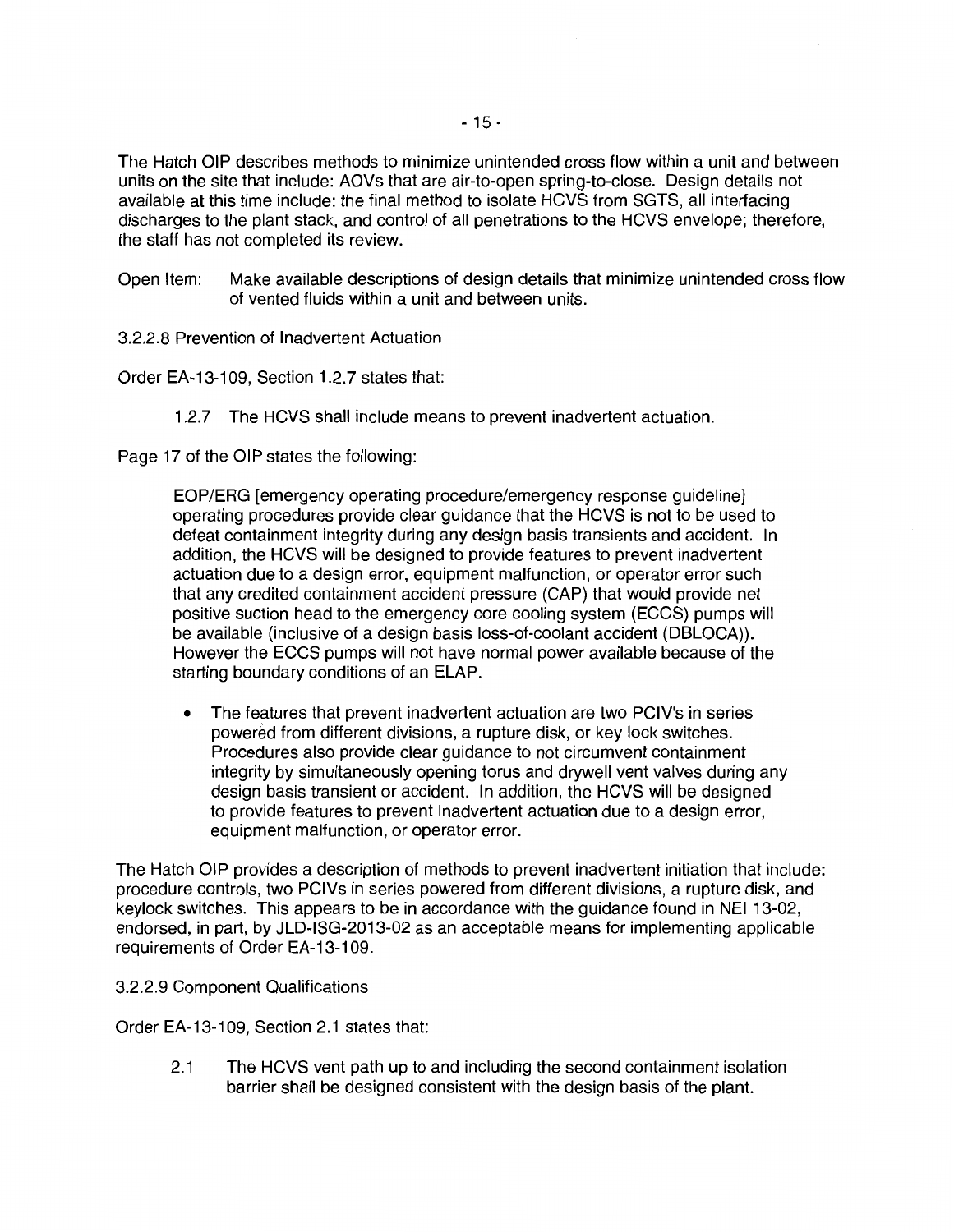Items in this path include piping, piping supports, containment isolation valves, containment isolation valve actuators and containment isolation valve position indication components.

Page 18 of the OIP states the following:

The HCVS components downstream of the second containment isolation valve and components that interface with the HCVS are routed in seismically qualified structures. For these components, the structures that are credited in Order EA-13-109 were analyzed for seismic ruggedness to ensure that any potential failure would not adversely impact the function of the HCVS or other safety related structures or components. HCVS components that directly interface with the pressure boundary will be considered safety related, as the existing system is safety related. The primary containment system limits the leakage or release of radioactive materials to the environment to prevent offsite exposures from exceeding the guidelines of 1OCFR100. During normal or design basis operations, this means serving as a pressure boundary to prevent release of radioactive material.

Likewise, any electrical or controls component which interfaces with Class 1E power sources will be considered safety related up to and including appropriate isolation devices such as fuses or breakers, as their failure could adversely impact containment isolation and/or a safety-related power source. The remaining components will be considered Augmented Quality. Newly installed piping and valves will be seismically qualified to handle the forces associated with the safe shutdown earthquake (SSE) back to their isolation boundaries. Electrical and controls components will be seismically qualified and will include the ability to handle harsh environmental conditions (although they will not be considered part of the site Environmental Qualification (EQ) program).

HCVS instrumentation performance (e.g., accuracy and precision) need not exceed that of similar plant installed equipment. Additionally, radiation monitoring instrumentation accuracy and range will be sufficient to confirm flow of radionuclides through the HCVS. The HCVS instruments, including valve position indication, process instrumentation, radiation monitoring, and support system monitoring, will be qualified by using one or more of the three methods described in the ISG, which includes:

- 1. Purchase of instruments and supporting components with known operating principles from manufacturers with commercial quality assurance programs (e.g., IS09001) where the procurement specifications include the applicable seismic requirements, design requirements, and applicable testing.
- 2. Demonstration of seismic reliability via methods that predict performance described in IEEE [institute of electrical and Electronics Engineers] 344-2004
- 3. Demonstration that instrumentation is substantially similar to the design of instrumentation previously qualified.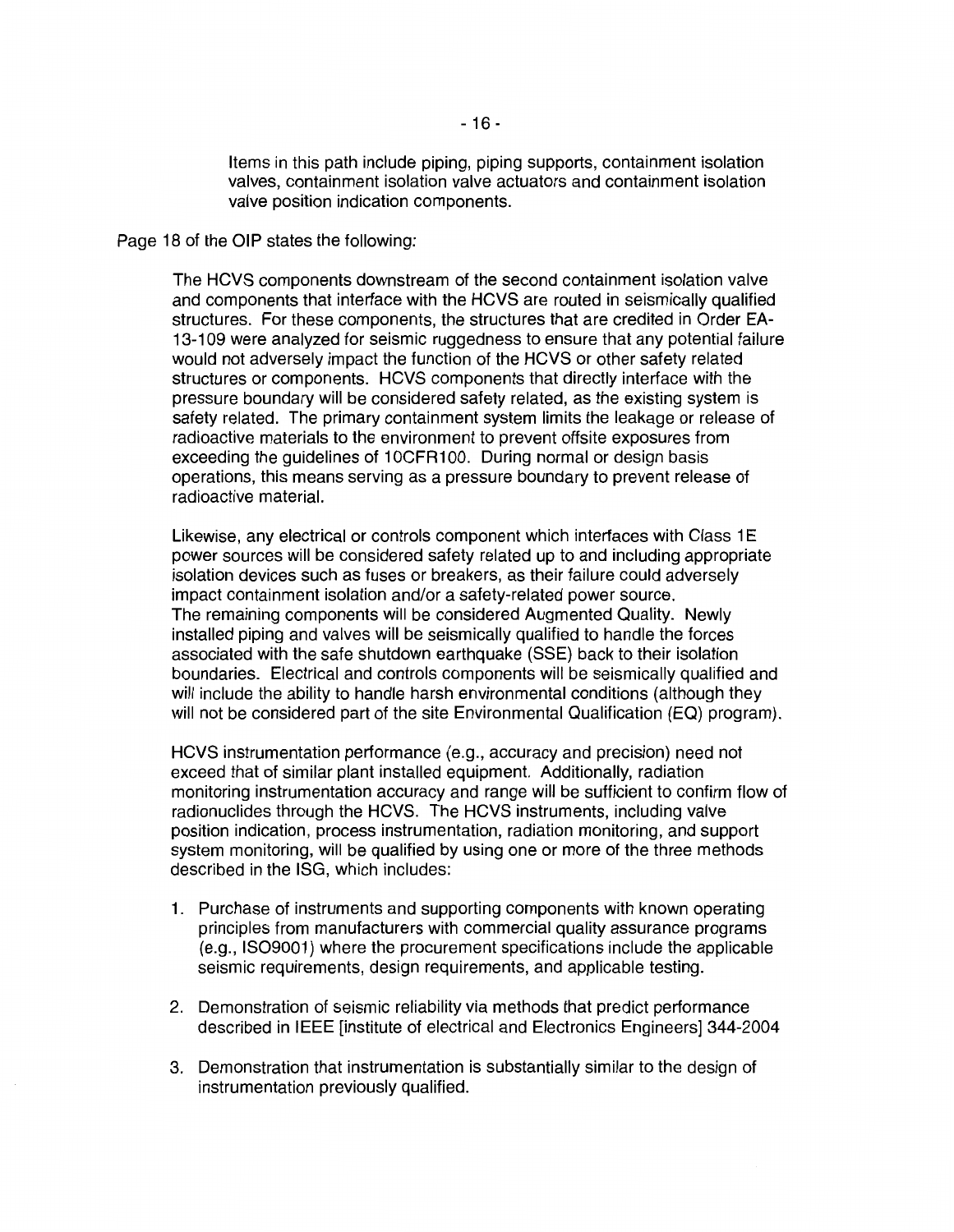| <b>Instrument</b>                     | <b>Qualification Method*</b> |
|---------------------------------------|------------------------------|
| <b>HCVS Process Temperature</b>       | ISO9001 / IEEE 344-2004 /    |
|                                       | Demonstration                |
| <b>HCVS Process Radiation Monitor</b> | ISO9001 / IEEE 344-2004 /    |
|                                       | Demonstration                |
| <b>HCVS Process Valve Position</b>    | ISO9001 / IEEE 344-2004 /    |
|                                       | Demonstration                |
| <b>HCVS Pneumatic Supply Pressure</b> | ISO9001 / IEEE 344-2004 /    |
|                                       | Demonstration                |
| <b>HCVS Electrical Power Supply</b>   | ISO9001 / IEEE 344-2004 /    |
| Availability                          | Demonstration                |

\*The specific qualification method(s) used for each required HCVS instrument will be reported in future 6 month status reports.

The Hatch OIP describes component qualification methods that, pending resolution of open items, appear to be in accordance with the guidance found in NEI 13-02, endorsed, in part, by JLD-ISG-2013-02 as an acceptable means for implementing applicable requirements of Order EA-13-109. Specific details not available at this time include: information regarding the prequalification methods of existing instrumentation, which will be used by operators to make containment venting decisions, descriptions of local conditions (temperature, radiation and humidity) anticipated during ELAP and severe accident for the components (valves, instrumentation, sensors, transmitters, indicators, electronics, control devices, etc.) required for HCVS venting including confirmation that the components are capable of performing their functions during ELAP and severe accident conditions, and design details that confirm existing containment isolation valves, relied upon for the HCVS, will open under the maximum expected differential pressure during beyond-design-basis external event (BDBEE) and severe accident wetwell venting; therefore, the NRC staff has not completed its review.

- Open Item: Make available for NRC staff audit descriptions of all instrumentation and controls (existing and planned) necessary to implement this order including qualification methods.
- Open Item: Make available for NRC staff audit the descriptions of local conditions (temperature, radiation and humidity) anticipated during ELAP and severe accident for the components (valves, instrumentation, sensors, transmitters, indicators, electronics, control devices, etc.) required for HCVS venting including confirmation that the components are capable of performing their functions during ELAP and severe accident conditions.
- Open Item: Make available for NRC staff audit documentation of an evaluation verifying the existing containment isolation valves, relied upon for the HCVS, will open under the maximum expected differential pressure during BDBEE and severe accident wetwell venting.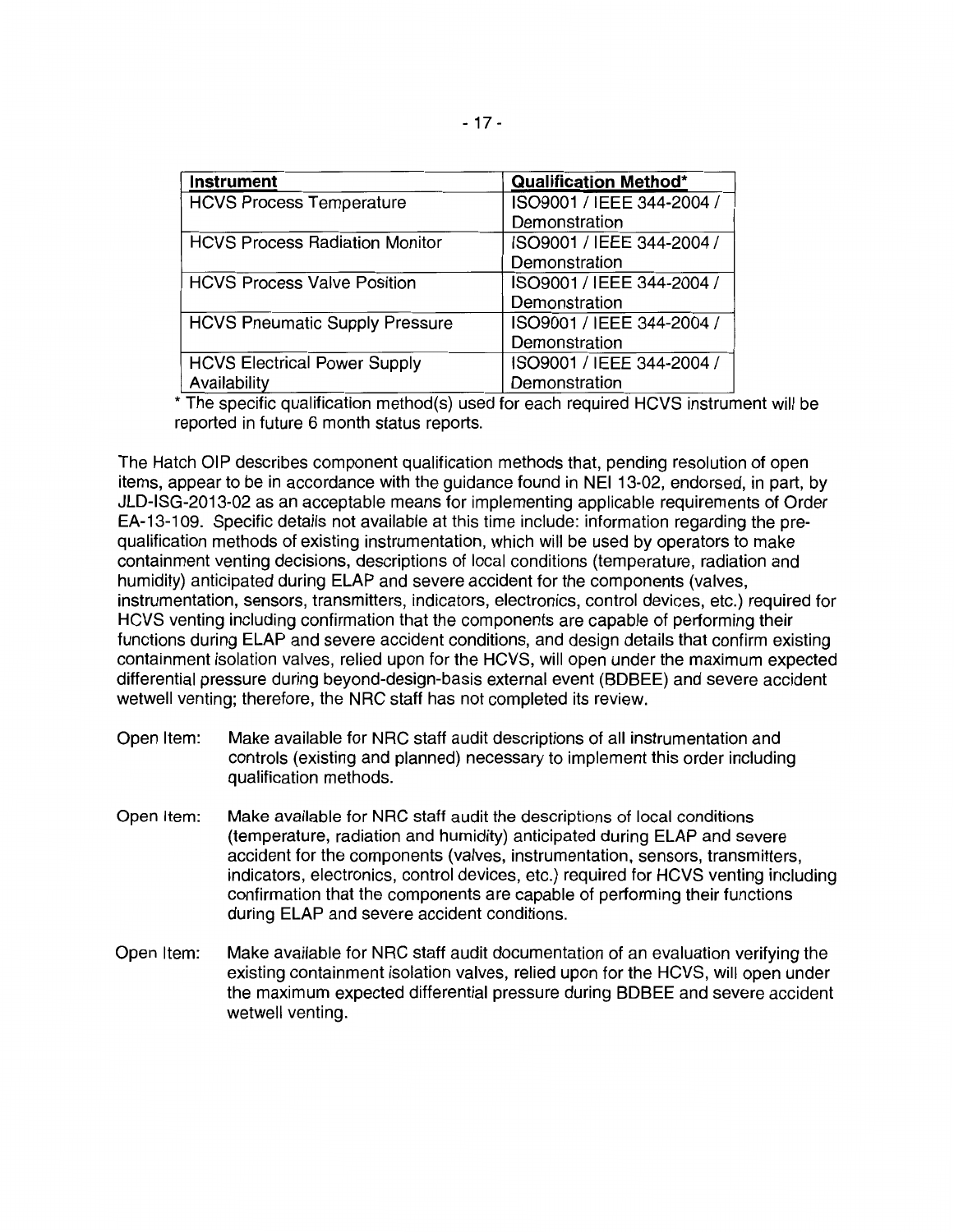#### 3.2.2.10 Monitoring of HCVS

Order EA-13-109, Sections 1.1.4, 1.2.8, and 1.2.9 state that:

- 1.1.4 The HCVS controls and indications shall be accessible and functional under a range of plant conditions, including severe accident conditions, extended loss of AC power, and inadequate containment cooling.
- 1.2.8 The HCVS shall include means to monitor the status of the vent system (e.g., valve position indication) from the control panel required by 1.2.4. The monitoring system shall be designed for sustained operation during an extended loss of AC power.
- 1.2.9 The HCVS shall include a means to monitor the effluent discharge for radioactivity that may be released from operation of the HCVS. The monitoring system shall provide indication from the control panel required by 1.2.4 and shall be designed for sustained operation during an extended loss of AC power.

Page 19 of the OIP states the following:

The Plant Hatch wetwell HCVS will be capable of being manually operated during sustained operations from a control panel located in the MCR and will meet the requirements of Order element 1.2.4. The MCR is a readily accessible location with no further evaluation required. Control Room dose associated with HCVS operation conforms to GDC 19/Alternate Source Term (AST). Additionally, to meet the intent for a secondary control location of section 1.2.5 of the Order, a readily accessible Remote Operating Station (ROS) will also be incorporated into the HCVS design as described in NEI 13-02 section 4.2.2.1.2.1. The controls and indications at the ROS location will be accessible and functional under a range of plant conditions, including severe accident conditions with due consideration to source term and dose impact on operator exposure, extended loss of AC power (ELAP), and inadequate containment cooling. An evaluation will be performed to determine accessibility to the location, habitability, staffing sufficiency, and communication capability with Vent-use decision makers (EOP/SOP/SAMG) ....

The wetwell HCVS will include means to monitor the status of the vent system in both the MCR and the ROS. Included in the existing design of the torus hardened vent (THV) are control switches in the MCR with valve position indication. These THV controls currently meet the environmental and seismic requirements of the Order for the plant severe accident and will be upgraded to address ELAP. Control and indication of the wetwell HCVS valves will be duplicated at the ROS. The ability to open/close these valves multiple times during the event's first 24 hours will be provided by two air accumulator tanks and station service batteries, supplemented by installed backup battery power sources. Beyond the first 24 hours, the ability to maintain these valves open or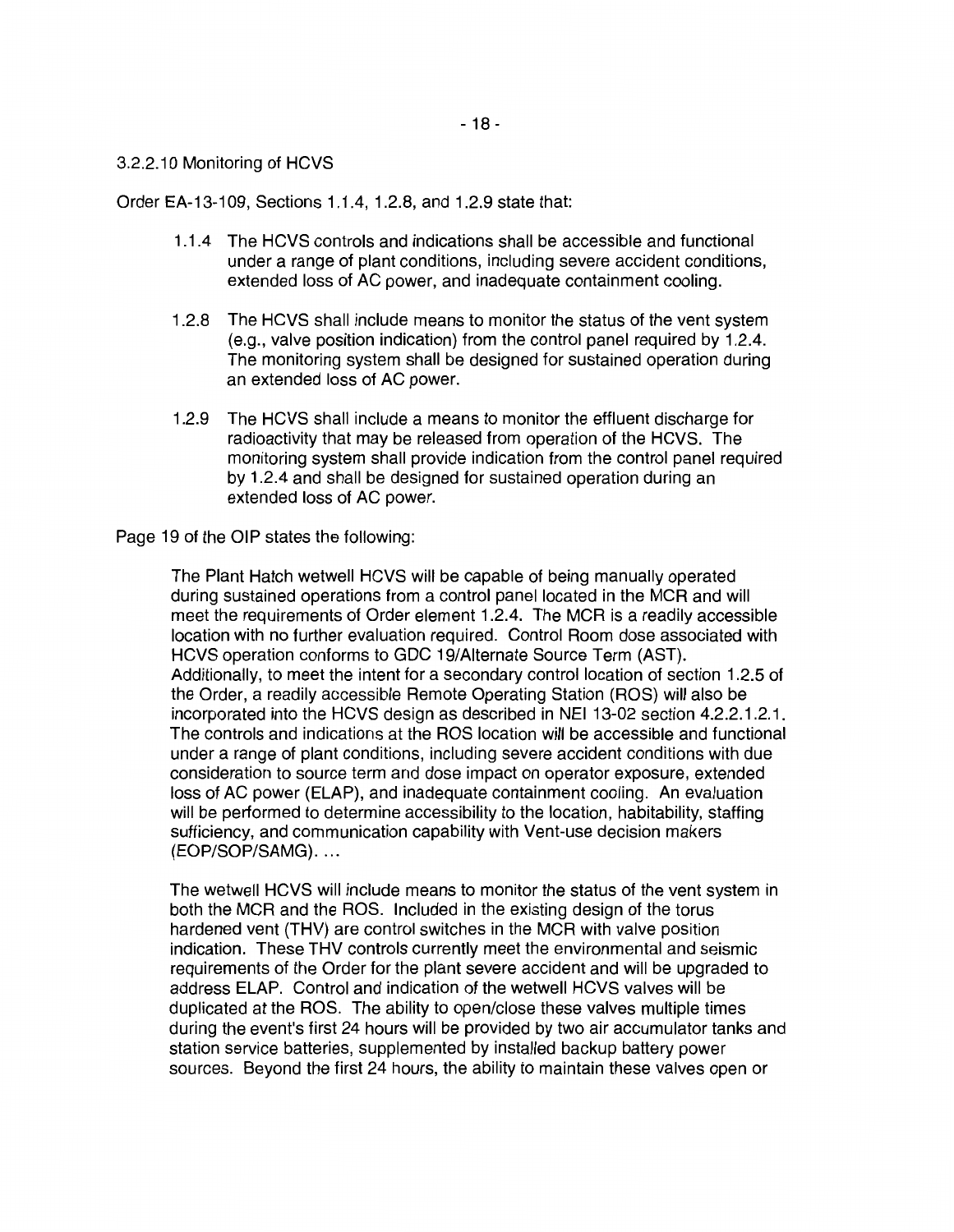closed will be accomplished through the use of replaceable nitrogen bottles and FLEX generators.

The wetwell HCVS will include indications for vent temperature and effluent radiation levels at both the MCR and ROS. Other important information on the status of supporting systems, such as power source status and pneumatic supply pressure, will also be included in the design and located to support HCVS operation. The wetwell HCVS includes existing containment pressure and wetwell level indication in the MCR to monitor vent operation. This monitoring instrumentation provides the indication from the MCR as per Requirement 1.2.4 and will be designed for sustained operation during an ELAP event.

The Hatch OIP provides a description of HCVS monitoring and control that, pending resolution of open items, appears to be consistent with the guidance found in NEI 13-02, endorsed, in part, by JLD-ISG-2013-02 as an acceptable means for implementing applicable requirements of Order EA-13-109. Descriptions of the environmental and radiological effects on HCVS controls and indications, and an evaluation of environmental and radiological conditions to ensure that operating personnel can safely access and operate controls and support equipment are not available at this time; therefore, the staff has not completed its review.

- Open Item: Make available for NRC staff audit the descriptions of local conditions (temperature, radiation and humidity) anticipated during ELAP and severe accident for the components (valves, instrumentation, sensors, transmitters, indicators, electronics, control devices, etc.) required for HCVS venting including confirmation that the components are capable of performing their functions during ELAP and severe accident conditions.
- Open Item: Make available for NRC staff audit an evaluation of temperature and radiological conditions to ensure that operating personnel can safely access and operate controls and support equipment.
- 3.2.2.11 Component Reliable and Rugged Performance

Order EA-13-109, Section 2.2 states that:

2.2 All other HCVS components shall be designed for reliable and rugged performance that is capable of ensuring HCVS functionality following a seismic event. These items include electrical power supply, valve actuator pneumatic supply and instrumentation (local and remote) components.

Page 20 of the OIP states the following:

The HCVS downstream of the second containment isolation valve, including piping and supports, electrical power supply, valve actuator pneumatic supply, and instrumentation (local and remote) components, will be designed/analyzed to conform to the requirements consistent with the applicable design codes (e.g.,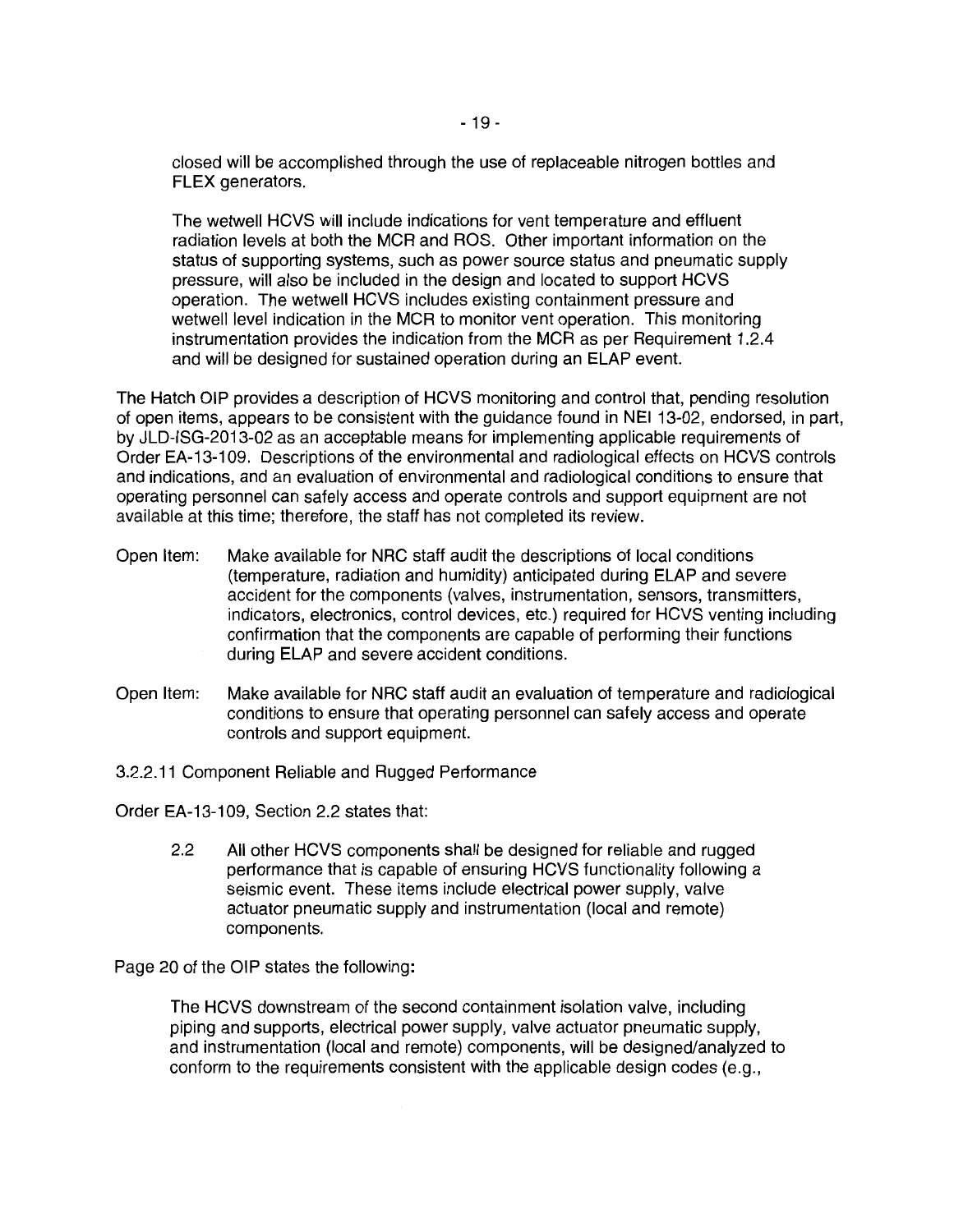Non-safety, Cat 1, SS and 300# ASME or 831.1, NEMA 4, etc.) for the plant and to ensure functionality following a design basis earthquake.

The torus hardened vent (THV) system was originally installed to satisfy the requirements of Generic Letter 89-16. The modifications associated with the THV vent were performed under the provisions of 1 OCFR50.59 and thus the Plant Hatch THV was designed, analyzed, and implemented consistent with the design basis of the plant. The current design will be evaluated to confirm that the existing system, coupled with current and planned modifications to upgrade the THV to a hardened containment vent system (HCVS), will meet the requirements of Order EA-13-109 and remain functional following a severe accident.

Additional modifications required to meet the Order will be reliably functional at the temperature, pressure, and radiation levels consistent with the vent pipe conditions for sustained operations. The instrumentation/power supplies/cables/connections (components) will be procured for use under the temperature, pressure, radiation level, total integrated dose radiation for the effluent vent pipe and HCVS ROS location.

Conduit design will be installed to Seismic Class 1 criteria. Both existing and new barriers will be used to provide a level of protection from missiles when equipment is located outside of seismically qualified structures. Augmented quality requirements will be applied to the components installed in response to this Order.

In addition to these design requirements, providing sufficient channel separation (by distance and/or protective barriers) will minimize the likelihood of a common cause event which adversely affects both divisions of the containment isolation valves when the control for these valves is provided at the ROS. Separation will be in accordance with Plant Hatch electrical design criteria (ref. RG 1.75 and IEEE 384).

If the instruments are purchased as commercial-grade equipment, they will be procured suitable to operate under severe accident environment as required by NRC Order EA-13-109 and the guidance of NEI 13-02. The equipment procurement will utilize the following guidance for seismic per IEEE 344, environment per IEEE 323, and Electromagnetic Compatibility (EMC) per RG 1.180. These qualifications will be bounding conditions for Plant Hatch. The qualification for the equipment by the supplier will be validated by SNC for the specific location at Plant Hatch to ensure that the bounding conditions envelope the specific plant conditions.

For the instruments required after a potential seismic event, the following methods will be used to verify that the design and installation is reliable / rugged and thus capable of ensuring HCVS functionality following a seismic event. Applicable instruments are rated by the manufacturer (or otherwise tested) for seismic impact at levels commensurate with those of postulated severe accident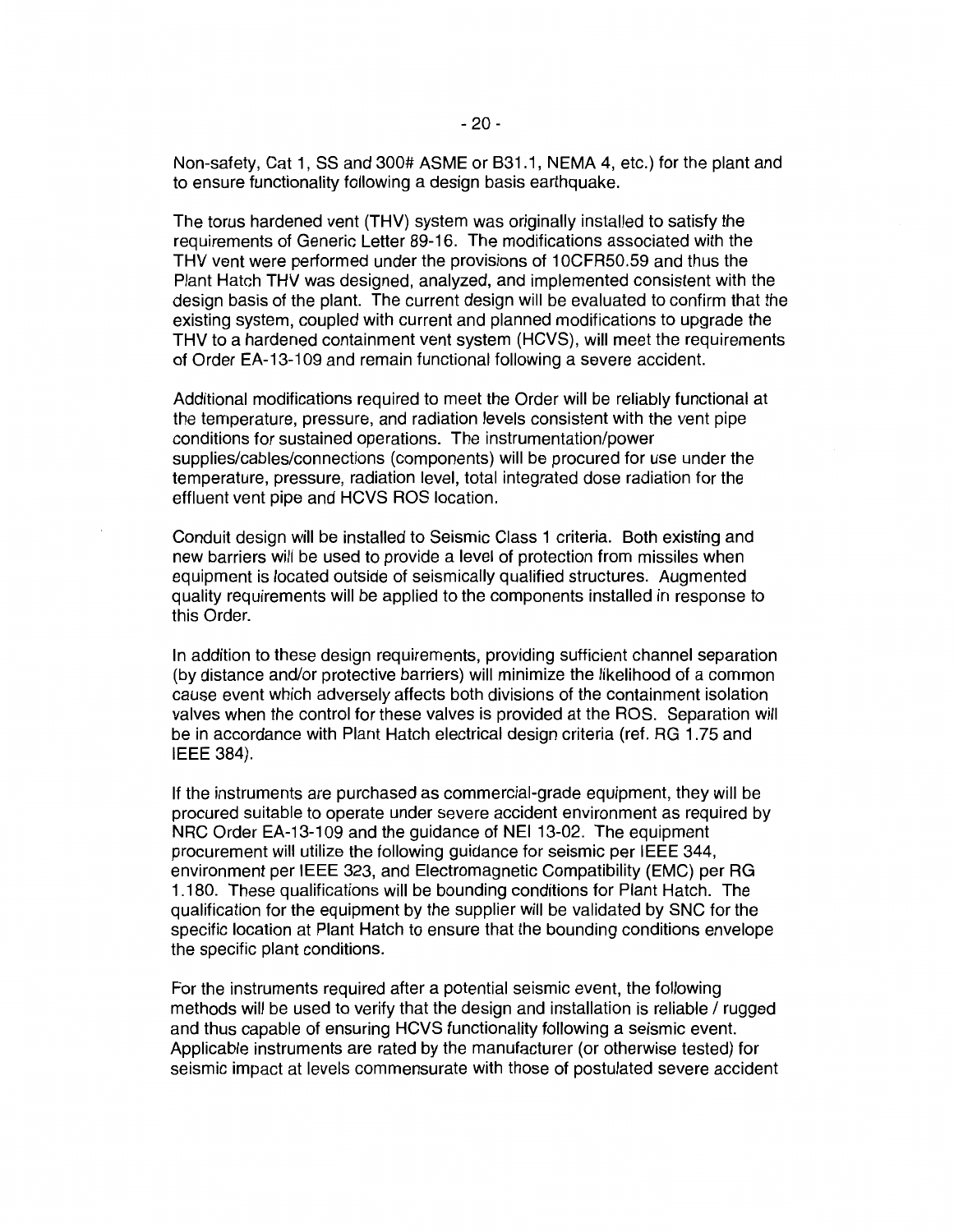event conditions in the area of instrument component use using one or more of the following methods:

- demonstration of seismic motion will be consistent with that of existing design basis loads at the installed location;
- substantial history of operational reliability in environments with significant vibration with a design envelope inclusive of the effects of seismic motion imparted to the instruments proposed at the location;
- adequacy of seismic design and installation is demonstrated based on the guidance in Sections 7, 8, 9, and 10 of IEEE Standard 344-2004, IEEE Recommended Practice for Seismic Qualification of Class 1 E Equipment for Nuclear Power Generating Stations, or a substantially similar industrial standard;
- demonstration that proposed devices are substantially similar in design to models that have been previously tested for seismic effects in excess of the plant design basis at the location where the instrument is to be installed (glevels and frequency ranges);
- seismic qualification using seismic motion consistent with that of existing design basis loading at the installation location.

The Hatch OIP provides descriptions for component reliable and rugged performance that appear to be in accordance with the guidance found in NEI 13-02, endorsed, in part, by JLD-ISG-2013-02 as an acceptable means for implementing applicable requirements of Order EA-13-109.

3.2.3 Beyond Design Basis External Event Venting

3.2.3.1 First 24-Hour Coping

Order EA-13-109, Section 1.2.6 states that:

1.2.6 The HCVS shall be capable of operating with dedicated and permanently installed equipment for at least 24 hours following the loss of normal power or loss of normal pneumatic supplies to air operated components during an extended loss of AC power.

Page 22 of the OIP states the following:

The operation of the HCVS will be designed to minimize the reliance on operator actions for response to a ELAP and BDBEE hazards identified in part 1 of this OIP. Immediate operator actions can be completed by Operators from the HCVS control station(s) and include remote-manual initiation. The operator actions required to open a vent path are as described in table 2-1 [of the OIP].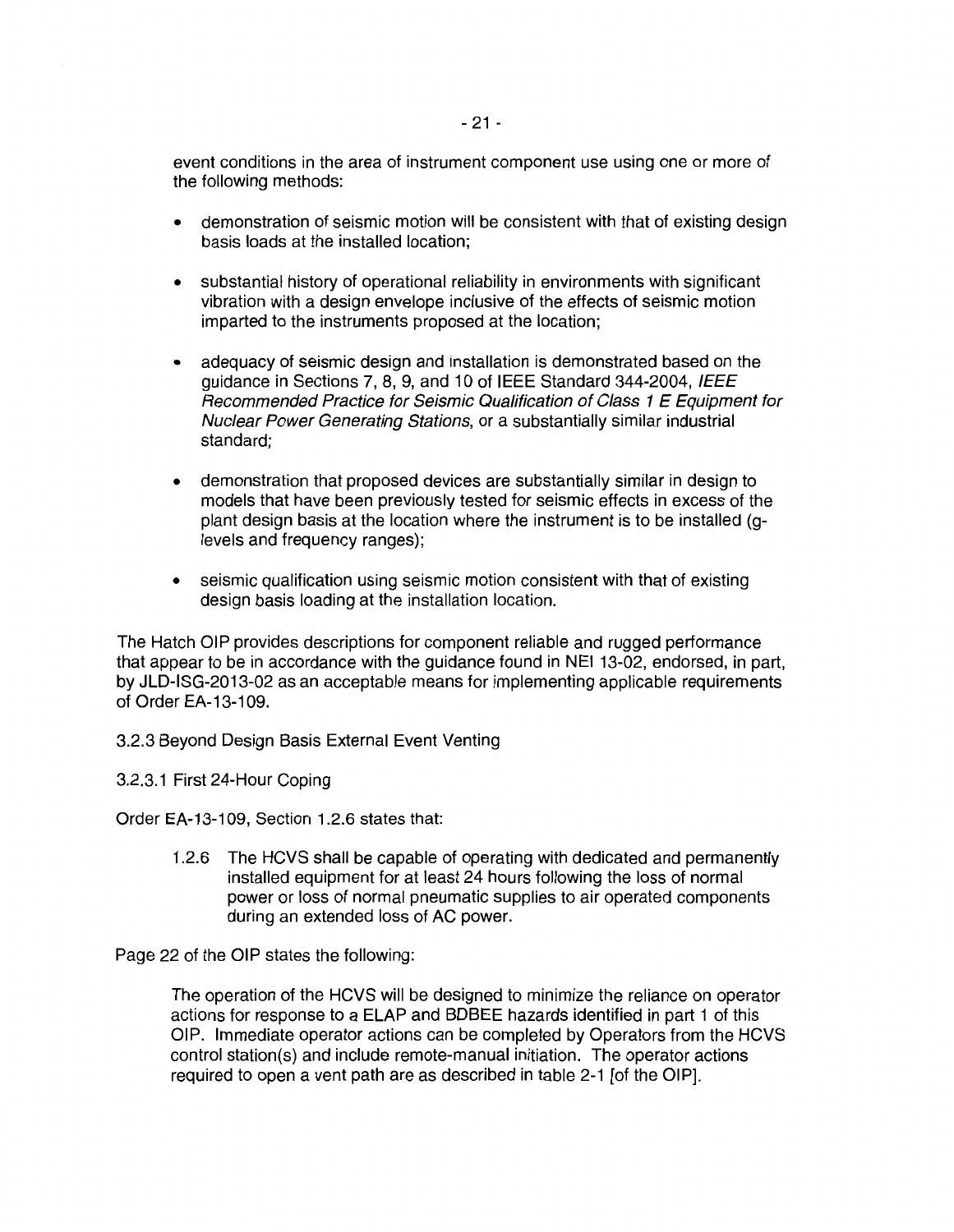Remote-manual is defined in this report as a non-automatic power operation of a component and does not require the operator to be at or in close proximity to the component. No other operator actions are required to initiate venting under the guiding procedural protocol.

The HCVS will be designed to allow initiation, control, and monitoring of venting from the MCR the response to this Order. Both locations minimize plant operators' exposure to adverse temperature and radiological conditions and are protected from hazards assumed in Part 1 of this report [the OIP].

Permanently installed power and motive air/gas capability will be available to support operation and monitoring of the HCVS for 24 hours. Permanently installed equipment will supply air and power to HCVS for 24 hours before FLEX diesel generators will be required to be functional.

System control:

i. Active: PCIVs are operated in accordance with EOPs/SOPs to control containment pressure. The HCVS is designed for a minimum of 12 open/close cycles under ELAP conditions over the first 24 hours following an ELAP, based on normal operating pressures. Controlled venting will be permitted in the revised EPGs and associated implementing EOPs, e.g., jumpers will be used to override the containment isolation circuit on the PCIVs needed to vent containment.

Passive: Inadvertent actuation protection is provided by the current containment isolation circuitry associated with the PCIVs used to operate the HCVS. In addition, the HCVS isolation valve is normally key-locked closed and has a rupture disc located downstream. This rupture disc has a burst set pressure above the header pressure expected during a design basis event. Breach of the rupture disc will occur outside of the MCR and will require manual operation.

The Hatch OIP describes a first 24 hour BDBEE coping strategy that, pending resolution of open items, appears to be in accordance with the guidance found in NEI 13-02, endorsed, in part, by JLD-ISG-2013-02 as an acceptable means for implementing applicable requirements of Order EA-13-109. The final sizing evaluation for HCVS batteries/battery charger including incorporation into FLEX DG loading calculation and the final nitrogen pneumatic system design including sizing and location are not available at this time; therefore, the staff has not completed its review.

- Open Item: Make available for NRC staff audit the final sizing evaluation for HCVS batteries/battery charger including incorporation into FLEX DG loading calculation.
- Open Item: Make available for NRC staff audit documentation of the HCVS nitrogen pneumatic system design including sizing and location.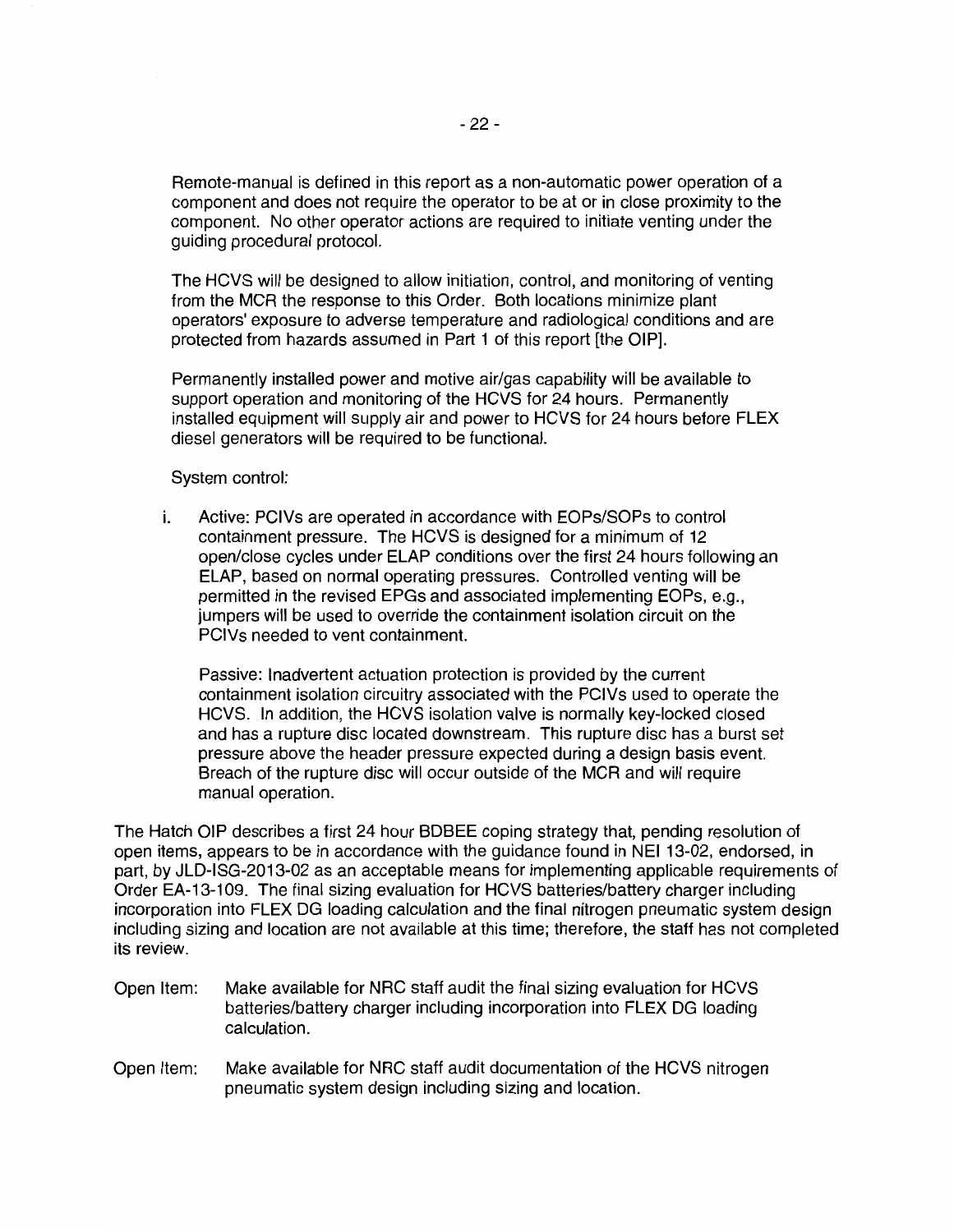#### 3.2.3.2 Greater Than 24-Hour Coping

Order EA-13-109, Section 1.2.4 states that:

1.2.4 The HCVS shall be designed to be manually operated during sustained operations from a control panel located in the main control room or a remote but readily accessible location.

Page 23 of the OIP states the following:

After approximately 24 hours, available personnel will be able to connect supplemental nitrogen to the HCVS, but based on the staged quantity of bottles this action is not expected to occur until after 72 hours. Connections for supplementing electrical power and motive force required for HCVS will be located in accessible areas with reasonable protection from the hazards described in Part 1 of the OIP per NEI 12-06 that minimize personnel exposure to adverse conditions for HCVS initiation and operation. Connections will be preengineered quick disconnects or similar in order to minimize manpower resources. Sufficient nitrogen bottles will be staged to support operations for up to 72 hours following the ELAP event {less than 3 planned actuations for FLEX), additional bottles can be connected to support sustained operation. After 24 hours, power can be switched back to the normal configuration which is expected to be powered by FLEX generators.

These actions provide long term support for HCVS operation for the period beyond 24 hrs. to 7 days (sustained operation time period) because on-site and off-site personnel and resources will have access to the unit(s) to provide needed action and supplies.

The Hatch OIP describes a greater than 24 hour BDBEE coping strategy that, pending resolution of open items, appears to be in accordance with the guidance found in NEI 13-02, endorsed, in part, by JLD-ISG-2013-02 as an acceptable means for implementing applicable requirements of Order EA-13-109. The final sizing evaluation for HCVS batteries/battery charger including incorporation into FLEX DG loading calculation and the final nitrogen pneumatic system design including sizing and location are not available at this time; therefore, the staff has not completed its review.

- Open Item: Make available for NRC staff audit the final sizing evaluation for HCVS batteries/battery charger including incorporation into FLEX DG loading calculation.
- Open Item: Make available for NRC staff audit documentation of the HCVS nitrogen pneumatic system design including sizing and location.

3.2.4 Severe Accident Event Venting

3.2.4.1 First 24 Hour Coping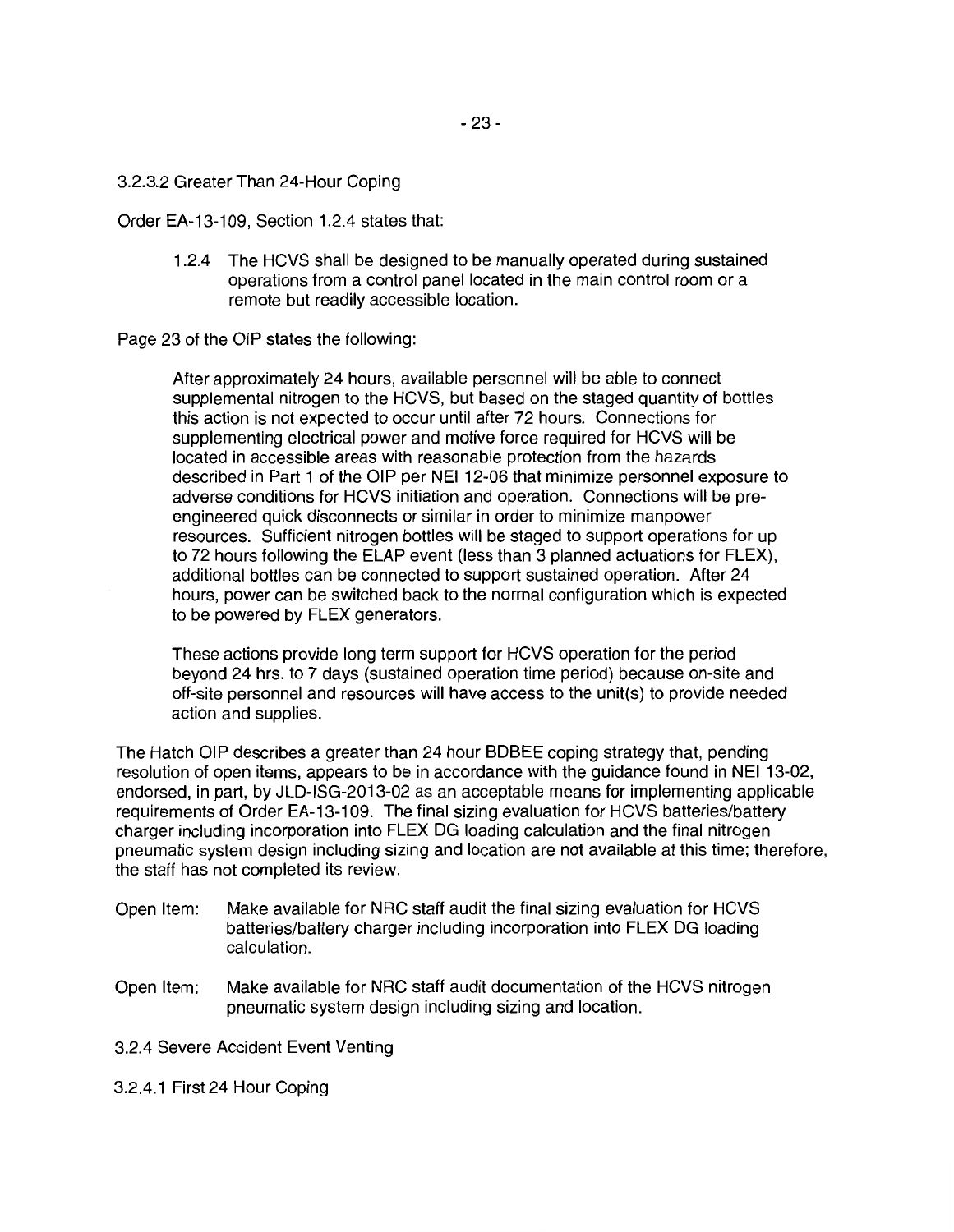Order EA-13-109, Section 1.2.6 states that:

1.2.6 The HCVS shall be capable of operating with dedicated and permanently installed equipment for at least 24 hours following the loss of normal power or loss of normal pneumatic supplies to air operated components during an extended loss of AC power.

Page 25 of the OIP states the following:

The operation of the HCVS will be designed to minimize the reliance on operator actions for response to an ELAP and severe accident events. Severe accident event assumes that specific core cooling actions from the FLEX strategies identified in the response to Order EA-12-049 were unsuccessful and that core damage has occurred, up to and including a breach of the reactor vessel by molten core debris. Venting will occur without the need for manually breaching the rupture disc, since conditions in containment would be sufficient to burst the rupture disc without assistance from operators. Access to the reactor building will be restricted as determined by the RPV [reactor pressure vessel] water level and core damage conditions. Immediate actions will be completed by Operators in the Main Control Room (MCA) or at the HCVS Remote Operating Station (ROS) and will include remote-manual actions from a local gas cylinder station. The operator actions required to open a vent path were previously listed in the BDBEE Venting Part 2 section of this report [the OIP].

As stated in the section on BDBEE Venting, the HCVS will be designed to allow initiation, control, and monitoring of venting from the MCA and will be capable of operation from an ROS to be installed as part of the response to this Order. Both locations minimize plant operators' exposure to adverse temperature and radiological conditions and are protected from hazards assumed in Part (Table 2- 1 of this document [the OIP]). Travel pathways will be reviewed for dose and temperature, and alternate routes may need to be considered to minimize operator exposure to harsh environmental conditions).

Permanently installed power and motive air/gas capable will be available to support operation and monitoring of the HCVS for 24 hours.

System control:

- i. Active: PCIVs are operated in accordance with EOPs to control containment pressure. The HCVS is designed for a minimum of 12 open/close cycles of the isolation valve under ELAP conditions over the first 24 hours following an ELAP. Controlled venting will be permitted in the revised EPGs. Jumpers will be used to override the containment isolation circuit on the PCIVs needed to vent containment.
- ii. Passive: Inadvertent actuation protection is provided by the current containment isolation circuitry associated with the PCIVs used to operate the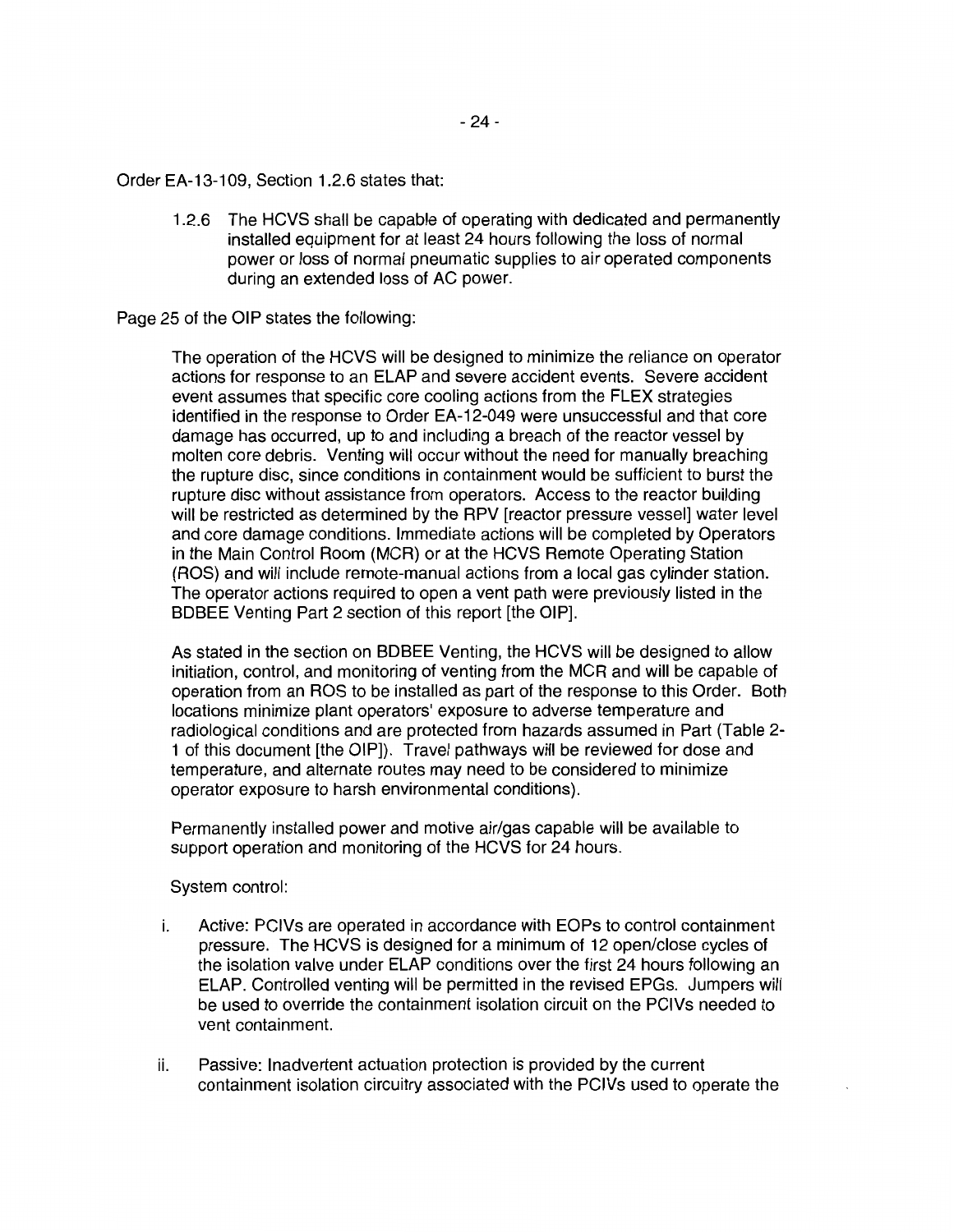HCVS. In addition, the HCVS isolation valve is normally key-locked closed and has a rupture disc located downstream. This rupture disc has a burst set pressure above the header pressure expected during a design basis event.

The Hatch OIP describes a first 24 hour severe accident coping strategy that, pending resolution of open items, appears to be in accordance with the guidance found in NEI 13-02, endorsed, in part, by JLD-ISG-2013-02 as an acceptable means for implementing applicable requirements of Order EA-13-109. Specific details not available at this time include: the location of the ROSs (licensee identified), the location of the dedicated HCVS battery transfer switch (licensee identified), the deployment location of the portable diesel generators {licensee identified), the final sizing evaluation for HCVS batteries/battery charger including incorporation into FLEX DG loading calculation, the final nitrogen pneumatic system design including sizing and location (licensee Identified), and an evaluation of environmental and radiological conditions to ensure that operating personnel can safely access and operate controls and support equipment (licensee Identified); therefore, the staff has not completed its review.

- Open Item: Make available for NRC staff audit the location of the ROSs.
- Open Item: Make available for NRC staff audit the location of the dedicated HCVS battery transfer switch.
- Open Item: Make available for NRC staff audit the deployment location of the portable diesel generators.
- Open Item: Make available for NRC staff audit the final sizing evaluation for HCVS batteries/battery charger including incorporation into FLEX DG loading calculation.
- Open Item: Make available for NRC staff audit documentation of the HCVS nitrogen pneumatic system design including sizing and location.
- Open Item: Make available for NRC staff audit an evaluation of temperature and radiological conditions to ensure that operating personnel can safely access and operate controls and support equipment.

3.2.4.2 Greater Than 24 Hour Coping

Order EA-13-109, Sections 1.2.4 and 1.2.8 state that:

- 1.2.4 The HCVS shall be designed to be manually operated during sustained operations from a control panel located in the main control room or a remote but readily accessible location.
- 1.2.8 The HCVS shall include means to monitor the status of the vent system (e.g., valve position indication) from the control panel required by 1.2.4. The monitoring system shall be designed for sustained operation during an extended loss of AC power.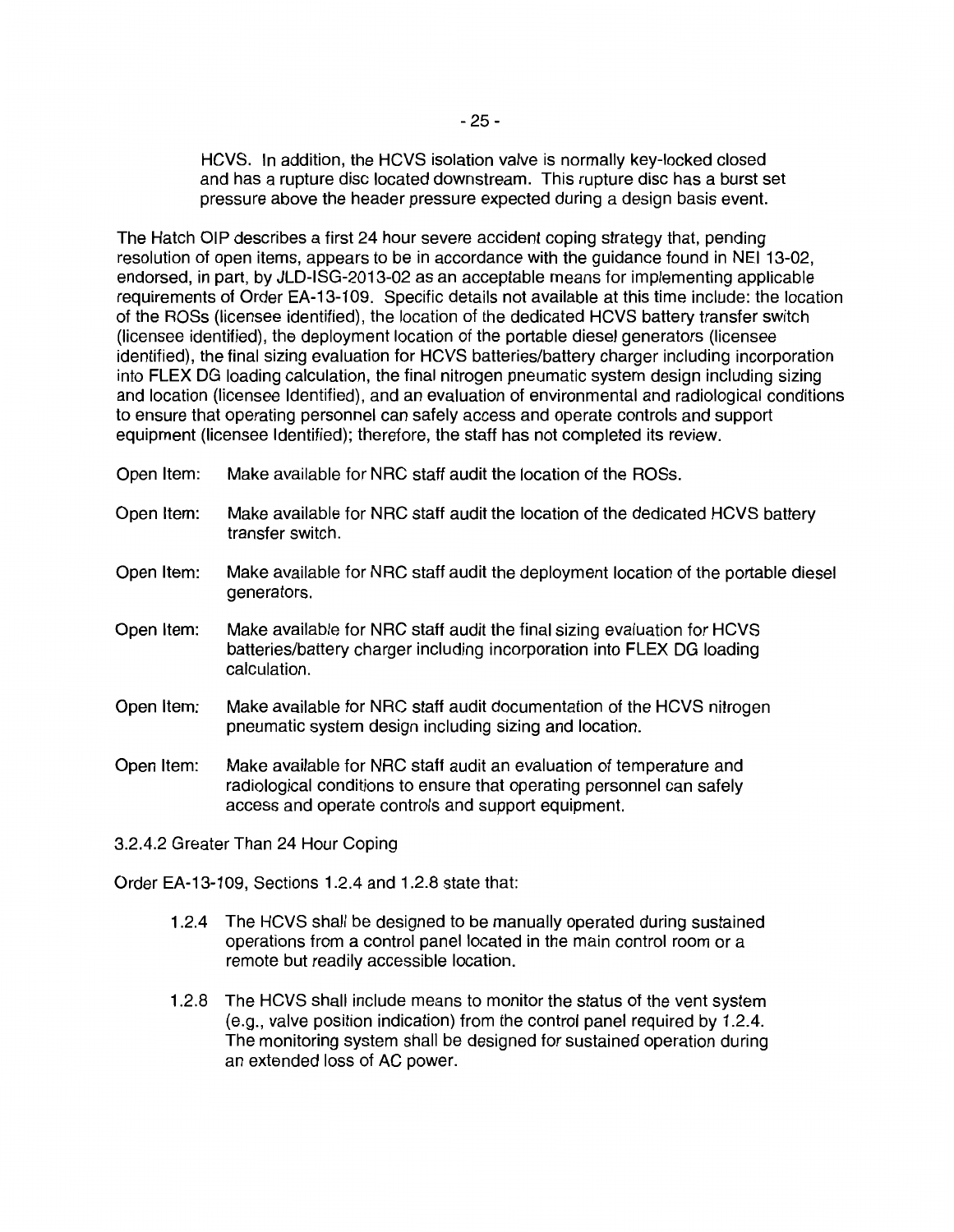Page 26 of the OIP states the following:

Connections for supplementing electrical power and motive force required for HCVS will be located in accessible areas with reasonable protection per Part 1 of this report [of the OIP]. Connections will be pre-engineered quick disconnects or similar arrangement to minimize manpower resources.

After 24 hours, power will be switched back to the normal configuration which is expected to be powered by SA Capable FLEX generators at that time (refer to Open Item 3 [in the OIP]).

After approximately 24 hours, available personnel will be able to connect supplemental nitrogen to the HCVS if greater than 12 HCVS cycles have occurred or the pneumatic pressure is low. Sufficient nitrogen bottles will be staged to support operations for up to 72 hours following the ELAP event. Specifics are the same as for BDBEE Venting Part 2 except {the location and refueling actions for the FLEX DG and replacement Nitrogen Bottles} will be evaluated for SA environmental conditions resulting from the proposed damaged Reactor Core and resultant HCVS vent pathway.

These actions provide long term support for HCVS operation for the period beyond 24 hrs. to 7 days (sustained operation time period) because on-site and off-site personnel and resources will have access to the unit(s) to provide needed action and supplies.

The Hatch OIP describes a greater than 24 hour severe accident coping strategy that, pending resolution of open items, appears to be in accordance with the guidance found in NEI 13-02, endorsed, in part, by JLD-ISG-2013-02 as an acceptable means for implementing applicable requirements of Order EA-13-109. Specific details not available at this time include: the location of the ROSs (licensee identified), the location of the dedicated HCVS battery transfer switch (licensee identified), the deployment location of the portable diesel generators (licensee identified), the final sizing evaluation for HCVS batteries/battery charger including incorporation into FLEX DG loading calculation, the final nitrogen pneumatic system design including sizing and location (licensee Identified), and an evaluation of environmental and radiological conditions to ensure that operating personnel can safely access and operate controls and support equipment (licensee Identified); therefore, the staff has not completed its review.

- Open Item: Make available for NRC staff audit the location of the ROSs.
- Open Item: Make available for NRC staff audit the location of the dedicated HCVS battery transfer switch.
- Open Item: Make available for NRC staff audit the deployment location of the portable diesel generators.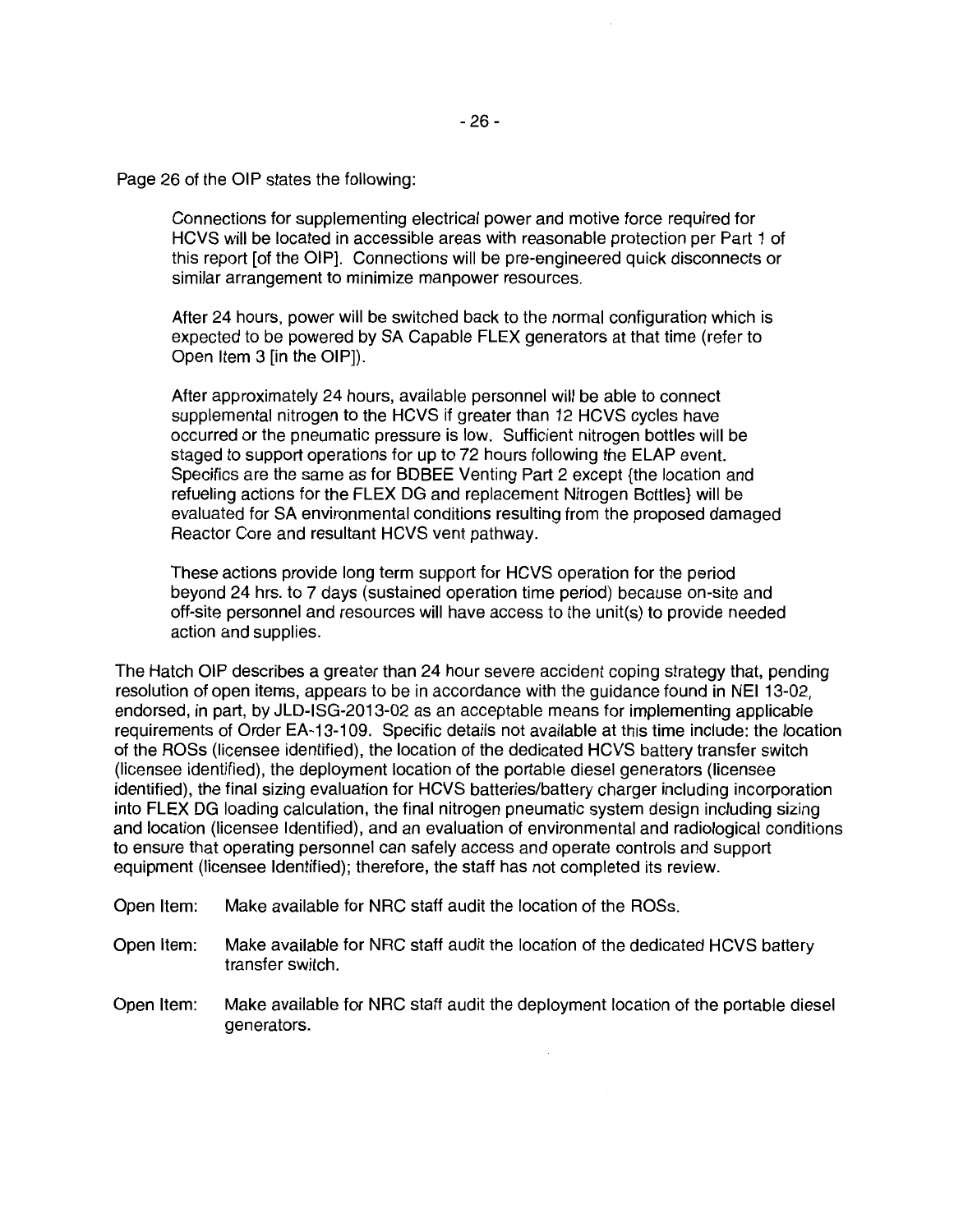- Open Item: Make available for NRC staff audit documentation of the HCVS nitrogen pneumatic system design including sizing and location.
- Open Item: Make available for NRC staff audit an evaluation of temperature and radiological conditions to ensure that operating personnel can safely access and operate controls and support equipment.
- 3.2.5 Support Equipment Functions
- 3.2.5.1 BDBEE

Order EA-13-109, Sections 1.2.8 and 1.2.9 state that:

- 1.2.8 The HCVS shall include means to monitor the status of the vent system (e.g., valve position indication) from control panel required by 1.2.4. The monitoring system shall be designed for sustained operation during an extended loss of AC power.
- 1.2.9 The HCVS shall include a means to monitor the effluent discharge for radioactivity that may be released from operation of the HCVS. The monitoring system shall provide indication from the control panel required by 1.2.4 and shall be designed for sustained operation during an extended loss of AC power.

Page 28 of the OIP states the following:

Containment integrity is initially maintained by permanently installed equipment. All containment venting functions will be performed from the MCA or ROS except for breaching of the rupture disc for anticipatory venting, which is not required for BDBEE venting.

Venting will require support from DC power as well as instrument air systems as detailed in the response to Order EA-12-049. Existing safety related station service batteries will provide sufficient electrical power for HCVS operation for greater than 12 hours. Before station service batteries are depleted, portable FLEX diesel generators, as detailed in the response to Order EA-12-049, will be credited to charge the station service batteries and maintain DC bus voltage after 12 hours. Newly installed accumulator tanks with back-up portable N2 bottles will provide sufficient motive force for all HCVS valve operation and will provide for multiple operations of the 1/2T48-F082 vent valve.

The Hatch OIP describes BDBEE supporting equipment functions that, pending resolution of open items, appear to be in accordance with the guidance found in NEI 13-02, endorsed, in part, by JLD-ISG-2013-02 as an acceptable means for implementing applicable requirements of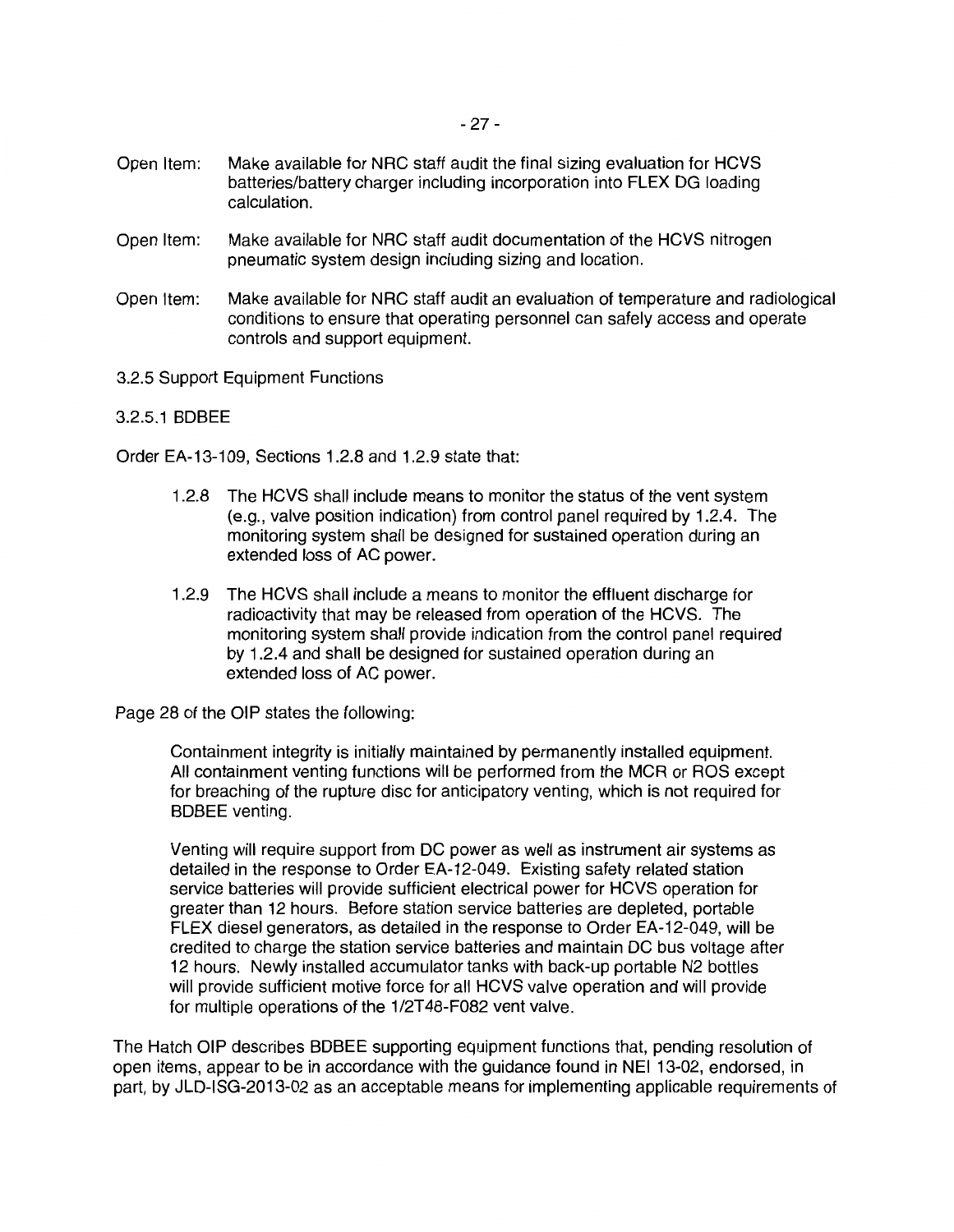Order EA-13-109. The final sizing evaluation for HCVS batteries/battery charger including incorporation into FLEX DG loading calculation and the final nitrogen pneumatic system design including sizing and location are not available at this time; therefore, the staff has not completed its review.

- Open Item: Make available for NRC staff audit the final sizing evaluation for HCVS batteries/battery charger including incorporation into FLEX DG loading calculation.
- Open Item: Make available for NRC Staff audit documentation of the HCVS nitrogen pneumatic system design including sizing and location.
- 3.2.5.2 Severe Accident Venting

Order EA-13-109, Sections 1.2.8 and 1.2.9 state that:

- 1.2.8 The HCVS shall include means to monitor the status of the vent system (e.g., valve position indication) from control panel required by 1.2.4. The monitoring system shall be designed for sustained operation during an extended loss of AC power.
- 1.2.9 The HCVS shall include a means to monitor the effluent discharge for radioactivity that may be released from operation of the HCVS. The monitoring system shall provide indication from the control panel required by 1.2.4 and shall be designed for sustained operation during an extended loss of AC power.

Page 28 of the OIP states the following:

The same support functions that are used in the BDBEE scenario would be used for severe accident venting. To ensure power for the 12 to 24 hours, a set of dedicated HCVS batteries will be available to feed HCVS loads via a manual transfer switch. At 24 hours, power will be switched back to the normal configuration powered by FLEX generators evaluated for SA capability.

Nitrogen bottles located outside of the reactor building and in the immediate area of the ROS will be available to tie-in supplemental pneumatic sources before the air accumulator tanks are depleted.

The Hatch OIP describes support equipment functions for severe accident venting that, pending resolution of open items, appear to be in accordance with the guidance found in NEI 13-02, endorsed, in part, by JLD-ISG-2013-02 as an acceptable means for implementing applicable requirements of Order EA-13-109. Specific details not available at this time include: the location of the ROSs (licensee identified), the location of the dedicated HCVS battery transfer switch (licensee identified), the deployment location of the portable diesel generators (licensee identified), the final sizing evaluation for HCVS batteries/battery charger including incorporation into FLEX DG loading calculation, the final nitrogen pneumatic system design including sizing and location (licensee Identified), and an evaluation of environmental and radiological conditions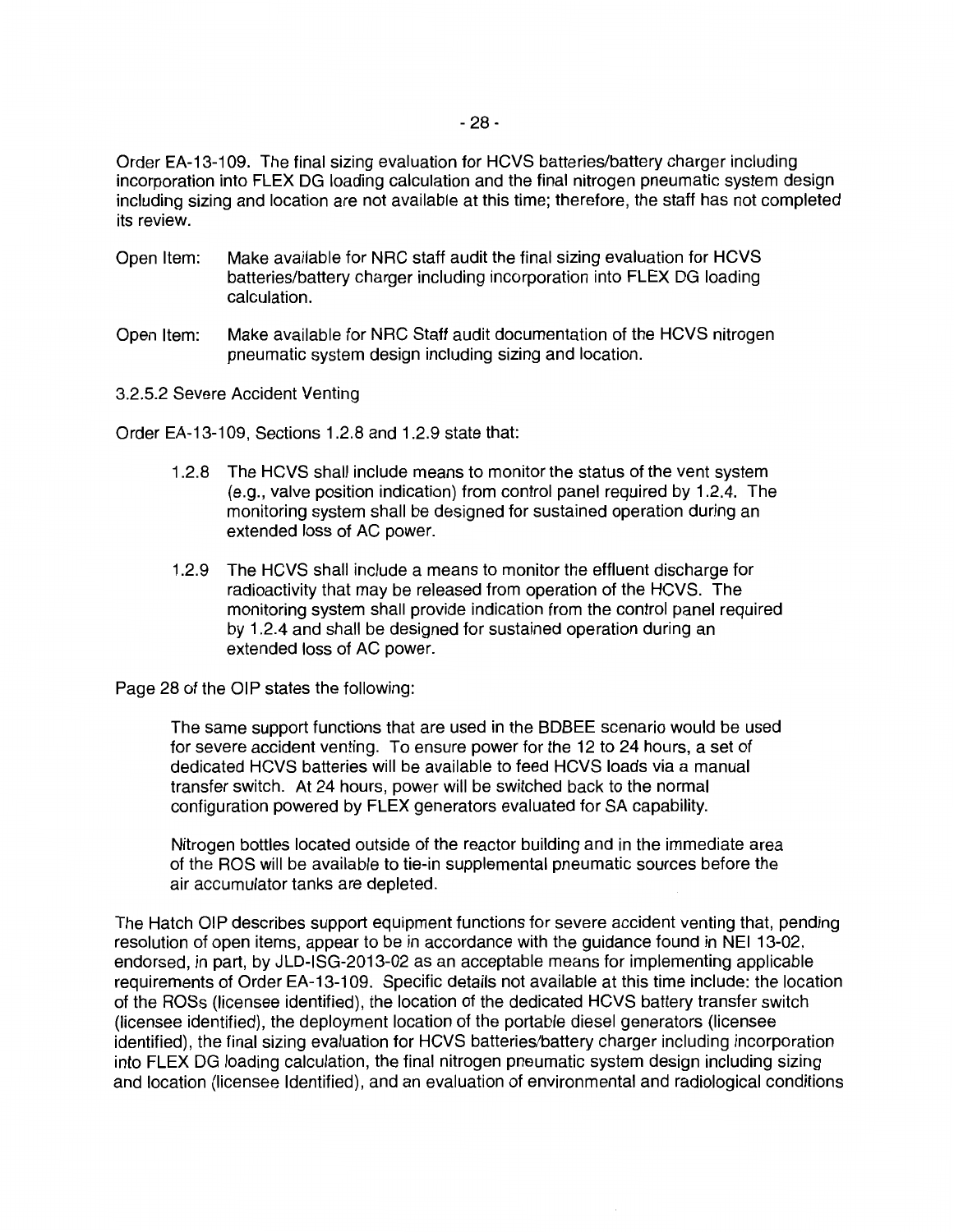to ensure that operating personnel can safely access and operate controls and support equipment (licensee Identified); therefore, the staff has not completed its review.

- Open Item: Make available for NRC staff audit the location of the ROSs.
- Open Item: Make available for NRC staff audit the location of the dedicated HCVS battery transfer switch.
- Open Item: Make available for NRC staff audit the deployment location of the portable diesel generators.
- Open Item: Make available for NRC staff audit the final sizing evaluation for HCVS batteries/battery charger including incorporation into FLEX DG loading calculation.
- Open Item: Make available for NRC staff audit documentation of the HCVS nitrogen pneumatic system design including sizing and location.
- Open Item: Make available for NRC staff audit an evaluation of temperature and radiological conditions to ensure that operating personnel can safely access and operate controls and support equipment.

3.2.6 Venting Portable Equipment Deployment

Order EA-13-109, Section 3.1 states that:

3.1 The licensee shall develop, implement, and maintain procedures necessary for the safe operation of the HCVS. Procedures shall be established for system operations when normal and backup power is available, and during an extended loss of AC power.

Page 30 of the OIP states the following:

Deployment pathways for compliance with Order EA-12-049 are acceptable without further evaluation except in areas around the Reactor Building or in the vicinity of the HCVS piping. Deployment in the areas around the Reactor Building or in the vicinity of the HCVS piping will allow access, operation, and replenishment of consumables with the consideration that there is potential Reactor Core Damage and HCVS operation.

The Hatch OIP describes venting portable equipment deployment functions that, pending resolution of open items, appear to be in accordance with the guidance found in NEI 13-02, endorsed, in part, by JLD-ISG-2013-02 as an acceptable means for implementing applicable requirements of Order EA-13-109. Procedure development, implementation and maintenance are described in Section 3.4.1 of this ISE. Specific design details not available at this time include: the location of the ROSs (licensee identified), the location of the dedicated HCVS battery transfer switch (licensee identified), the deployment location of the portable diesel generators (licensee identified), the final sizing evaluation for HCVS batteries/battery charger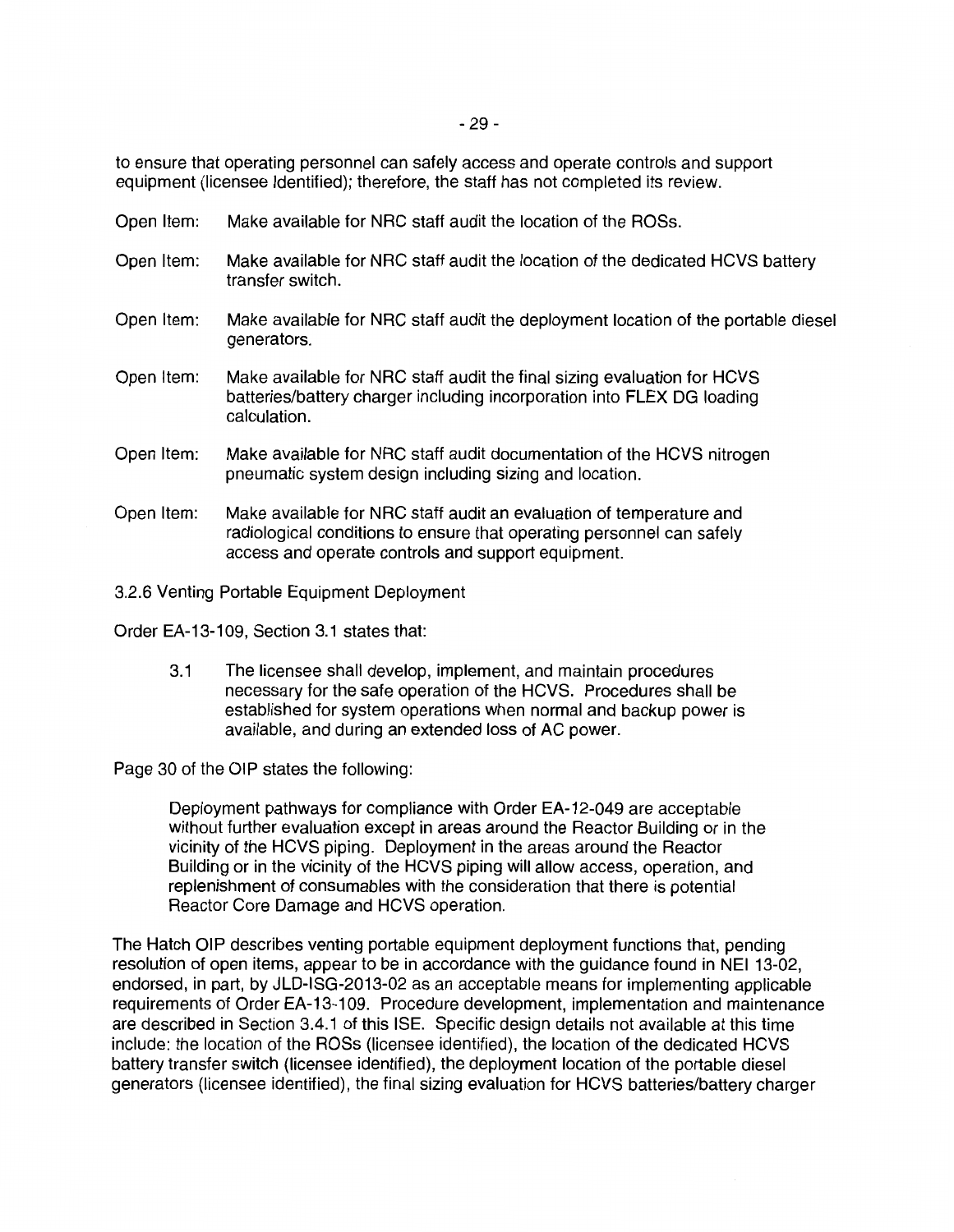including incorporation into FLEX DG loading calculation, the final nitrogen pneumatic system design including sizing and location (licensee Identified), and an evaluation of environmental and radiological conditions to ensure that operating personnel can safely access and operate controls and support equipment (licensee Identified); therefore, the staff has not completed its review.

- Open Item: Make available for NRG staff audit the location of the ROSs.
- Open Item: Make available for NRG staff audit the location of the dedicated HCVS battery transfer switch.
- Open Item: Make available for NRG staff audit the deployment location of the portable diesel generators.
- Open Item: Make available for NRG staff audit the final sizing evaluation for HCVS batteries/battery charger including incorporation into FLEX DG loading calculation.
- Open Item: Make available for NRG staff audit documentation of the HCVS nitrogen pneumatic system design including sizing and location.
- Open Item: Make available for NRG staff audit an evaluation of temperature and radiological conditions to ensure that operating personnel can safely access and operate controls and support equipment.

### Summary, Section 3.2:

The licensee's approach to Boundary Conditions for Wetwell Vent, if implemented as described in Section 3.2, and assuming acceptable resolution of any open items identified here or as a result of licensee alterations to their proposed plans, appears to be consistent with the guidance found in NEI 13-02, endorsed, in part, by JLD-ISG-2013-02 as an acceptable means for implementing applicable requirements of Order EA-13-109.

### 3.3 BOUNDARY CONDITIONS FOR DRY WELL VENT

### Summary, Section 3.3:

Dry Well Vent will be evaluated during Phase 2 of Order EA-13-109. The ISG for Phase 2 will be provided by April 30, 2015. Licensees will submit an updated OIP to address Phase 2 of Order EA-13-109 by December31, 2015.

### 3.4 PROGRAMMATIC CONTROLS, TRAINING, DRILLS AND MAINTENANCE

### 3.4.1 Programmatic Controls

Order EA-13-109, Sections 3.1 and 3.2 state that:

3.1 The licensee shall develop, implement, and maintain procedures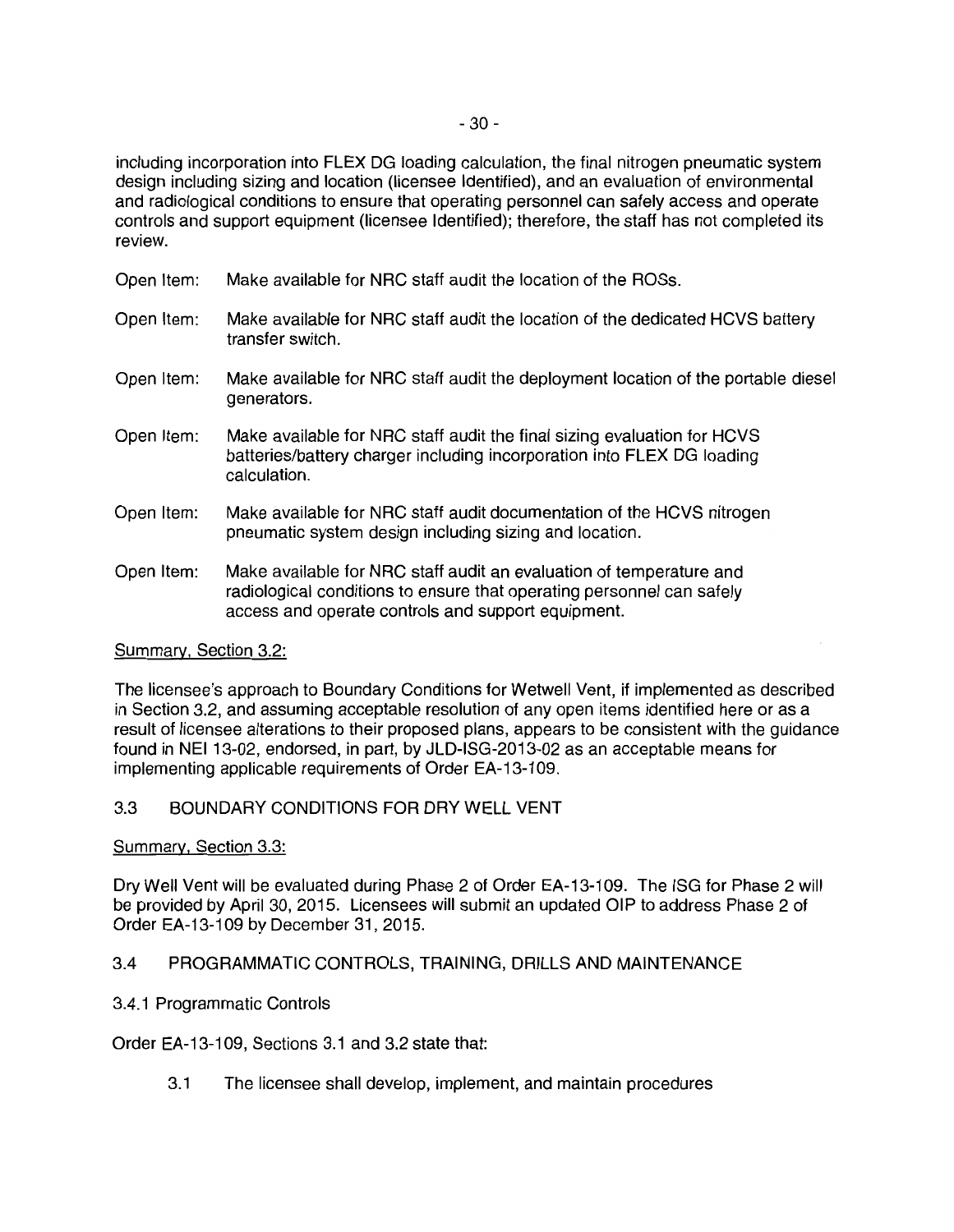necessary for the safe operation of the HCVS. Procedures shall be established for system operations when normal and backup power is available, and during an extended loss of AC power.

3.2 The licensee shall train appropriate personnel in the use of the HCVS. The training curricula shall include system operations when normal and backup power is available, and during an extended loss of AC power.

Page 33 of the OIP states the following:

### Program Controls:

The HCVS venting actions will include:

- Site procedures and programs are being developed in accordance with NEI 13-02 to address use and storage of portable equipment relative to the Severe Accident defined in NRC Order EA-13-109 and the hazards applicable to the site per Part 1 of this OIP.
- Routes for transporting portable equipment from storage location(s) to deployment areas will be developed as the response details are identified and finalized. The identified paths and deployment areas will be accessible during all modes of operation and during Severe Accidents.

### Procedures:

Procedures will be established for system operations when normal and backup power is available, and during ELAP conditions.

The HCVS procedures will be developed and implemented following the plants process for initiating or revising procedures and/or guidelines will support existing symptom based command and control strategies in the current EOPs and will contain the following details:

- Appropriate conditions and criteria for use of the HCVS
- When and how to place the HCVS in operation,
- The location of system components,
- Instrumentation available,
- Normal and backup power supplies,
- Directions for sustained operation, including the storage location of portable equipment,
- Training on operating the portable equipment, and
- Testing of portable equipment

Licensees will establish provisions for out-of-service requirements of the HCVS and compensatory measures. The following provisions will be documented in a controlled document: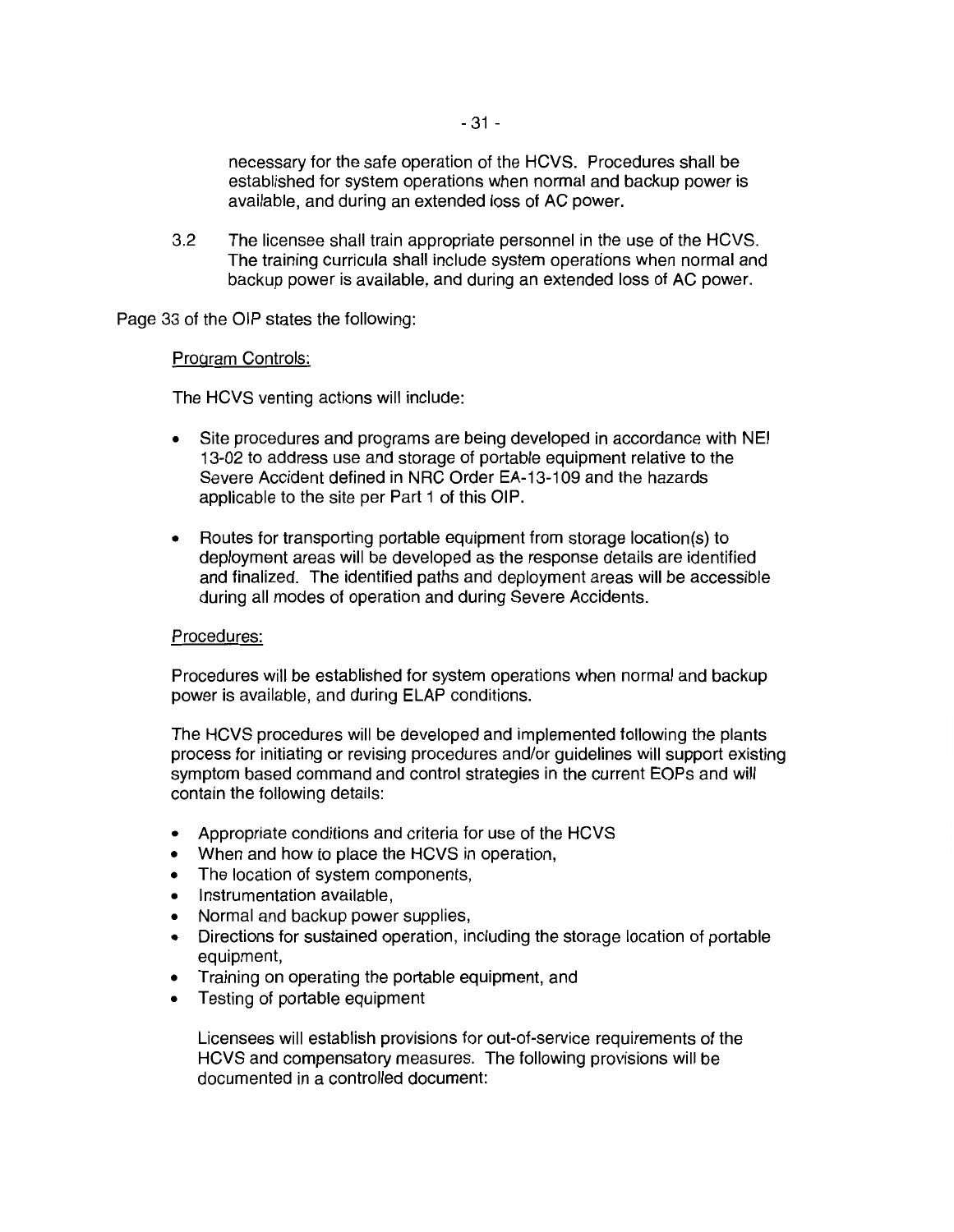The provisions for out-of-service requirements for HCVS functionality are applicable in Modes 1, 2 and 3.

- If for up to 90 consecutive days, the primary or alternate means of HCVS operation are non-functional, no compensatory actions are necessary.
- If for up to 30 days, the primary and alternate means of HCVS operation are non-functional, no compensatory actions are necessary.
- If the out of service times exceed 30 or 90 days as described above, the following actions will be performed:
	- o The condition will entered into the corrective action system,
	- $\circ$  The HCVS functionality will be restored in a manner consistent with plant procedures,
	- o A cause assessment will be performed to prevent future loss of function for similar causes.
	- o Initiate action to implement appropriate compensatory actions

The Hatch OIP describes programmatic controls that, pending resolution of open items, appear to be consistent with the guidance found in NEI 13-02, endorsed, in part, by JLD-ISG-2013-02 as an acceptable means for implementing applicable requirements of Order EA-13-109. NRG staff determined that procedure development appears to be in accordance with existing industry protocols. The provisions for out-of-service requirements appear to reflect consideration of the probability of an ELAP requiring severe accident venting and the consequences of a failure to vent under such conditions. The control document for HCVS out of service time criteria is not available at this time (licensee identified); therefore, the staff has not completed its review.

Open Item: Make available for NRG staff audit the control document for HCVS out of service time criteria.

### 3.4.2 Training

Order EA-13-109, Section 3.2 states that:

3.2 The licensee shall train appropriate personnel in the use of the HCVS. The training curricula shall include system operations when normal and backup power is available, and during an extended loss of AC power.

Page 34 of the OIP states the following:

Personnel expected to perform direct execution of the HCVS will receive necessary training in the use of plant procedures for system operations when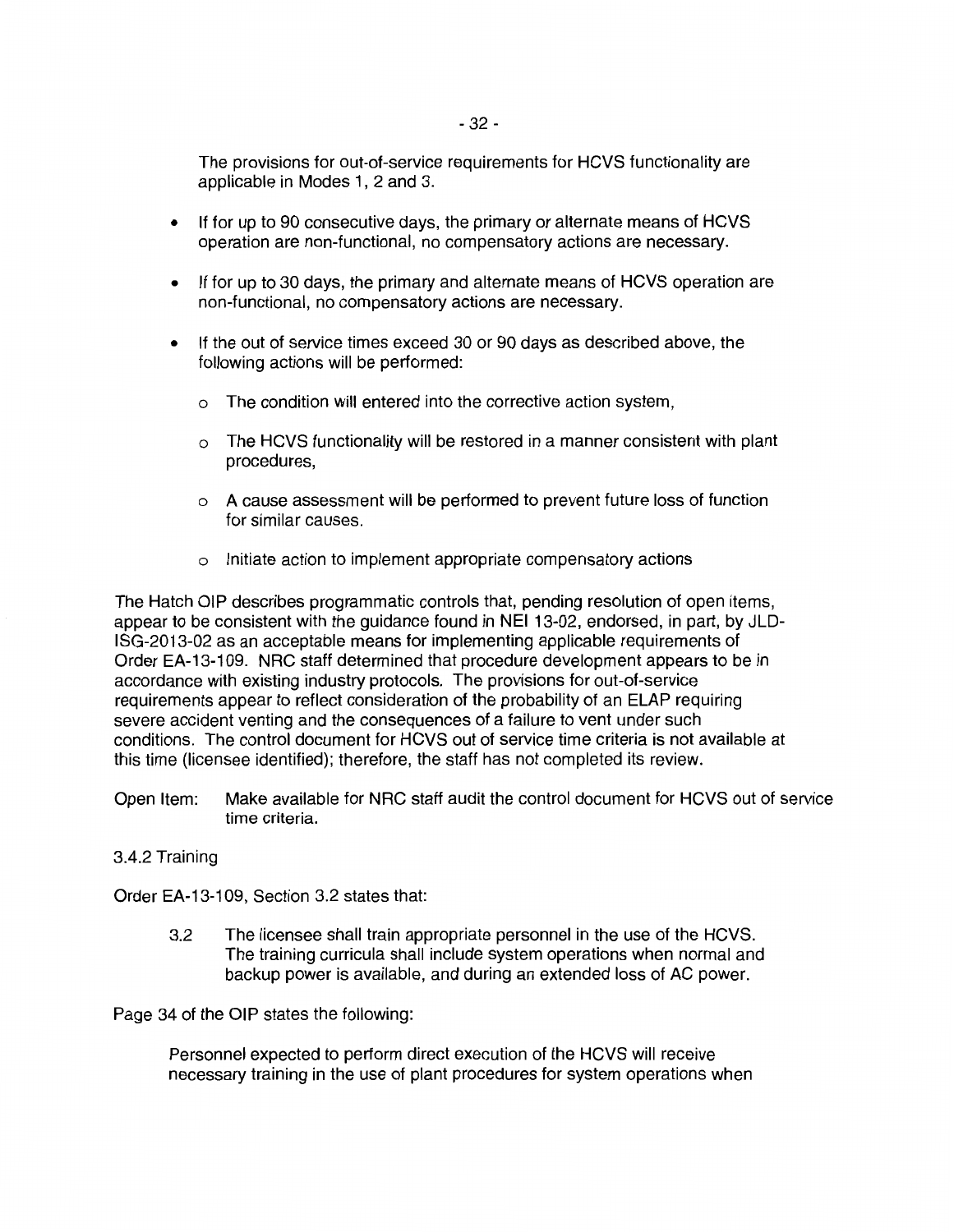normal and backup power is available and during ELAP conditions. The training will be refreshed on a periodic basis and as any changes occur to the HCVS. Training content and frequency will be established using the Systematic Approach to Training (SAT) process.

In addition, (reference NEI 12-06) all personnel on-site will be available to supplement trained personnel.

The Hatch OIP describes HCVS training requirements that appear to be in accordance with the guidance found in NEI 13-02, endorsed, in part, by JLD-ISG-2013-02 as an acceptable means for implementing applicable requirements of Order EA-13-109. The systematic approach to training process has been accepted by the NRC as appropriate for developing training for nuclear plant personnel.

3.4.3 Drills

Order EA-13-109, Section 3.1, states that:

3.1 The licensee shall develop, implement, and maintain procedures necessary for the safe operation of the HCVS. Procedures shall be established for system operations when normal and backup power is available, and during an extended loss of AC power.

Page 35 of the OIP states the following:

The site will utilize the guidance provided in NEI 13-06 and 14-01 for guidance related to drills, tabletops, or exercises for HCVS operation. In addition, the site will integrate these requirements with compliance to any rulemaking resulting from the NTTF Recommendations 8 and 9.

The Hatch OIP describes an approach to drills that appear to be in accordance with NEI 13-06, "Enhancements to Emergency Response Capabilities for Beyond Design Basis Accidents and Events" and NEI 14-01, "Emergency Response Procedures and Guidelines for Extreme Events and Severe Accidents." This approach appears to be in accordance with the guidance found in NEI 13-02, endorsed, in part, by JLD-ISG-2013-02 as an acceptable means for implementing applicable requirements of Order EA-13-109.

### 3.4.4 Maintenance

Order EA-13-109, Section 1.2.13 states that:

1.2.13 The HCVS shall include features and provisions for the operation, testing, inspection and maintenance adequate to ensure that reliable function and capability are maintained.

Page 35 of the OIP states the following: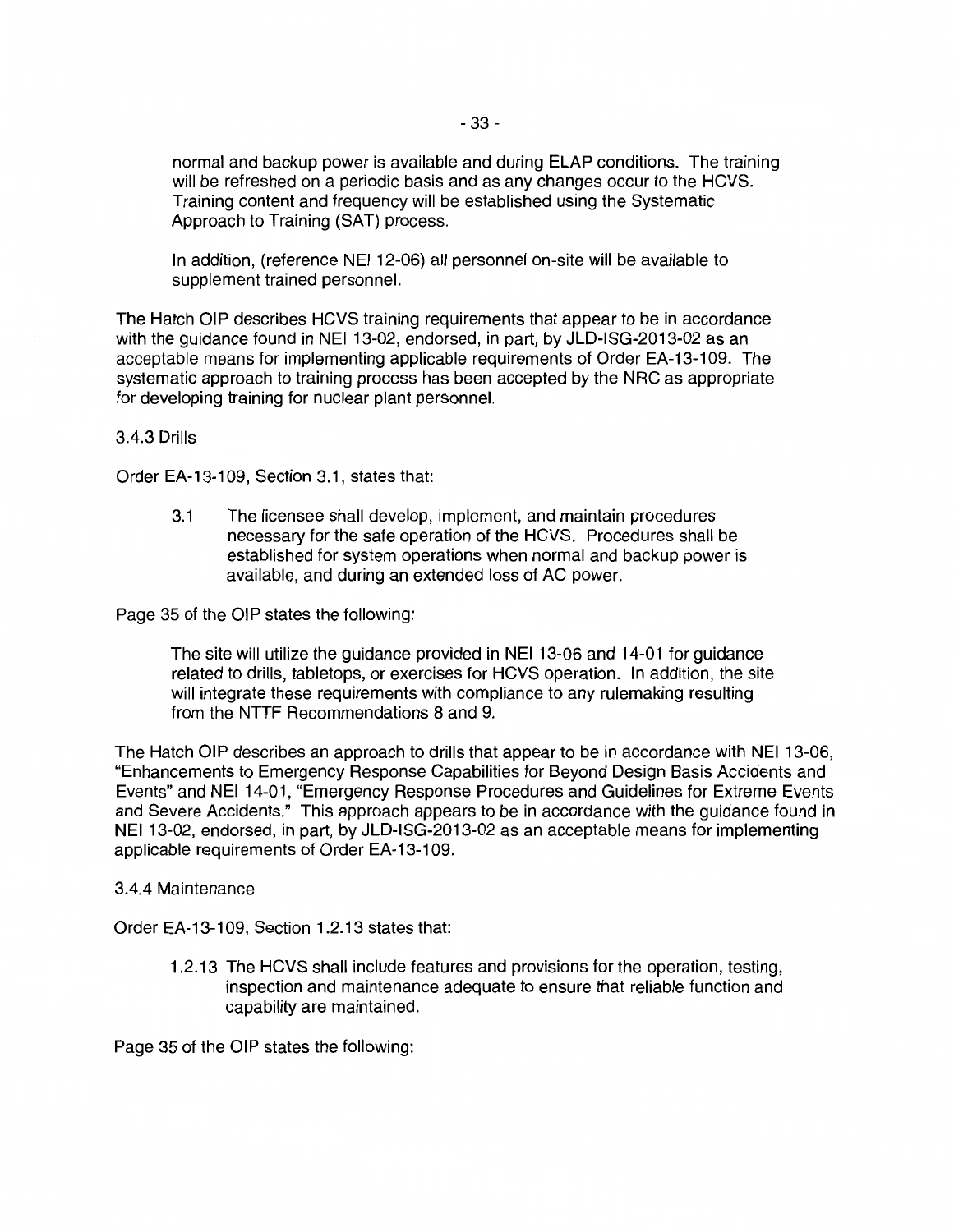The site will utilize the standard EPRI [Electric Power Research Institute] industry PM process (similar to the Preventive Maintenance Basis Database) for establishing the maintenance calibration and testing actions for HCVS components. The control program will include maintenance guidance, testing procedures and frequencies established based on type of equipment and considerations made within the EPRI guidelines.

Plant Hatch will implement the following operation, testing and inspection requirements for the HCVS to ensure reliable operation of the system.

| <b>Description</b>                                                                                                                                                                                                                 | <b>Frequency</b>                                                                                                                                                                                                              |
|------------------------------------------------------------------------------------------------------------------------------------------------------------------------------------------------------------------------------------|-------------------------------------------------------------------------------------------------------------------------------------------------------------------------------------------------------------------------------|
| Cycle the HCVS valves and the interfacing<br>system valves not used to maintain<br>containment integrity during operations.                                                                                                        | Once per operating cycle                                                                                                                                                                                                      |
| Perform visual inspections and a walk<br>down of HCVS components                                                                                                                                                                   | Once per operating cycle                                                                                                                                                                                                      |
| Test and calibrate the HCVS radiation<br>monitors.                                                                                                                                                                                 | Once per operating cycle                                                                                                                                                                                                      |
| Leak test the HCVS.                                                                                                                                                                                                                | (1) Prior to first declaring the system<br>functional;<br>(2) Once every three operating cycles<br>thereafter; and<br>(3) Post-maintenance test after<br>restoration of any breach of system<br>boundary within the buildings |
| Validate the HCVS operating procedures<br>by conducting an open/close test of the<br>HCVS control logic from its control panel<br>and ensuring that all interfacing system<br>valves move to their proper (intended)<br>positions. | Once per every other operating cycle                                                                                                                                                                                          |

| <b>Table 4-1: Testing and Inspection Requirements</b> |
|-------------------------------------------------------|
|-------------------------------------------------------|

Notes:

Leak test the HCVS applies to the non-PCIV HCVS valves per section 6.2.3 of NEl13-02 and clarified by HCVS-FAQ-05.

The Hatch OIP describes an approach to maintenance that appears to be in accordance with the guidance found in NEI 13-02, endorsed, in part, by JLD-ISG-2013-02 as an acceptable means for implementing applicable requirements of Order EA-13-109.

### Summary, Section 3.4:

The licensee's approach to Programmatic Controls Training, Drills and Maintenance, if implemented as described in Section 3.4, and assuming acceptable resolution of any open items identified here or as a result of licensee alterations to their proposed plans, appears to be consistent with the guidance found in NEI 13-02, endorsed, in part, by JLD-ISG-2013-02 as an acceptable means for implementing applicable requirements of Order EA-13-109.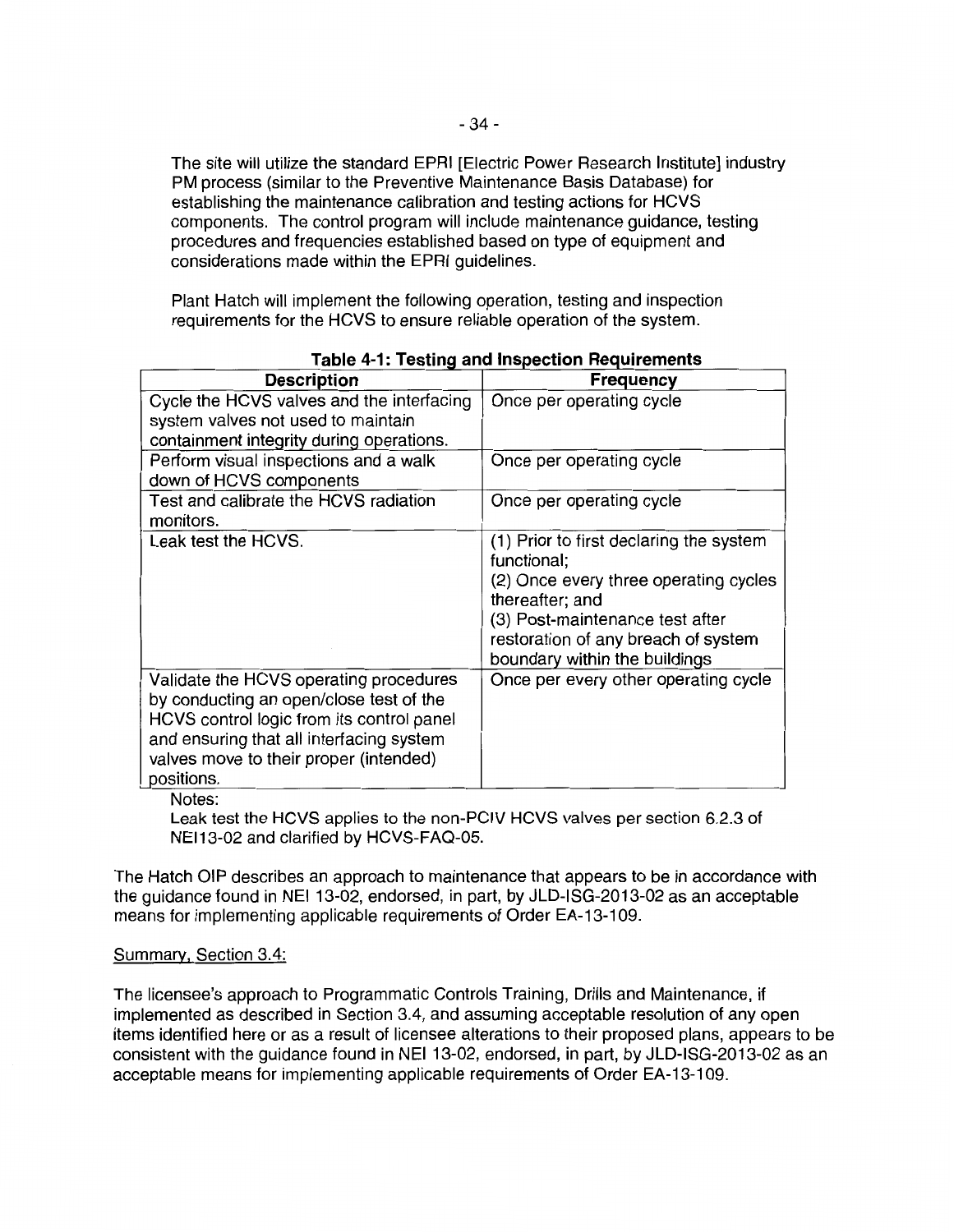# 4.0 OPEN ITEMS

This section contains a summary of the open items identified to date as part of the technical evaluation. Open items, whether NRC or licensee identified, are topics for which there is insufficient information to fully resolve the issue, for which the NRC staff requires clarification to ensure the issue is on a path to resolution, or for which the actions to resolve the issue are not yet complete. The intent behind designating an issue as an open item is to highlight items that the staff intends to review further. The NRC staff has reviewed the licensee OIP for consistency with NRC policy and technical accuracy. NRC and licensee identified open items have been identified in Section 3.0 and are listed in the table below.

| Open Item | Action                                                           | Comment         |
|-----------|------------------------------------------------------------------|-----------------|
| 1.        | Make available for NRC staff audit the location of the ROSs.     | Section 3.2.1   |
|           |                                                                  | Section 3.2.2.4 |
|           |                                                                  | Section 3.2.2.5 |
|           |                                                                  | Section 3.2.4.1 |
|           |                                                                  | Section 3.2.4.2 |
|           |                                                                  | Section 3.2.5.2 |
|           |                                                                  | Section 3.2.6   |
| 2.        | Make available for NRC staff audit the location of the dedicated | Section 3.2.1   |
|           | HCVS battery transfer switch.                                    | Section 3.2.4.1 |
|           |                                                                  | Section 3.2.4.2 |
|           |                                                                  | Section 3.2.5.2 |
|           |                                                                  | Section 3.2.6   |
| 3.        | Make available for NRC staff audit documentation of the HCVS     | Section 3.2.1   |
|           | nitrogen pneumatic system design including sizing and location.  | Section 3.2.2.4 |
|           |                                                                  | Section 3.2.3.1 |
|           |                                                                  | Section 3.2.3.2 |
|           |                                                                  | Section 3.2.4.1 |
|           |                                                                  | Section 3.2.4.2 |
|           |                                                                  | Section 3.2.5.1 |
|           |                                                                  | Section 3.2.5.2 |
|           |                                                                  | Section 3.2.6   |
| 4.        | Make available for NRC staff audit the deployment location of    | Section 3.2.1   |
|           | the portable diesel generators.                                  | Section 3.2.4.1 |
|           |                                                                  | Section 3.2.4.2 |
|           |                                                                  | Section 3.2.5.2 |
|           |                                                                  | Section 3.2.6   |

List of Open items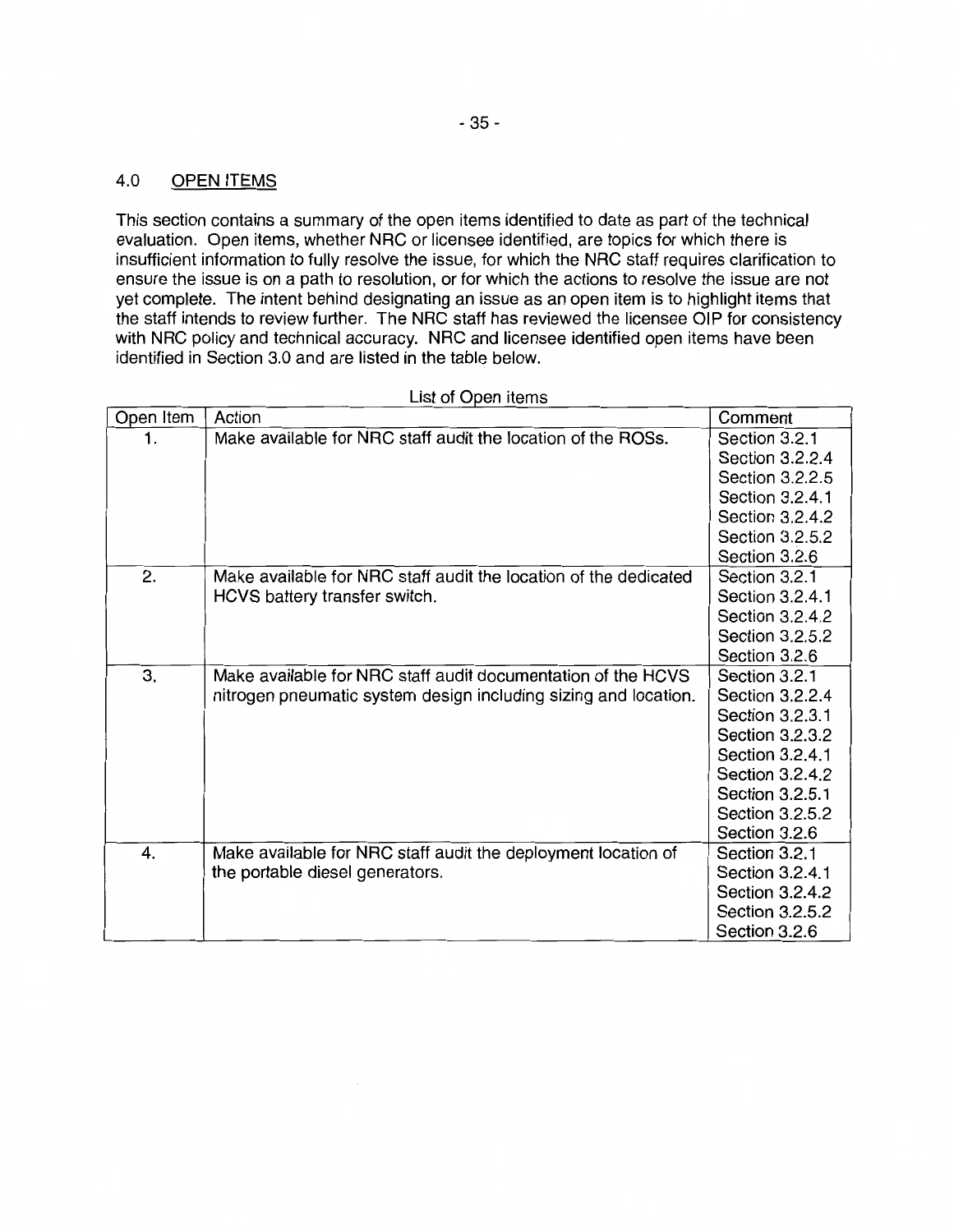| 5.  | Make available for NRC staff audit an evaluation of temperature<br>and radiological conditions to ensure that operating personnel<br>can safely access and operate controls and support equipment.                                                                                                                                                                                                                                                                                                                                       | Section 3.2.1<br>Section 3.2.2.4<br>Section 3.2.2.5<br>Section 3.2.2.10<br>Section 3.2.4.1<br>Section 3.2.4.2<br>Section 3.2.5.2<br>Section 3.2.6  |
|-----|------------------------------------------------------------------------------------------------------------------------------------------------------------------------------------------------------------------------------------------------------------------------------------------------------------------------------------------------------------------------------------------------------------------------------------------------------------------------------------------------------------------------------------------|----------------------------------------------------------------------------------------------------------------------------------------------------|
| 6.  | Make available for NRC staff audit analyses demonstrating that<br>HCVS has the capacity to vent the steam/energy equivalent of<br>one percent of licensed/rated thermal power (unless a lower<br>value is justified), and that the suppression pool and the HCVS<br>together are able to absorb and reject decay heat, such that<br>following a reactor shutdown from full power containment<br>pressure is restored and then maintained below the primary<br>containment design pressure and the primary containment<br>pressure limit. | Section 3.2.2.1<br>Section 3.2.2.2                                                                                                                 |
| 7.  | Make available for NRC staff audit the descriptions of local<br>conditions (temperature, radiation and humidity) anticipated<br>during ELAP and severe accident for the components (valves,<br>instrumentation, sensors, transmitters, indicators, electronics,<br>control devices, etc.) required for HCVS venting including<br>confirmation that the components are capable of performing<br>their functions during ELAP and severe accident conditions.                                                                               | Section 3.2.2.3<br>Section 3.2.2.5<br>Section 3.2.2.9<br>Section 3.2.2.10                                                                          |
| 8.  | Make available for NRC staff audit the final sizing evaluation for<br>HCVS batteries/battery charger including incorporation into<br>FLEX DG loading calculation.                                                                                                                                                                                                                                                                                                                                                                        | Section 3.2.2.4<br>Section 3.2.3.1<br>Section 3.2.3.2<br>Section 3.2.4.1<br>Section 3.2.4.2<br>Section 3.2.5.1<br>Section 3.2.5.2<br>Section 3.2.6 |
| 9.  | Make available for NRC staff audit documentation that<br>demonstrates adequate communication between the remote<br>HCVS operation locations and HCVS decision makers during<br>ELAP and severe accident conditions.                                                                                                                                                                                                                                                                                                                      | Section 3.2.2.5                                                                                                                                    |
| 10. | Provide a description of the final design of the HCVS to address<br>hydrogen detonation and deflagration.                                                                                                                                                                                                                                                                                                                                                                                                                                | Section 3.2.2.6                                                                                                                                    |
| 11. | Provide a description of the strategies for hydrogen control that<br>minimizes the potential for hydrogen gas migration and ingress<br>into the reactor building or other buildings.                                                                                                                                                                                                                                                                                                                                                     | Section 3.2.2.6                                                                                                                                    |
| 12. | Make available descriptions of design details that minimize<br>unintended cross flow of vented fluids within a unit and between<br>units.                                                                                                                                                                                                                                                                                                                                                                                                | Section 3.2.2.7                                                                                                                                    |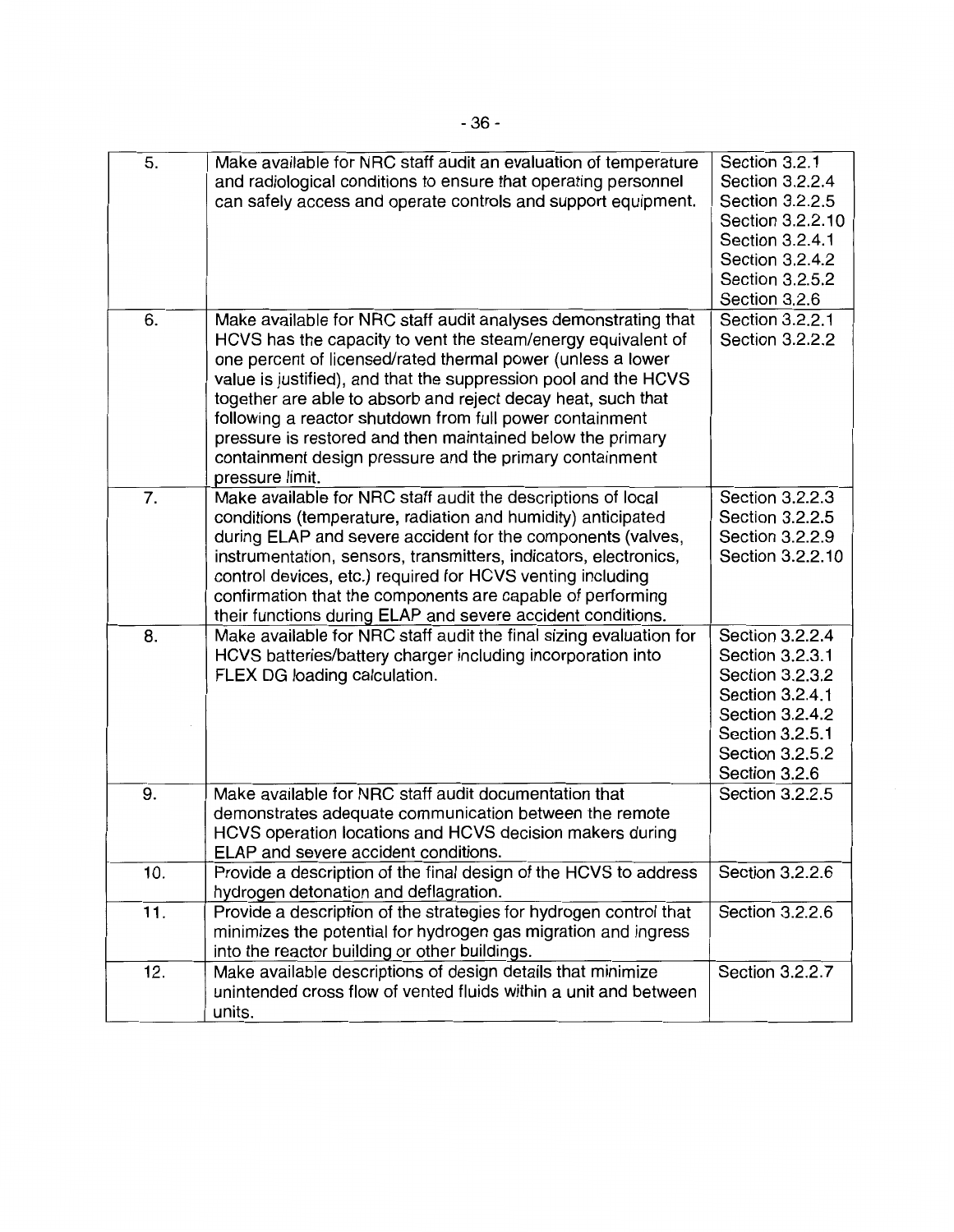| 13. | Make available for NRC staff audit descriptions of all<br>instrumentation and controls (existing and planned) necessary<br>to implement this order including qualification methods.                                                                                       | Section 3.2.2.9 |
|-----|---------------------------------------------------------------------------------------------------------------------------------------------------------------------------------------------------------------------------------------------------------------------------|-----------------|
| 14. | Make available for NRC staff audit documentation of an<br>evaluation verifying the existing containment isolation valves,<br>relied upon for the HCVS, will open under the maximum<br>expected differential pressure during BDBEE and severe<br>accident wetwell venting. | Section 3.2.2.9 |
| 15. | Make available for NRC staff audit the control document for<br>HCVS out of service time criteria.                                                                                                                                                                         | Section 3.4.1   |

## 5.0 SUMMARY

As required by Order EA-13-109, the licensee has provided an OIP for designing and installing Phase 1 of a severe accident capable HCVS that provides venting capability from the wetwell during severe accident conditions, using a vent path from the containment wetwell to remove decay heat, vent the containment atmosphere (including steam, hydrogen, carbon monoxide, non-condensable gases, aerosols, and fission products), and control containment pressure within acceptable limits. The OIP describes a HCVS wetwell vent designed for those accident conditions (before and after core damage) for which containment venting is relied upon to reduce the probability of containment failure, including accident sequences that result in the loss of active containment heat removal capability or ELAP.

The NRC staff finds that the licensee's OIP for Phase 1 of Order EA-13-109 describes: plan elements and assumptions; boundary conditions; provisions for programmatic controls, training, drills and maintenance; and an implementation schedule that appear consistent with the guidance found in NEI 13-02, endorsed, in part, by JLD-ISG-2013-02 as an acceptable means for implementing Phase 1 requirements of Order EA-13-109, subject to acceptable closure of the above open items.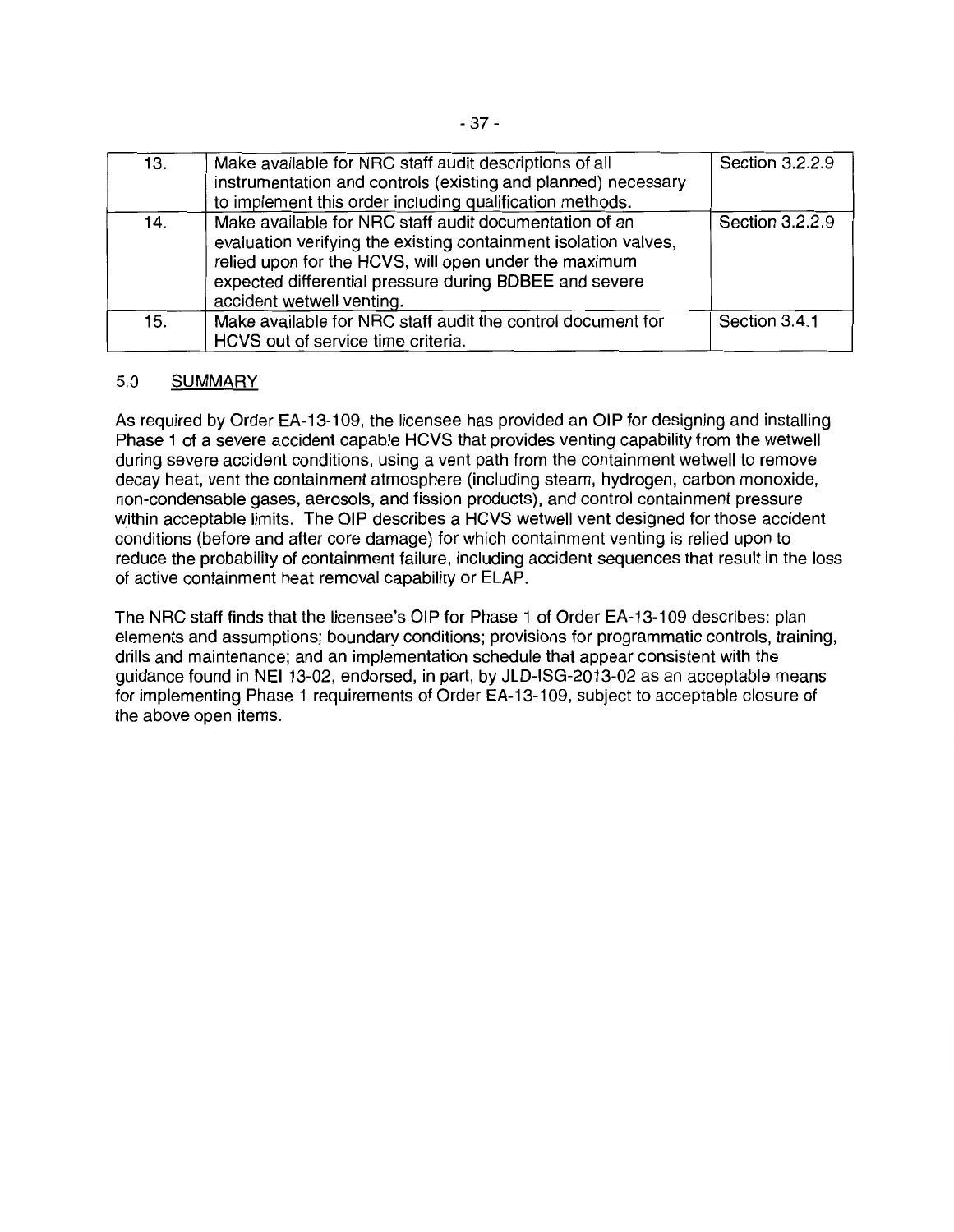### 6.0 REFERENCES

- 1. Order EA-13-109, "Order Modifying Licenses with Regard to Reliable Hardened Containment Vents Capable of Operation Under Severe Accident Conditions," June 6, 2013 (Agencywide Documents Access and Management System (ADAMS) Accession No. ML13143A321).
- 2. Letter from SNC to NRC, "Edwin I. Hatch Nuclear Plant Units 1 and 2 Overall Integrated Plan in Response to June 6, 2013, Commission Order Modifying Licenses with Regard to Reliable Hardened Containment Vents Capable of Operation Under Severe Accident Conditions Phase 1 (Order EA-13-109)," dated June 27, 2014 (ADAMS Accession No. ML 14178B464).
- 3. SECY-11-0093, "Near-Term Report and Recommendations for Agency Actions Following the Events in Japan", (ADAMS Accession No. ML111861807).
- 4. SRM-SECY-11-0124, "Recommended Actions to be taken Without Delay from the Near-Term Task Force Report", (ADAMS Accession No. ML112911571).
- 5. SRM-SECY-11-0137, "Prioritization of Recommended Actions to be Taken in Response to Fukushima Lessons Learned", (ADAMS Accession No. ML 113490055).
- 6. SRM-SECY-11-0093, "Staff Requirements- SECY-11-0093- Near-Term Report and Recommendations for Agency Actions following the Events in Japan," August 19, 2011 (ADAMS Accession No. ML 112310021).
- 7. SECY-12-0025, "Proposed Orders and Requests for Information in Response to Lessons Learned from Japan's March 11, 2011, Great Tohoku Earthquake and Tsunami," February 17, 2012 (ADAMS Accession No. ML 12039A 103).
- 8. SRM-SECY-12-0025, "Staff Requirements SECY-12-0025 Proposed Orders and Requests for Information in Response to Lessons Learned from Japan's March 11, 2011, Great Tohoku Earthquake and Tsunami," March 9, 2012 (ADAMS Accession No. ML 120690347).
- 9. Order EA-12-050, "Order Modifying Licenses with Regard to Reliable Hardened Containment Vents," March 9, 2012 (ADAMS Accession No. ML 12054A694).
- 10. SECY-12-0157, "Consideration of Additional Requirements for Containment Venting Systems for Boiling Water Reactors with Mark I and Mark II Containments", November 26, 2012 (ADAMS Accession No. ML 12325A704}.
- 11. SRM-SECY-12-0157, "Staff Requirements SECY-12-0157, "Consideration Of Additional Requirements For Containment Venting Systems For Boiling Water Reactors With Mark I And Mark II Containments", March 19, 2013 (ADAMS Accession No. ML 13078A017).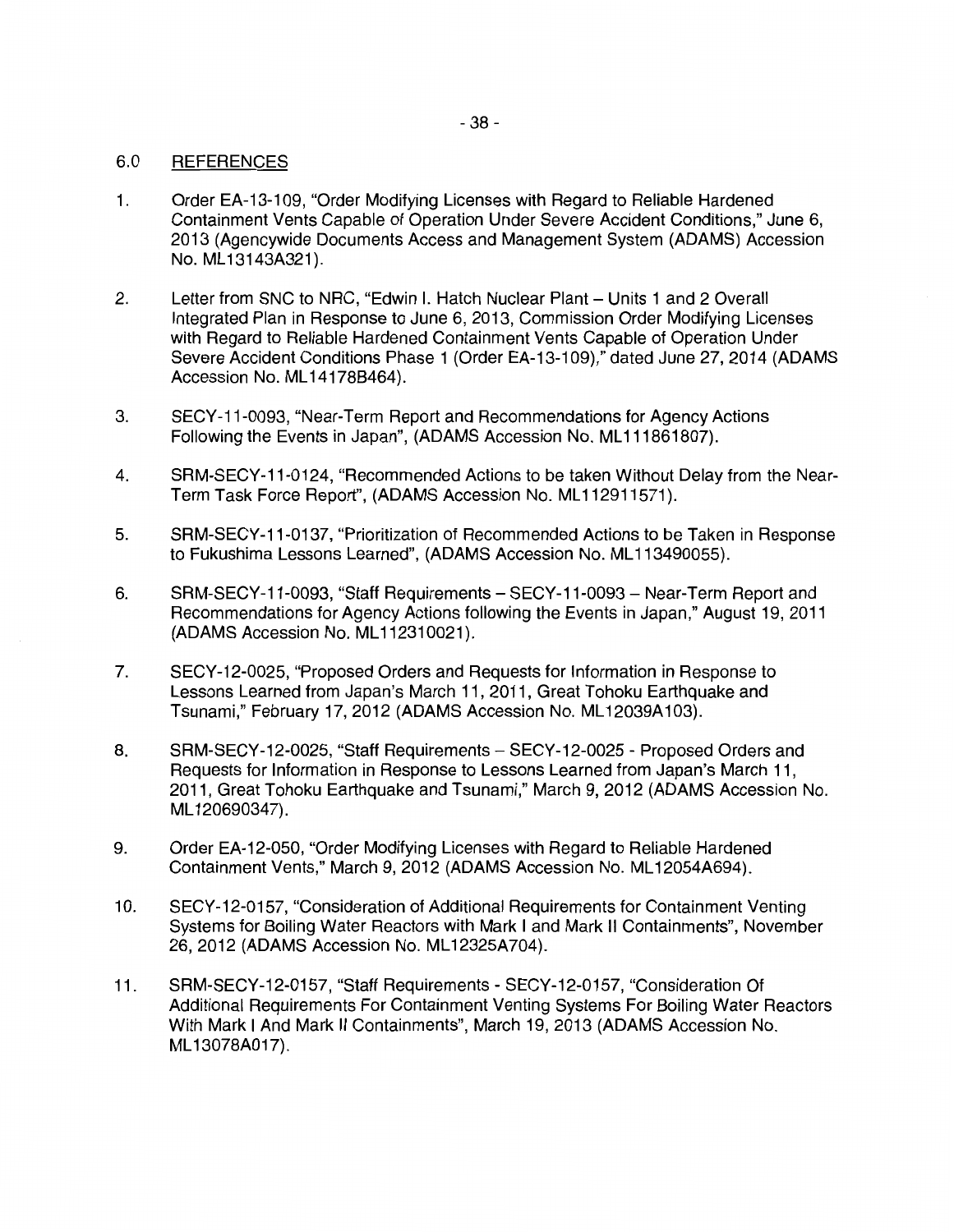- 12. NEI 13-02, "Industry Guidance for Compliance with Order EA-13-109," Revision 0, November 12, 2013 (ADAMS Accession No. ML13316A853).
- 13. Interim Staff Guidance JLD-ISG-2013-02, "Compliance with Order EA-13-109, Severe Accident Reliable Hardened Containment Vents," November 14, 2013 (ADAMS Accession No. ML 13304B836).
- 14. Nuclear Regulatory Commission Audits Of Licensee Responses To Phase 1 of Order EA-13-109 to Modify Licenses With Regard To Reliable Hardened Containment Vents Capable Of Operation Under Severe Accident Conditions (ADAMS Accession No. ML 14126A545).
- 15. Order EA-12-049, "Order to Modify Licenses with Regard to Requirements for Mitigation Strategies for Beyond-Design-Basis External Events", March 12, 2012 (ADAMS Accession No. ML 12054A735).
- 16. Edwin I. Hatch Nuclear Plant, Units 1 and 2 Interim Staff Evaluation related to Overall Integrated Plan in Response to Order EA-12-049 (Mitigation Strategies) (ADAMS Accession No. ML 13364A202).
- 17. Letter from SNC to NRC, Edwin I. Hatch, Units 1 & 2, Southern Nuclear Operating Company's Overall Integrated Plan in Response to March 12, 2012 Commission Order Modifying Licenses with Regard to Requirements for Mitigation Strategies for Beyond-Design-Basis External Events (Order Number EA-12-049), dated February 27, 2013 (ADAMS Accession No. ML 13059A385).
- 18. NUREG-1935, State-of-the-Art Reactor Consequence Analyses (SOARCA) Report (ADAMS Accession No. ML 12332A058).

Principal Contributors: Bruce Heida Brian Lee Brett Titus Jerome Bettle Nageswara Karipineni Khoi Nguyen Steve Wyman Charles Norton

Date: March 25, 2015